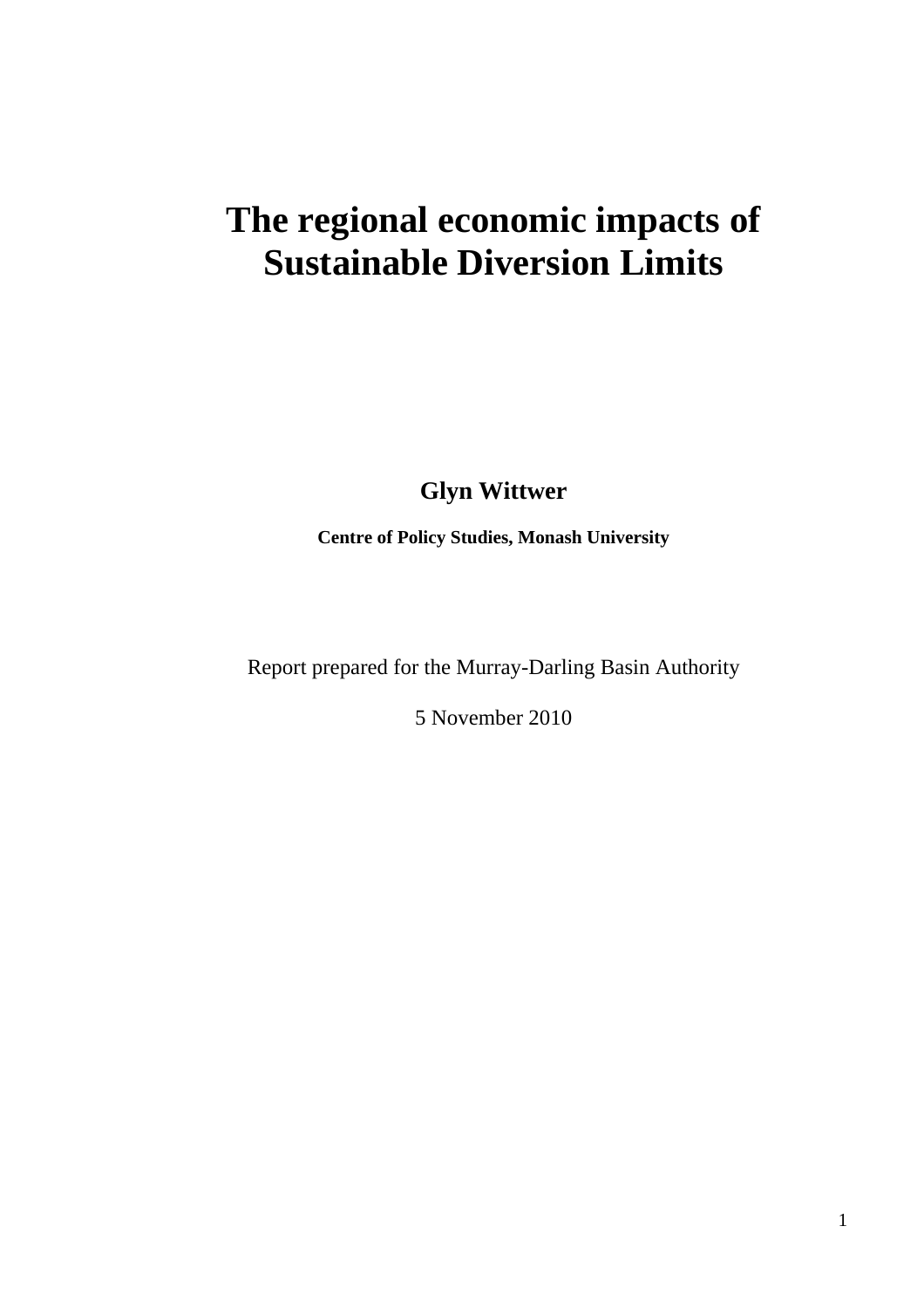#### **© Copyright Commonwealth of Australia 2010.**

This work is copyright. With the exception of the photographs, any logo or emblem, and any trademarks, the work may be stored, retrieved and reproduced in whole or in part, provided that it is not sold or used for commercial benefit. Any reproduction of information from this work must acknowledge the Murray–Darling Basin Authority, the Commonwealth of Australia or the relevant third party, as appropriate, as the owner of copyright in any selected material or information. Apart from any use permitted under the Copyright Act 1968 (Cth) or above, no part of this work may be reproduced by any process without prior written permission from the Commonwealth. Requests and inquiries concerning reproduction and rights should be addressed to the Commonwealth Copyright Administration, Attorney General's Department, National Circuit, Barton ACT 2600 or posted at http://www.ag.gov.au/cca.

#### **Disclaimer**

This document has been prepared for the Murray-Darling Basin Authority and is made available for general use and to assist public knowledge and discussion regarding the integrated and sustainable management of the Basin's natural water resources. The opinions, comments and analysis (including those of third parties) expressed in this document are for information purposes only. This document does not indicate the Murray-Darling Basin Authority's commitment to undertake or implement a particular course of action, and should not be relied upon in relation to any particular action or decision taken. Users should note that developments in Commonwealth policy, input from consultation and other circumstances may result in changes to the approaches set out in this document.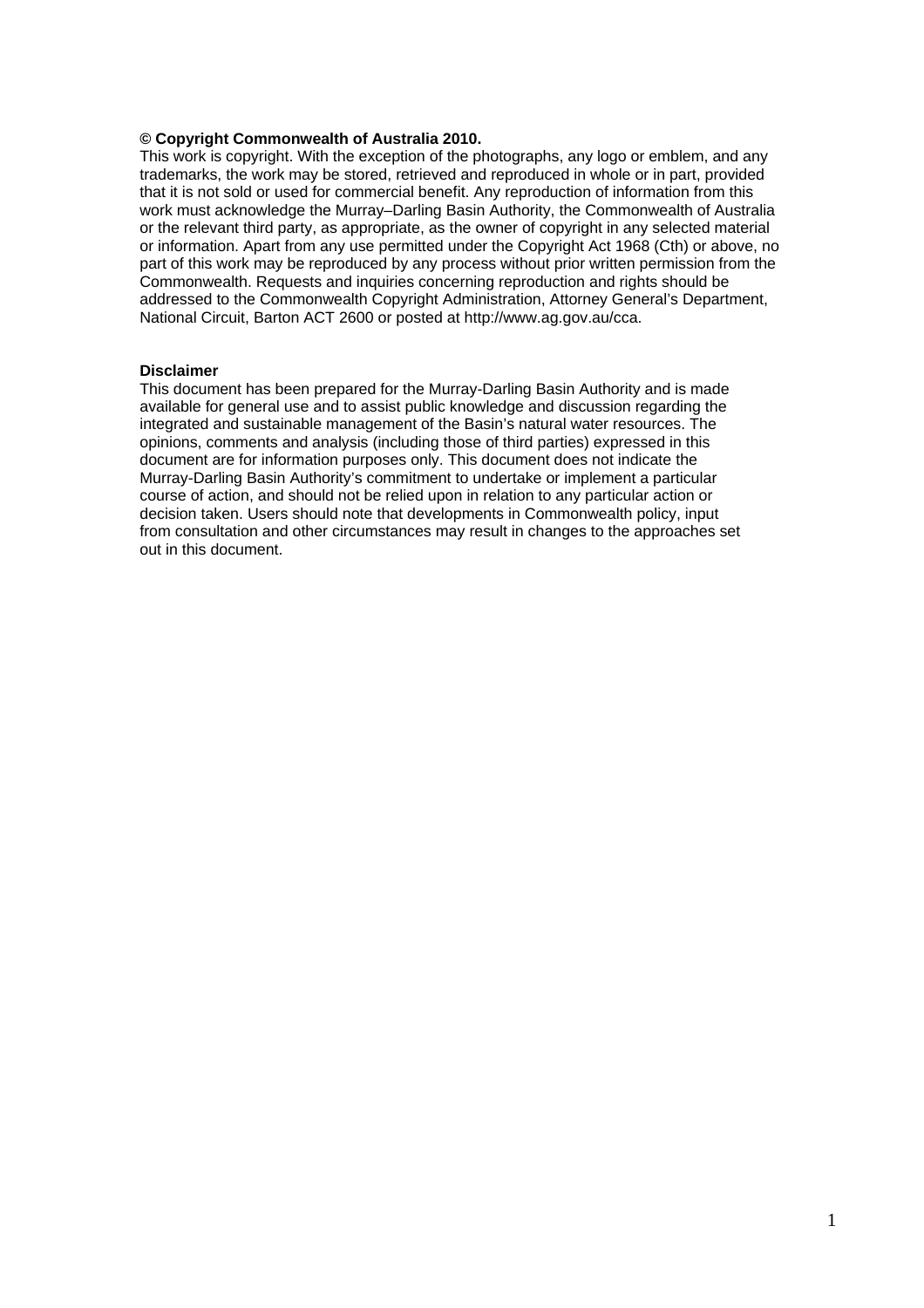### **Table of contents**

| Executive summary                                                |    |
|------------------------------------------------------------------|----|
| Introduction                                                     |    |
| How SDLs differ from drought                                     | 8  |
| Scenario I                                                       | 8  |
| Irrigation activity in the context of regional economies         | 9  |
| Purchases that have already occurred and subsequent SDL volumes  | 11 |
| The impacts of scenario one                                      | 13 |
| Scenarios 2 and 3                                                | 28 |
| Scenario 4                                                       | 34 |
| Conclusion                                                       | 39 |
| References                                                       | 40 |
| Appendix A1: Unique features of TERM-H2O                         | 41 |
| Appendix A2: Regional representation in TERM-H2O                 | 45 |
| Appendix B: Calculating the price of a permanent right to a unit |    |
| of irrigation water in the MDB                                   | 49 |
| Appendix C: Statistical local area GDP breakdown                 | 51 |

### **Tables**

| Table 1a: GDP breakdown by sector - MDB regions                              | 9  |
|------------------------------------------------------------------------------|----|
| Table 1b: GDP breakdown by sector - NRM regions                              | 10 |
| Table 2: Buyback purchases to 31 January 2010                                | 11 |
| Table 3: SDLs proposed inclusive of buybacks                                 | 12 |
| Table 4: Reductions in water allocations due to past buyback and future SDLs | 13 |
| Table 5: Comparing 2026 modelled outcomes relative to forecast               |    |
| with first estimate (scenario 1)                                             | 14 |
| Table 6: Real GDP by NRM region                                              | 22 |
| Table 7: Employment by NRM region                                            | 22 |
| Table 8: Employment by NRM region                                            | 23 |
| Table 9: Aggregate consumption by NRM region                                 | 23 |
| Table 10: Output by NRM region, 2014                                         | 25 |
| Table 11: Output by NRM region, 2020                                         | 26 |
| Table 12: Output by NRM region, 2026                                         | 27 |
| Table 13: Real GDP by NRM region (Scenario 4)                                | 35 |
| Table 14: Output by NRM region, 2020 (Scenario 4)                            | 36 |
| Table 15: Output by NRM region, 2020 (Scenario 4)                            | 37 |
| Table 16: Output by NRM region, 2020 (Scenario 4)                            | 38 |
| Table A1: Water consumption, Murray-Darling Basin, 2001-02 to 2005-06        | 42 |
| Table A2: Top-down regions in this version of TERM-H2O                       | 45 |
| Table A3: Mapping NRMs to SLAs                                               | 48 |
| Table B1: Permanent water prices and cost to Commonwealth                    | 50 |
| Table C1: GDP breakdown by sector - SLAs                                     | 51 |
|                                                                              |    |

### **Figures**

| Figure 1: Price of irrigation water in MDB (scenario 1)                 | 16 |
|-------------------------------------------------------------------------|----|
| Figure 2: Price of agricultural land in MDB (scenario 1)                | 17 |
| Figure 3: MDB farm output (scenario 1)                                  | 18 |
| Figure 4: Price and quantity of mobile farm capital in MDB (scenario 1) | 18 |
| Figure 5: Price and quantity of fixed farm capital in MDB (scenario 1)  | 19 |
| Figure 6: Farm output prices, MDB (scenario 1)                          | 20 |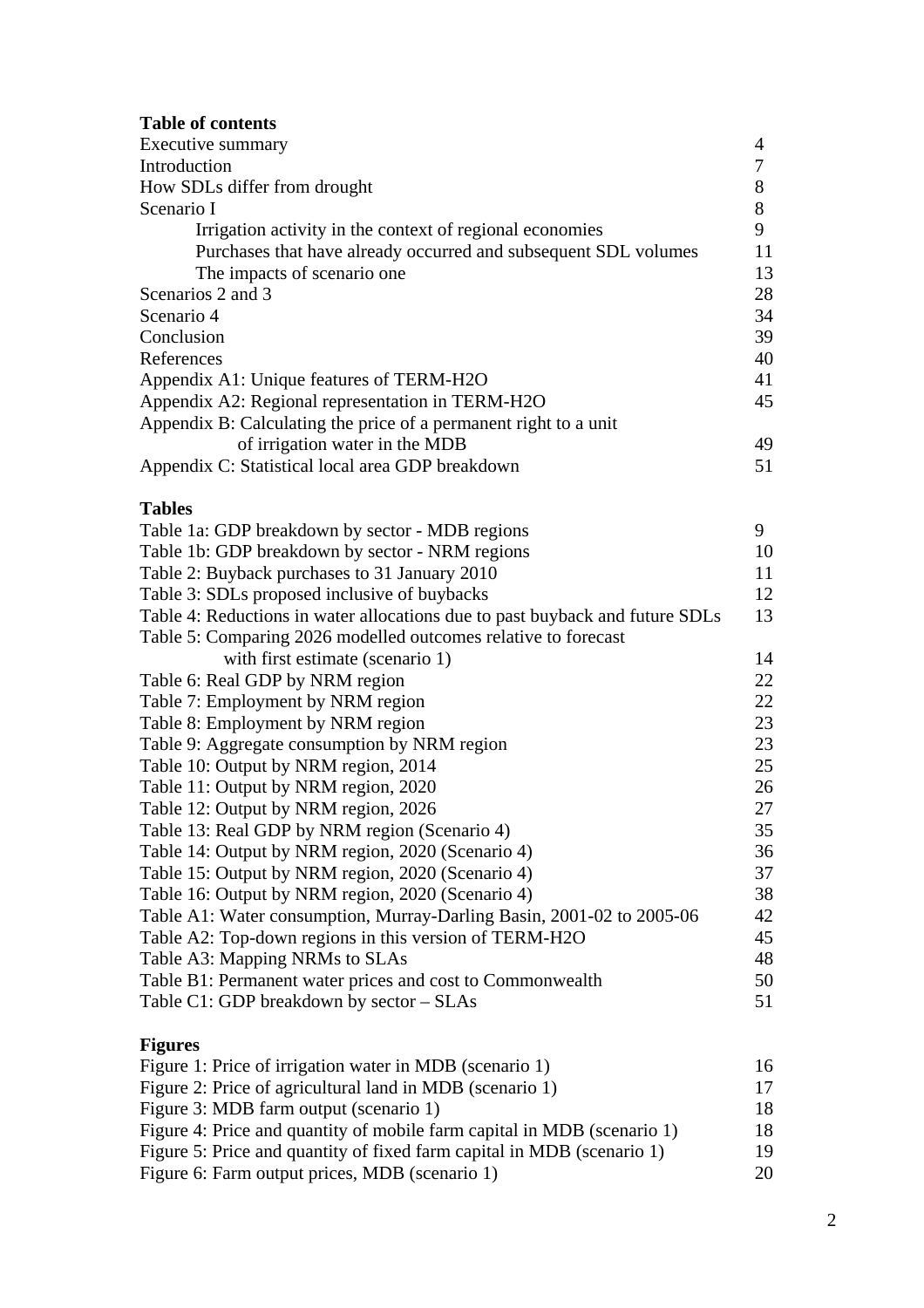| Figure 7: Farm output quantities, MDB (scenario 1)                              | 20 |
|---------------------------------------------------------------------------------|----|
| Figure 8: Macroeconomic impacts, MDB (scenario 1)                               | 21 |
| Figure 9: Price of irrigation water in MDB (scenarios 2 and 3)                  | 28 |
| Figure 10: Price of agricultural land in MDB (scenarios 2 and 3)                | 29 |
| Figure 11: MDB farm output (scenarios 2 and 3)                                  | 29 |
| Figure 12: Price and quantity of mobile farm capital in MDB (scenarios 2 and 3) | 30 |
| Figure 13: Price and quantity of fixed farm capital in MDB (scenarios 2 and 3)  | 30 |
| Figure 14a: Farm output prices, MDB (scenario 2)                                | 31 |
| Figure 14b: Farm output prices, MDB (scenario 3)                                | 31 |
| Figure 15a: Farm output quantities, MDB (scenario 2)                            | 32 |
| Figure 15b: Farm output quantities, MDB (scenario 3)                            | 32 |
| Figure 16a: Macroeconomic impacts, MDB (scenario 2)                             | 33 |
| Figure 16b: Macroeconomic impacts, MDB (scenario 3)                             | 33 |
| Figure 17: Macroeconomic impacts, MDB (scenario 4)                              | 35 |
| Figure A1: Production function for farm sectors                                 | 43 |
| Figure A2: Bottom-up regions in this version of TERM-H2O                        | 45 |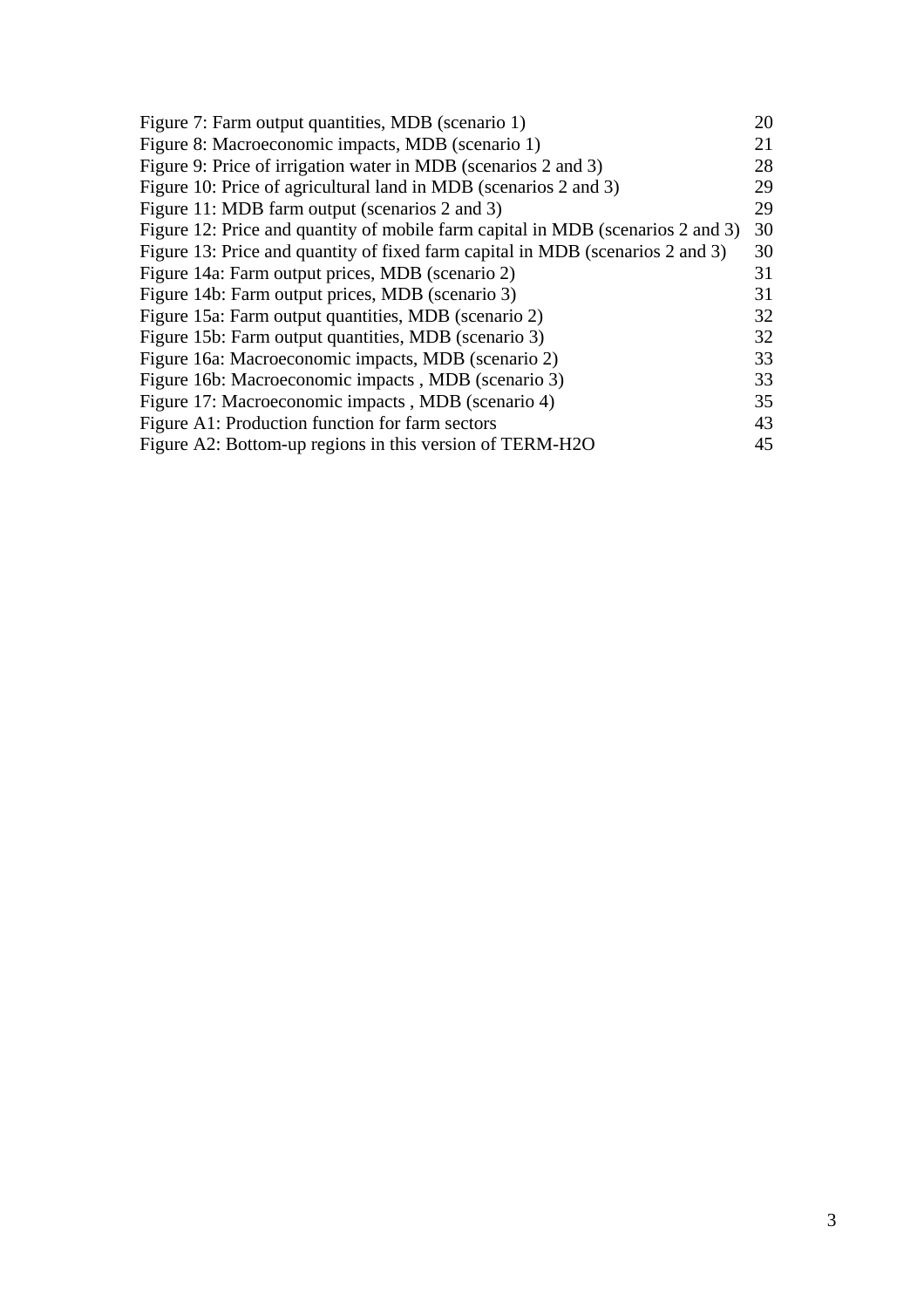### *Executive summary*

This study examines the regional economic impacts of SDLs applied to the Murray-Darling Basin (MDB). The following assumptions apply:

- Since the process is voluntary, with willing farmers selling part of their water entitlements to the Commonwealth, it proceeds slowly. That is, we assume that permanent water sales fit in with the forward planning of farmers.
- In each scenario, target volumes for environmental flows are not reached until 2022.
- Farmers are compensated at market prices for entitlements sold to the Commonwealth. This assumption applies to three scenarios but is dropped for a fourth scenario.
- Target volumes already include the 796 GL of entitlements sold to the Commonwealth by the end of January 2010.

The relevance of a slow process is that technological gains that result in savings in water requirements in irrigation help alleviate losses in farm output over time. MDB communities have had to live with environmental challenges, including severe and prolonged drought over much of the past decade. Irrigators have made substantial water savings in the past through the use of new irrigation technologies. However, the adoption of new technologies takes time. In addition, without sudden reductions in local farm outputs that would result from large and concentrated water sales in a short space of time, the impacts on downstream processing sectors are smaller than otherwise.

Moreover, MDB communities at present are recovering from drought. Farmers are concentrating on the recovery phase, rather than future restructuring of their operations, implying that sales of water to the Commonwealth are likely to be small for several years.

This study reports the simulated impacts of three different target volumes: 3000 GL, 3500 GL and 4000 GL, each inclusive of the 796 GL already sold. The Commonwealth continues to purchase water on the water market, which pushes up the price of irrigation water. From the perspective of farmers, they will gain through an increase in the asset price of water relative to what it would be without Commonwealth purchases. However, the gains that farmers realise as holders of water assets are partly offset by a fall in the asset value of farmland in the basin. This implies that some farmers will do better than others out of selling water to the Commonwealth.

Farmers whose water has a high asset value relative to the value of their land holdings will do better than farmers with a lower ratio of water to land assets. For example, vineyard and orchard growers may not do as well from sales to the Commonwealth as growers of annual crops. Growers of perennials may be keener to maintain the health of their vineyard or orchard than to sell their water.

Aggregate consumption in the 3500 GL scenario peaks at 0.3% above forecast across the MDB in 2022. This reflects full compensation at market prices for water, and that farmers remain in the basin. Among regions, the Lower Murrumbidgee region has the largest increase in aggregate consumption relative to forecast, because it has relatively high water to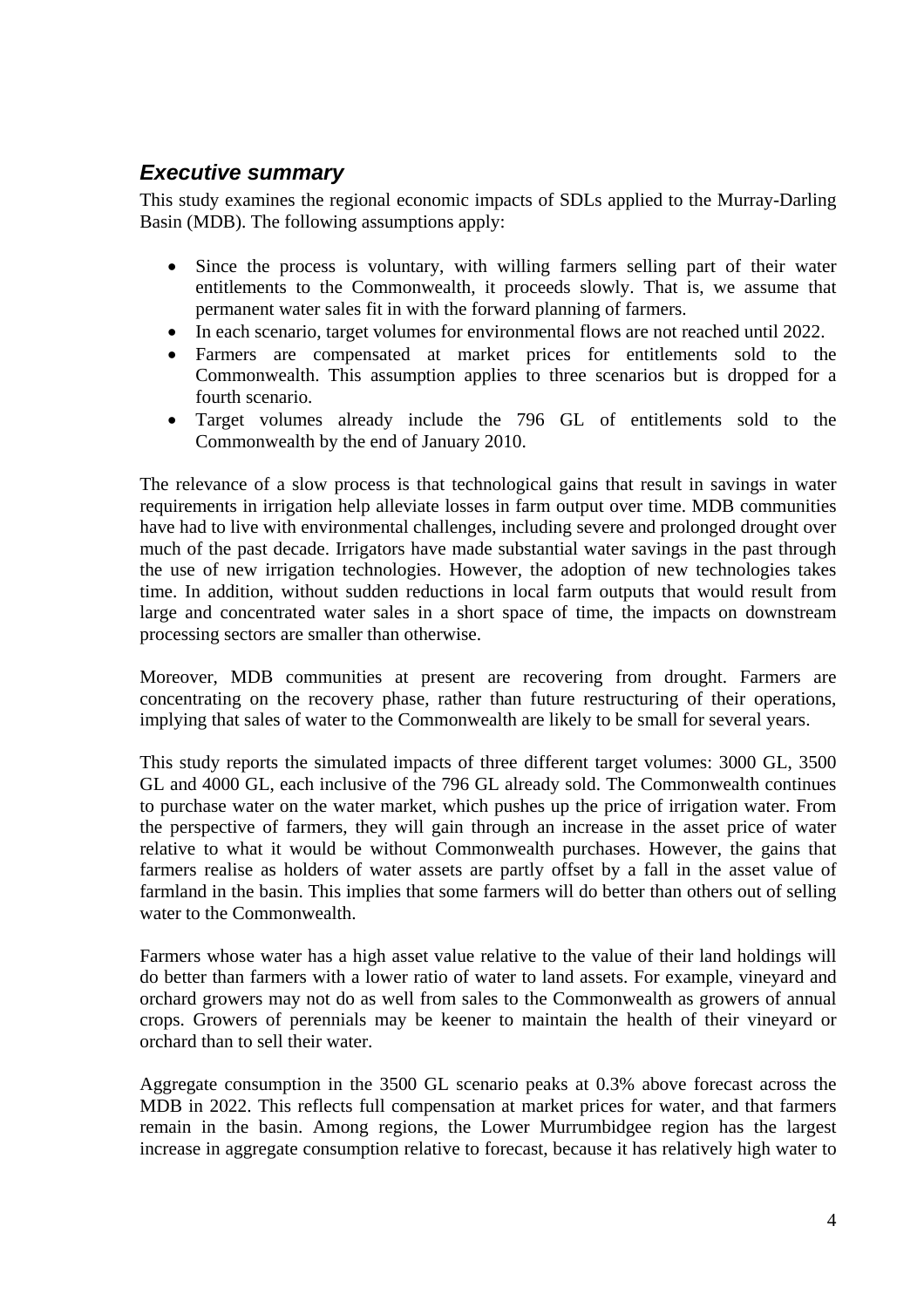land value ratio. The regions that gain least in terms of aggregate consumption are those in which irrigated agriculture is a relatively small share of the regional income base.

The slightly lower levels of farm investment and consequent lower levels of farm capital result in a small deterioration in regional outcomes over time (that is, after water sales to the Commonwealth have been completed in 2022). We assume that farmers spend only that percentage of buyback payments that maintains the real value of payments over time. Thereafter, real consumption moves gradually back towards forecast after the assumed payments end in 2022. At the same time, employment across the MDB drops slightly below forecast, reaching almost 0.1% below forecast by 2026. This amounts to around 500 jobs lost across the region relative to forecast. Basin-wide employment in services sectors, which depend on household spending and are relatively labour-intensive, remain slightly above forecast in 2026.

Reaching the SDL targets will impose some upward pressure on farm output prices. The largest impact will by on rice, which rise to 7% above forecast by 2026. In the same year, irrigation output in the basin falls more than \$800 million below forecast, but this is partly offset by an increase in dry-land output of \$400 million.

From the Commonwealth's perspective, the greater the volume of water purchased, the higher the cost, as the irrigation water entitlement price rises as more water is purchased and diverted to environmental uses. Since the Commonwealth's purchases push up the price of water, the real cost to the Commonwealth will not be proportional to the volume of water purchased by the Commonwealth. Rather, the total cost will increase by a larger percentage than the increase in the target volume.

#### **TERM-H2O: a general equilibrium model with considerable basin detail**

TERM-H2O is the model used in this study. TERM-H2O has the following features, the combination of which is unique to a small-region model:

- It includes irrigation and dry-land farm sectors, with some farm factor mobility.
- For perennials, including vineyards, orchards and livestock herds, the model includes capital that is not transferable to other sectors.
- Livestock production can move from irrigation to dry-land technologies. In dry-land livestock production, land and fodder inputs are substitutable.
- The model includes on downstream processing of agricultural output, other manufacturing (non-agricultural), utilities, services that support agriculture and other services in each region.
- The model includes water accounts and also accounts for rainfall. This means that in a policy scenario in which a given fraction of irrigation water is taken out of production, there is a smaller fractional reduction in the water available to irrigators as rainfall is unchanged.
- The model is dynamic, meaning that simulations are run over time. The results of policy simulations are compared with baseline simulations. The baseline can include drought, for example, which raises the price of irrigation water and increases the economic costs of diverting water (which is more valuable during drought) to the environment.
- The model includes a dynamic link between annual investment flows and capital stocks. For example, under the SDL policy, water prices rise relative to the baseline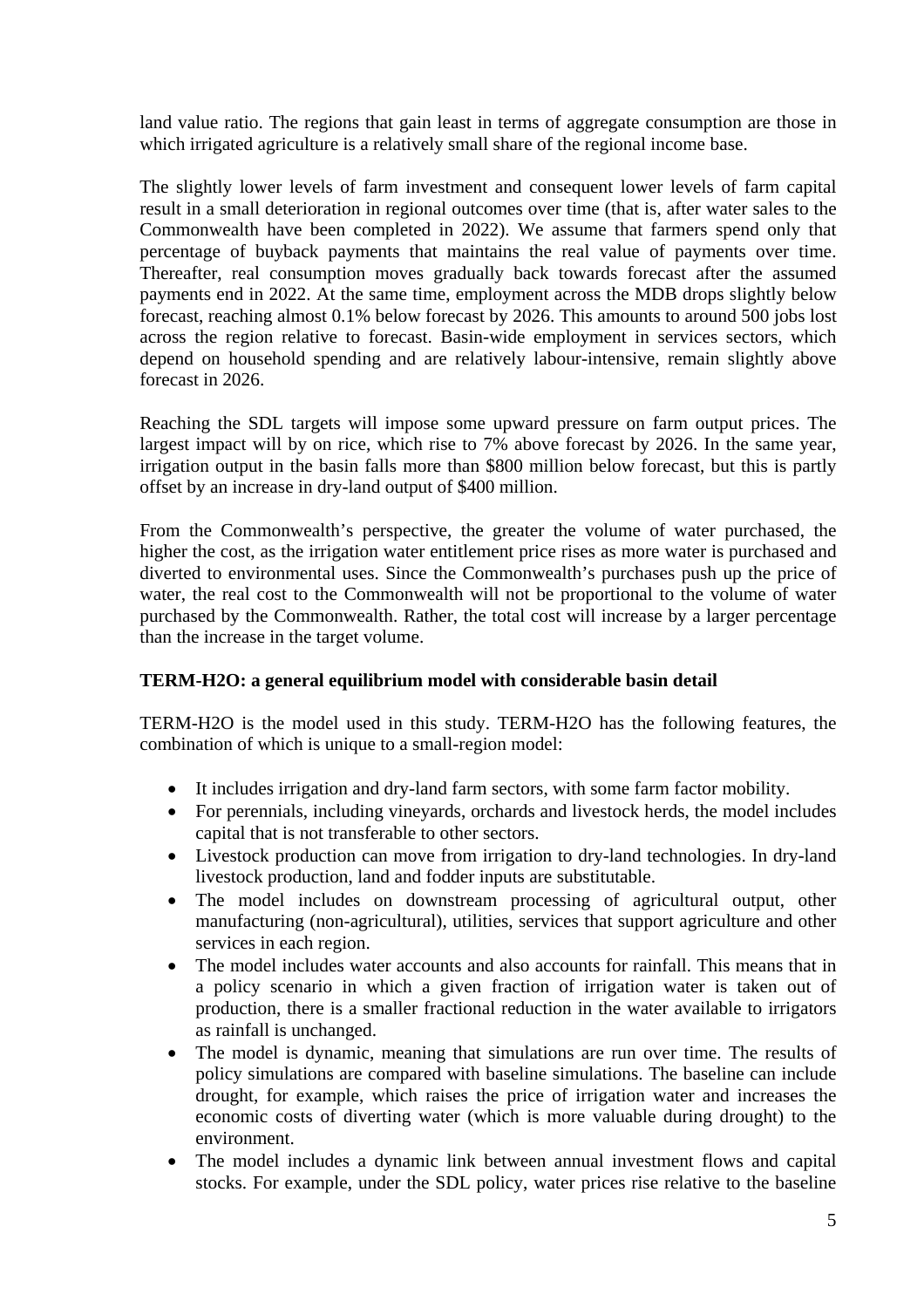forecast and this reduces perennial specific investment. Hence, specific capital used in perennial sectors shrinks relative to forecast across the basin.

The model also includes detail of the economic structure of the rest of Australia.

#### **Scenario 1 – SDL target of 3500 GL**

Farmers sell permanent water to the government from 2011 to 2022, with sales suspended in two years of moderate drought.

As a first step, we use a back-of-the-envelope calculation to estimate the impact of removing 3500 GL of entitlements from production. Modelled GDP outcomes in most regions are slightly worse than that from the back-of-the-envelope calculation. This is because the removal of water from irrigation production depresses farm land and capital rentals, which in turn reduces farm investment relative to forecast slightly. Consequently, farm capital in the basin falls relative to the baseline forecast. There is also a small reduction in employment in each region over time relative to forecast. Real GDP declines across the basin relative to forecast, but is little more than 0.2 percent below forecast by 2026.

To explain the distributional impacts of SDLs, we need to examine the impact of the policy on farm factors. The price of water rises relative to a baseline with SDLs. This provides a windfall gain to holders of water rights. At the same time, the rentals (values) on irrigable land fall. Since irrigable land can be used for dry-land production when available irrigation volumes fall, dry-land rentals (values) also fall because the supply of land in dry-land production rises. The impact on land of SDLs is a loss in asset values to farmers. The composition of the distribution of water inputs and land inputs in total farm factor income may vary between regions. This results are regional and sectoral differences in outcomes.

The impacts on downstream processing sectors are relatively modest. A movement of farm factors from irrigated to dry-land production partly alleviates reductions in farm output supplies to downstream processors.

#### *Calculating the asset value of water and its impact on regional disposable income*

Several steps are required in calculating how much SDL compensation payments impact on regional spending. First, we need to calculate the asset value of a water right. Second, we need to assign a certain proportion of compensation payments to disposable income in each region. TERM-H2O is unique among models used in analysing SDLs in that it accounts for the impact of compensation on each region's household spending. Because there may be debate about the proportion of proceeds that stay within the region of sale, we can vary that proportion: in three scenarios we assume that all proceeds stay within the region of origin In a fourth scenario, we assume that there is no compensation at all for farmers for water taken out of production.

In practice, we might expect at least some of the proceeds of water sales to stay within the basin. In particular, some farmers in making investment plans may use water revenues as a substitute for bank finance. Therefore, it would not be surprising if banks anticipate a reduction in the value of loans they provide in the basin. Some farmers will cash in water rights rather than borrow to fund investments.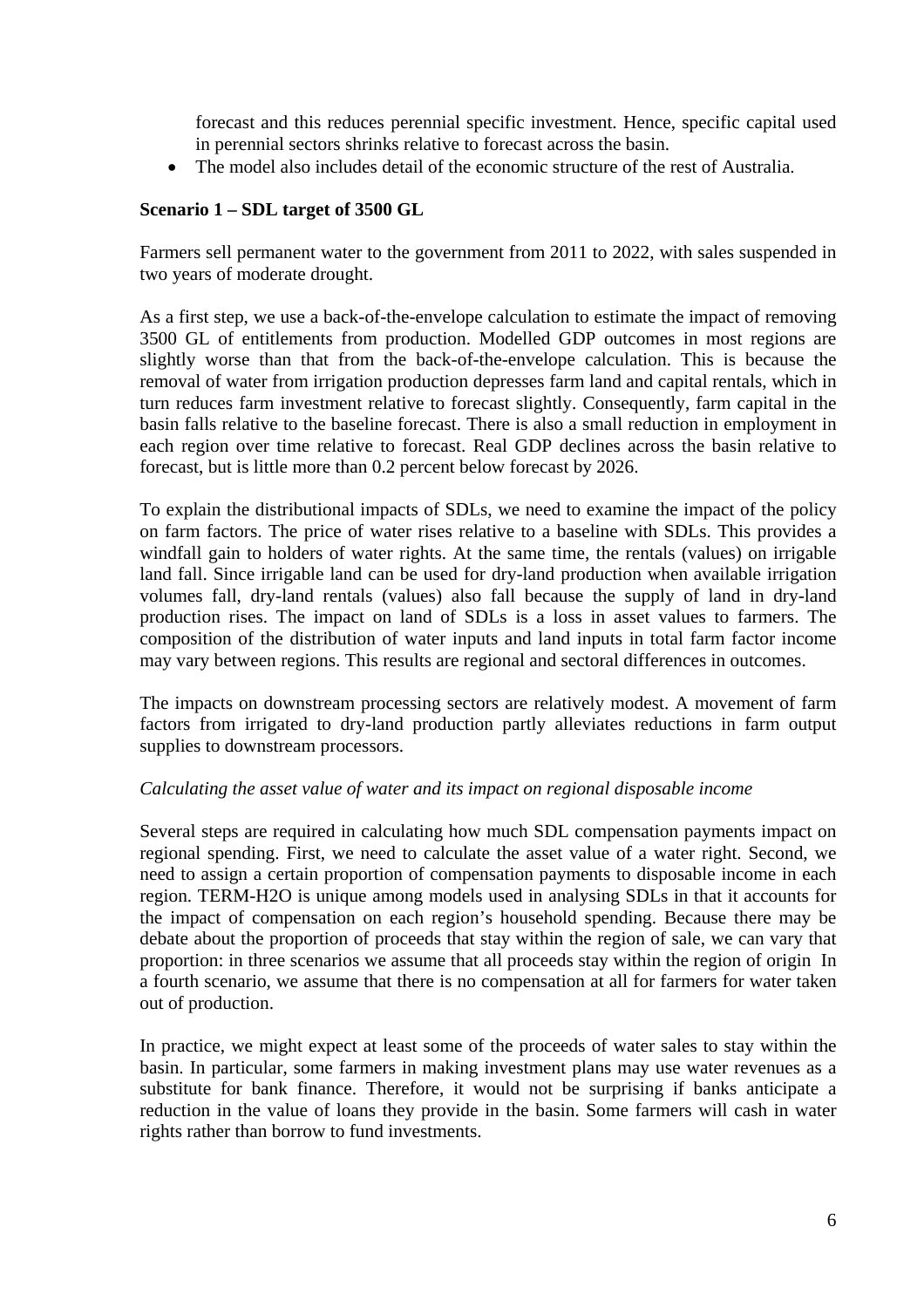If only a fraction of compensation proceeds remain in the basin, the impacts will be less favorable than we have reported. Regions with relatively high proceeds as a share of regional income are more sensitive than others to the assumption concerning the proportion of proceeds that stay within the basin.

#### *Differences in regional outcomes*

In terms of regional consumption, the Lower Murrumbidgee region does best because the windfall gain in the value of water dominates the outcome. That is, the region loses little from depressed land rentals. Going by NRM regions, Paroo, Gwydir, Murrumbidgee and Murray NRMs are the biggest winners. On the assumption of full compensation for water, the regions that do least well are the most urbanised in the basin, namely the Loddon and Ovens NRMs.

There are concerns that over time, SDLs will lead to reduced investment in farming across the MDB. TERM-H2O shows that this is so. However, the impacts are small. Across the MDB, mobile farm capital falls by 0.3% relative to forecast by 2026. The impact on specific capital applied to irrigated perennials (i.e, grapes, fruit, dairy cattle and other livestock) is larger in proportional terms. Fixed capital relative to forecast has fallen 5% below forecast by 2026. Among sectors, vegetables output increases in the scenario because the falling price of land more than offsets the rising price of water for the sector.

If SDLs were conducted by involuntary acquisition or without compensation, there would be a loss of investor confidence in MDB regions. The negative impacts would be much greater, particularly in the short term, than we have modelled. There would be the danger that with diminished confidence, farm factors would become idle with a resulting magnification of regional income losses.

#### *What impact does drought have on the policy simulation?*

There are two years of moderate drought in the forecast baseline, in 2015 and 2021. These do not affect water allocations but they do increase irrigation water requirements on irrigated land so as to compensate for rainfall deficits. In addition, drought reduces dry-land productivity which results in a movement of farm factors (farm machinery, labour and farmers) in the MDB into irrigation activities. With more farm factors available for each unit of water, water becomes more valuable. The rise in the price of water results in drought worsening the impact of SDLs relative to forecast.

The outcome of the SDL scenario relative to forecast is worse in drought years, as water taken out of production is more valuable than in normal years. In the first decade of the 2000s, recurrent droughts had a large negative impact on farming in the MDB. The temptation has been to mix up the impacts of drought and SDLs. They are quite dissimilar. Recurrent droughts have not only marked impacts on dry-land activity. They have also reduced water allocations for a number of years in regions previously regarded as having reliable water supplies and hence previously regarded as immune from drought in their irrigation sectors. SDLs will not reduce reduce dry-land productivity, nor do they increase irrigation water requirements, as is so during drought. SDLs are more likely to increase dryland production in the MDB through some movement of factors from irrigation to dry-land activities. The same model used to estimate SDL impacts indicates that drought cost the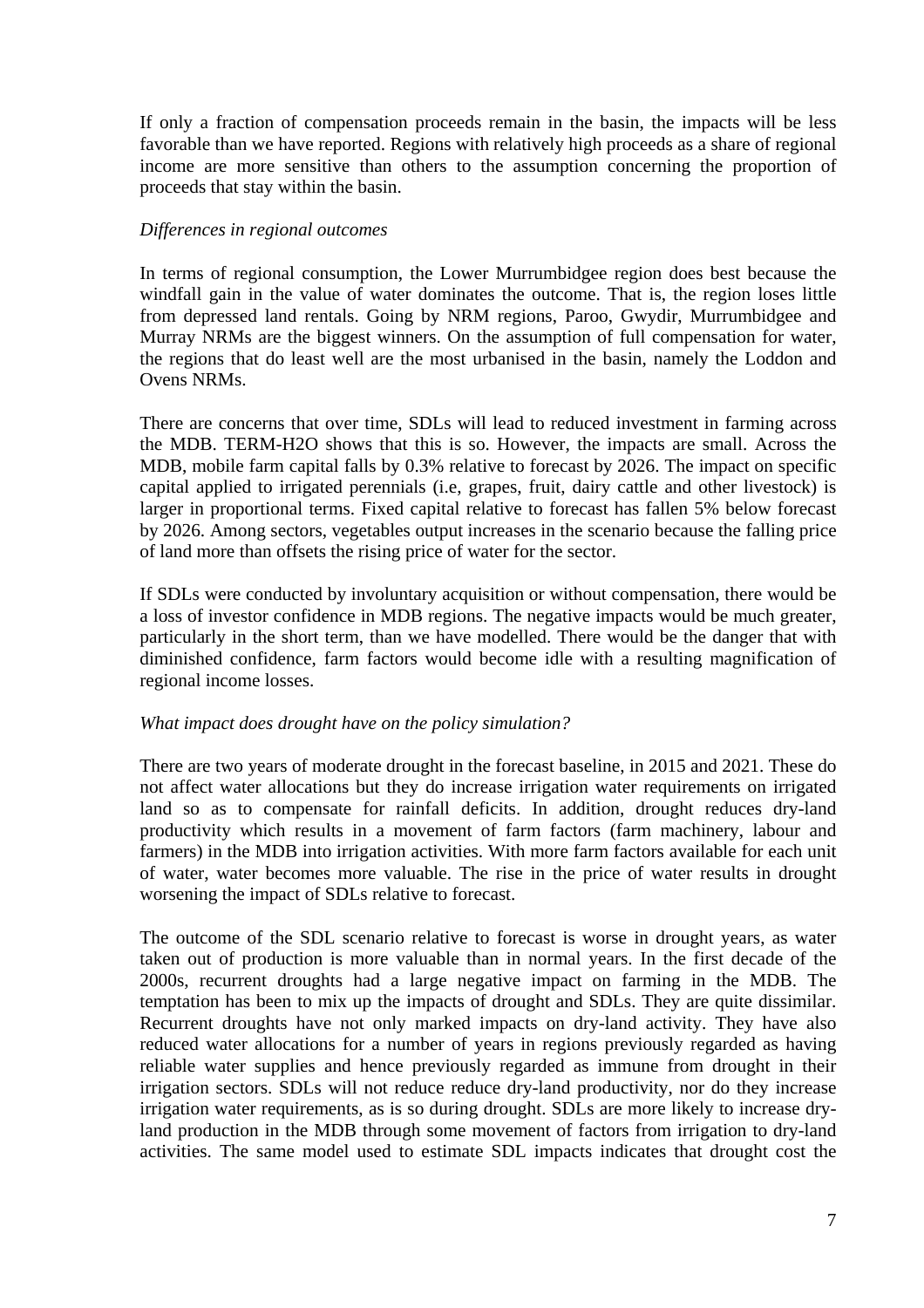basin over 6,000 jobs between 2006-07 and 2008-09, a many-fold larger impact than the 500 jobs that may be lost due to SDLs.

We assume that in the two moderate droughts included in our scenarios that sales to the Commonwealth are suspended during drought years. The suspension reflects short-term caution by farmers in response to drought. Our assumption is that the higher temporary value of water slows the movement of water entitlements away from agriculture. Hence, it is assumed that water is used and traded to other irrigators rather than sold off to the Commonwealth. This assumption is reasonable for short-term droughts. It contrasts with the severe and prolonged droughts experienced from 2006-07 to 2008-09. During this period, the Commonwealth buyback scheme became a means of adjustment during a period of extreme financial stress. In addition, depressed grape prices discouraged some farmers from continuing and made them more willing to take the buyback option.

#### **How will environmental managers reach water targets for individual sites?**

One of the assumptions in our modelling is that water is tradable between users. In the southern part of the basin, water is tradable within and between regions in TERM-H2O. In the northern part of the basin, the modelling assumption is that water is tradable within regions only. Water trading and voluntary SDL sales leave environmental managers in a similar position as irrigators. That is, to reach certain target volumes in specified regions, environmental managers may have to become buyers and sellers of water. Environmental managers may use the proceeds from sales of water to farmers in one region to purchase water from farmers in other regions. An implication of this is that environmental managers may need to enter the temporary market for water in order to meet specific site volume targets. Any attempt to reach environmental targets without water trading would entail compulsory SDL sales, which are not politically feasible.

Just as we expect farmers to choose water-saving technologies increasingly over time in response to water scarcity, environmental managers over time may also learn to do more with less water. This is a reason why environmental water managers need to have the opportunity to buy and sell water. In addition, it might be that the marginal benefit per unit of environmental water varies between ecological sites, resulting in a change in environmental targets over time. As some ecological sites improve over time due to additional water, reallocation of environmental water among such sites may occur.

#### **Scenarios 2 and 3 – varying SDLs to 3000 GL and 4000 GL**

There are two constraints on SDL purchases by the Commonwealth under voluntary arrangements. First, there may be a limit to the volume of water that farmers willingly sell. Second, since unit costs will rise with an increasing volume of purchases, the Commonwealth faces a budget constraint.

The main economic insight to be gained from varying SDL targets in TERM-H2O is that as long as the Commonwealth compensates farmers, the biggest difference between scenarios arises in the costs of compensation to holders of water rights. In the 3500 GL case, the estimated additional cost (that is, in addition to buyback purchases made before the end of January 2010) of reaching the SDL target by 2022 is \$4.1 billion (2010 dollars, net present value). This compares with \$3.0 billion (2010 dollars) in the case of the 3000 GL target and \$5.3 billion (2010 dollars) in the case of the 4000 GL target.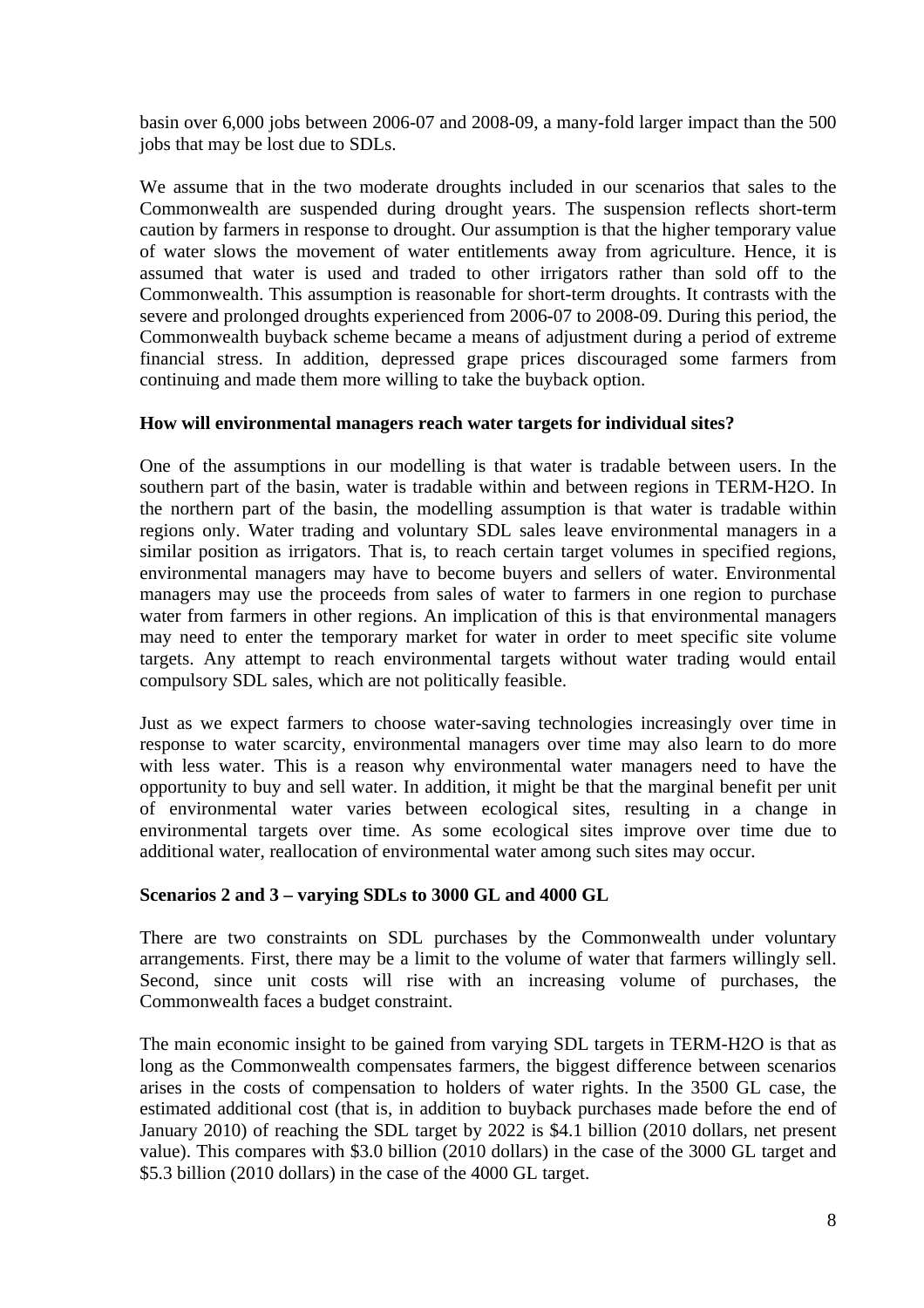In each case, if we include an expectation of greater water scarcity in the future, the value of water rights increases. In turn, the cost to the Commonwealth and the national and regional economies (as measured by national and regional real GDPs relative to forecast) rises.

#### **Scenario 4 – no compensation for SDLs**

If SDLs proceed without compensation, aggregate consumption in each region of the MDB falls relative to scenario 1. Over time, services sectors decline in each region relative to scenario 1. Although the regional losses arising in this scenario are not dramatic, the economic case for compensation is that it is a relatively equitable way of enacting SDLs. If farmers are not compensated for SDLs, over 800 jobs are lost across the MDB relative to forecast by 2026, compared with 500 jobs in scenario 1 which includes compensation.<sup>1</sup> Since a no-compensation scenario would not be voluntary, the economic consequences could be far worse than we have modelled. This is because an absence of compensation would bring with it considerable uncertainty which would impact adversely on regional investment in both farm and non-farm sectors. In the no compensation case, regions with a high water value to GDP ratio in the initial database do relatively worse than other regions. Lower Murrumbidgee, for example, goes from the biggest winner in scenario 1 to one of the bigger losers in scenario 4.

An alternative interpretation of scenario 4 is that it models a 3500 GL target with the assumption that all compensation proceeds leave the basin.

#### **Summary of results**

 $\overline{a}$ 

Table ES.1 summarises the national impact of each scenario.

| Scenario | Target volume | Cost to C'wealth          | National real GDP relative |
|----------|---------------|---------------------------|----------------------------|
|          | GI.           | $$bm, NPV, 2010$ dollars) | to forecast, 2026          |
|          | 3500          |                           | $-0.009$                   |
|          | 3000          | 3.0                       | $-0.007$                   |
|          | 4000          | 5.3                       | $-0.012$                   |
|          | 3500          |                           | $-0.009$                   |

#### **Table ES.1: Summary of each scenario**

<sup>&</sup>lt;sup>1</sup> That is, the employment impacts of SDLs without compensation are similar to those of the ABARE (Hone *et al.*, 2010) study.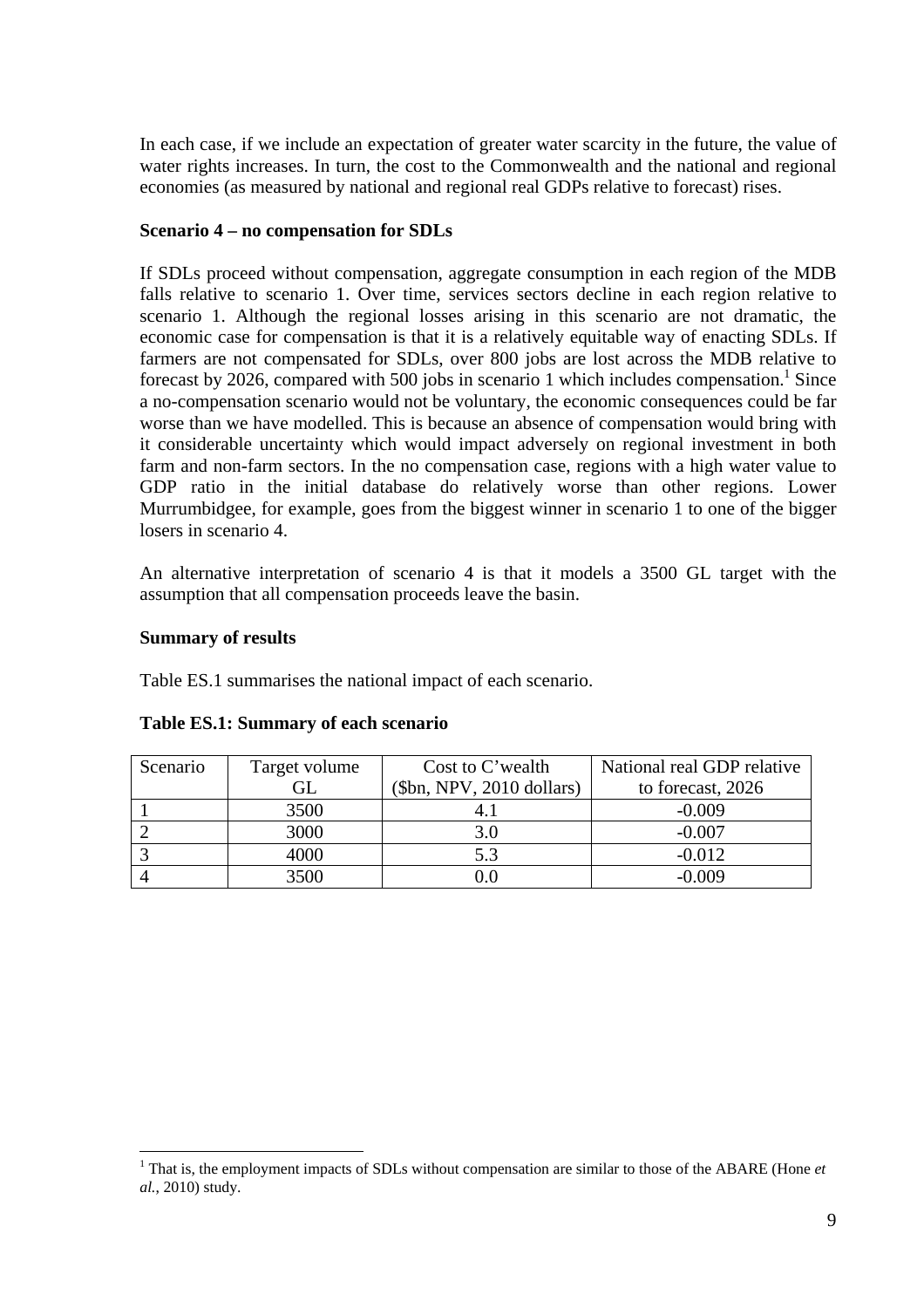### *Introduction*

The health of the Murray-Darling Basin (MDB) has become a major policy issue. Since the turn of the millennium, recurrent droughts have imposed economic hardship on the region. Regions with previously reliable water entitlements found themselves with recurrent shortfalls in allocations in the wake of droughts.

Sustainable diversion limits (SDLs) are part of a strategy to improve the environmental health of the basin. These entail reducing the amount of water used for irrigation in the basin. There are concerns that SDLs will impose further hardships on communities that have already suffered substantially due to drought and falling prices for some commodities.

The objective of this study is to estimate the impact of SDLs on regions within the MDB. It uses TERM-H2O, a dynamic computable general equilibrium model that includes water accounts. By including the whole economy of each region, including dry-land farming, irrigation farming, downstream processing, utilities and services sectors in detail, TERM-H2O puts change in irrigation farming conditions into perspective. It is not sufficient to estimate the contribution of irrigation activity agriculture to the regional economy and then subtract a fraction of that to estimate the loss in output. This is because farm factors can move between activities. Any decrease in irrigation output arising from reduced irrigation water availability will be offset at least to some extent by an increase in dry-land farming output in the MDB.

In TERM-H2O, we first run a forecast baseline. This includes the 796 GL of buyback purchases that occurred prior to February 2010. In 2015 and 2020, there are moderate droughts. The droughts are sufficient to reduce dry-land productivity substantially, but neither sufficiently severe nor prolonged to reduce water allocations. Even though irrigation water availability does not worsen, its price rises as dry-land productivity falls – and as rainfall decreases, irrigation water requirements increase.

Next, we run the policy scenario in TERM-H2O. There are four scenarios in all, outlined below. We report all policy results in this study as cumulative deviations from the baseline forecast. The results for the moderate drought years show that policy deviations do depend to some extent on baseline assumptions.

#### *Summary of the scenarios*

1. The Commonwealth purchases 3500 GL of entitlements from irrigators in total over the years from 2011 to 2022. The Commonwealth pays compensation at the market price for water. Buyback purchases already made, as appear in Table 1.2 of the PC report (Productivity Commission, 2010), are subtracted from the 3500 GL. Buyback purchases are included in the baseline.

2. Using the same baseline as 1, the Commonwealth purchases 3000 GL of entitlements from irrigators in total over the years from 2011 to 2022.

3. Using the same baseline as 1, the Commonwealth purchases 4000 GL of entitlements from irrigators in total over the years from 2011 to 2022.

4. Repeat of 1 in which no compensation is paid for water taken out of production between 2011 and 2022.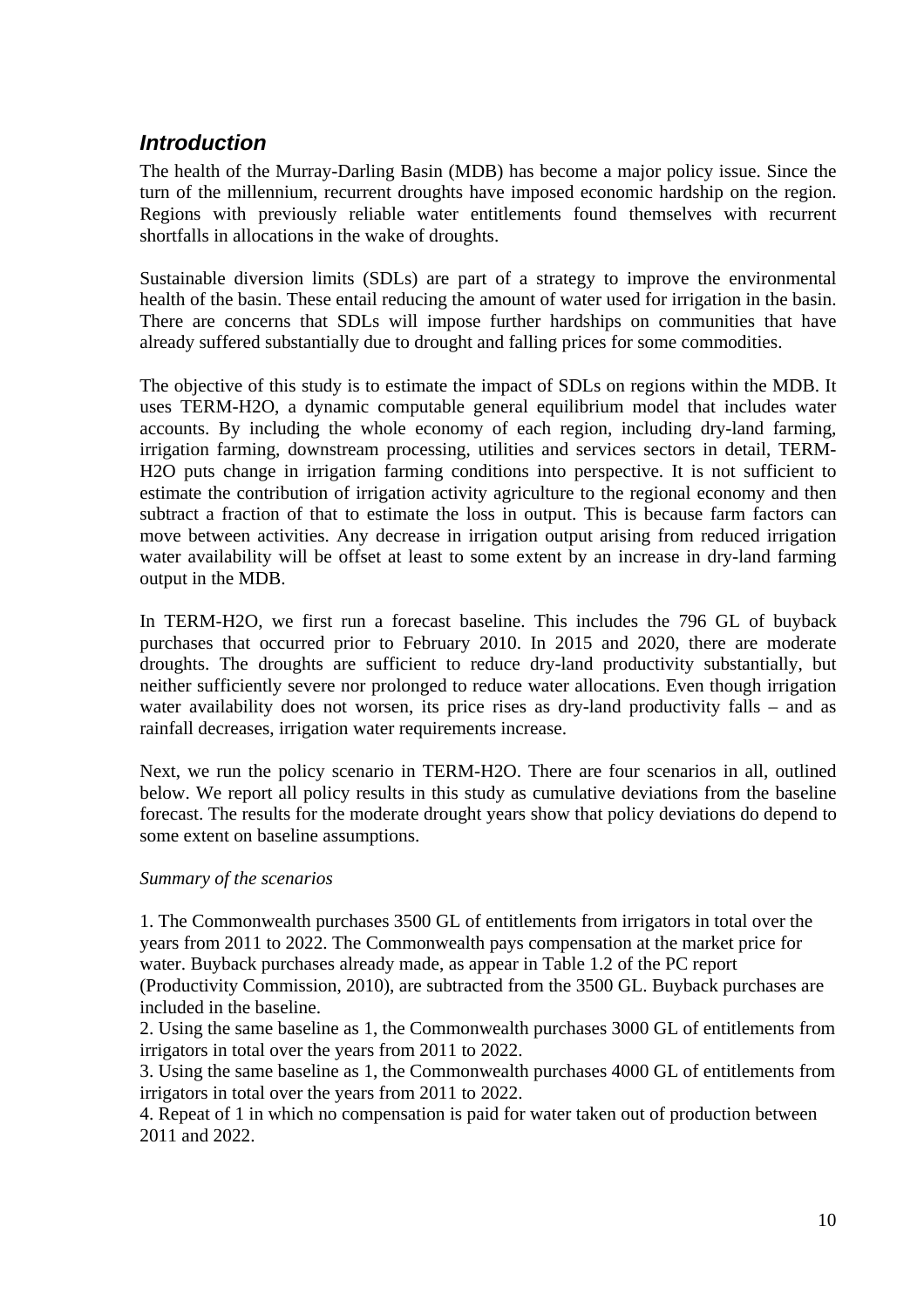### *How SDLs differ from drought*

A misperception that SDLs are similar to or worse than drought exists. Drought affects the water available for both dry-land farming and irrigators. A severe drought may wipe out a large proportion of dry-land productivity in a given year. It also increases the water requirements of irrigators for two reasons. First, for every 100 mm of rainfall deficit, the irrigation water requirement grows by one megalitre per hectare. Second, drought may increase evaporation which further increases irrigation water requirements. Not one of these effects applies to SDLs. Rather, SDLs reduce irrigation water availability from what it has been, but have only small impacts on regional agricultural output. Resource movements in response to water sales to the Commonwealth allow a substantial proportion of lost irrigation output to be compensated for by increased dry-land output.

TERM-H2O is the only model that has been used to estimate the impact of the droughts from 2006-07 to 2008-09 on the MDB.<sup>2</sup> Therefore, it is the only model in which we can calibrate the estimated employment impacts of SDL scenarios against the impacts of drought. Whereas SDLs lower regional real GDP by less than one percent in all regions (Table 6), drought can have dramatic impacts. Modelled regional income losses for 2007-08 relative to no drought were close to 20% in some regions, with drought-induced employment losses of up to 4.5% in some regions. Job losses using TERM-H2O across the MDB due to drought exceeded 6,000 (Wittwer and Griffith 2010, Figures 5 and 6). The study showed that prolonged drought leads to permanent reductions in employment, investment and farm capital, even after recovery. The slightly negative impacts of SDLs on employment and farm capital as shown in Figure 6 are small in comparison.

### *Scenario I*

 $\overline{a}$ 

- The Commonwealth purchases 3500 GL of permanent water rights from irrigators.
- The Commonwealth pays compensation at the market price for water.
- The policy simulation includes purchases of 2704 GL, subtracting the 796 GL of entitlements purchased by the Commonwealth prior to February 2010. These are in the baseline.
- 2704 GL of purchases proceed gradually from 2011 to 2022, with two years of moderate drought in which there are no SDL sales.

TERM-H2O is a dynamic, CGE model which presents results on a year-by-year basis. Appendix A contains more details on TERM-H2O. The model requires a year-by-year baseline plus a year-by-year policy simulation. We first run the policy simulation with the buyback volumes shown in Table 2 included in the baseline. The main difference between including buyback volumes in the baseline and not including them is that baseline irrigation water prices are higher with inclusion.

<sup>&</sup>lt;sup>2</sup> Other models are likely to produce corner solutions (in which some sectors fall to zero outputs or imports replace domestic production entirely) or not solve at all when subjected to massive inward supply shifts necessary to depict drought.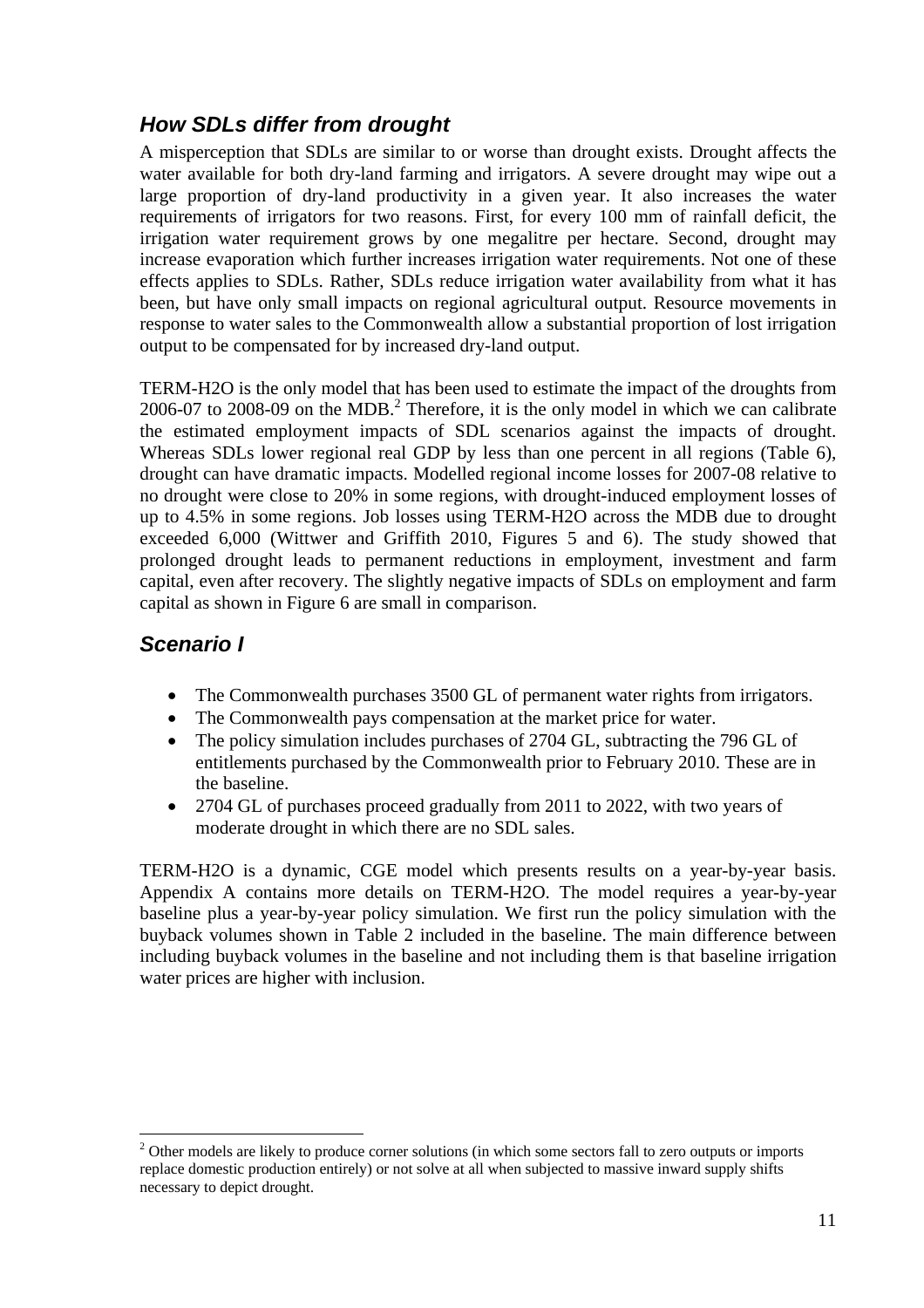#### **Irrigation activity in the context of regional economies**

Irrigation agriculture makes an important contribution in the MDB. In the statistical subdivision of Lower Murrumbidgee (LMrmbNSW in Table 1a), irrigation accounted for 15.3 percent of regional income in 2006. This figure will vary from year to year depending on dry-land productivity, irrigation water availability, commodity prices and structural change. Structural change here refers to agriculture's declining share of economic activity over time. Due to presence of a number of major regional centres in the Murray Darling Basin (including Albury-Wodonga, Bendigo, Dubbo, Mildura and Tamworth), agriculture's share of GDP in the region overall was only an estimated 15.0% in 2006 (9.4% from dry-land and 5.6% from irrigated activities).<sup>3</sup> Services tend to account for a large share of income (over 75%) in major regional centres.<sup>4</sup> A report commissioned by the MDBA contains more details on economic profiles within the MDB (ABS, ABARE & BRS 2009).

|                    | DrylandAg | $_{\mathrm{LigAg}}$ | FoodDrinks | Textile | <b>OthManuf</b> | OthPrmary<br>&<br>Mining | Utilities | Services | TotGDP<br>$\mathfrak{m}$ |
|--------------------|-----------|---------------------|------------|---------|-----------------|--------------------------|-----------|----------|--------------------------|
|                    | (1)       | (2)                 | (3)        | (4)     | (5)             | (6)                      | (7)       | (8)      | (9)                      |
| TmwthNSlpNSW       | 11.6      | 2.4                 | 4.1        | 0.7     | 5.7             | 1.9                      | 2.7       | 70.9     | 3117                     |
| <b>NCentralNSW</b> | 17.4      | 12.0                | 1.2        | 3.0     | 5.8             | 0.5                      | 1.2       | 58.8     | 1167                     |
| MacquarieNSW       | 10.4      | 2.4                 | 3.4        | 0.2     | 4.4             | 5.6                      | 3.3       | 70.3     | 3163                     |
| McqrieBarNSW       | 25.4      | 6.5                 | 0.6        | 1.4     | 3.3             | 6.2                      | 5.0       | 51.5     | 679                      |
| UpDarlingNSW       | 6.1       | 4.4                 | 0.4        | 0.3     | 2.1             | 44.9                     | 4.1       | 37.7     | 602                      |
| CntralWstNSW       | 3.5       | 1.4                 | 5.1        | 0.2     | 9.4             | 13.6                     | 7.7       | 59.1     | 3735                     |
| LachlanNSW         | 17.2      | 3.0                 | 2.4        | 0.3     | 8.0             | 10.3                     | $1.2\,$   | 57.7     | 2062                     |
| WagCntMrmNSW       | 8.3       | 1.9                 | 4.4        | 0.3     | 6.8             | 0.5                      | 1.9       | 76.0     | 4038                     |
| <b>LMrmbNSW</b>    | 8.4       | 15.3                | 14.3       | 0.1     | 3.8             | 0.3                      | 2.4       | 55.4     | 1845                     |
| MurrayNSW          | 4.5       | 6.5                 | 4.7        | 0.3     | 11.0            | 0.5                      | 1.9       | 70.6     | 3835                     |
| MrryDrlngNSW       | 6.4       | 12.1                | 7.4        | 0.0     | 5.4             | 2.5                      | 2.7       | 63.5     | 345                      |
| MalleeVic          | 12.4      | 10.4                | 7.3        | 0.1     | 5.5             | 1.0                      | 3.0       | 60.4     | 3362                     |
| LoddonVic          | 3.3       | 1.3                 | 4.5        | 0.5     | 8.4             | 3.1                      | 2.2       | 76.8     | 6336                     |
| GoulburnVic        | 6.4       | 6.9                 | 7.6        | 0.3     | 8.5             | 0.6                      | 3.2       | 66.5     | 7295                     |
| OvnsMurryVic       | 3.8       | 2.8                 | 7.1        | 1.2     | 9.0             | 0.6                      | 2.0       | 73.6     | 3508                     |
| DrlngDwnsQld       | 21.9      | 9.9                 | 2.4        | 0.9     | 6.4             | 8.9                      | 1.7       | 47.8     | 4588                     |
| SouthWQld          | 17.1      | 4.6                 | 1.0        | 0.9     | 1.2             | 42.2                     | 1.2       | 31.8     | 2195                     |
| MurraySA           | 8.0       | 14.1                | 11.5       | 0.1     | 4.2             | 0.7                      | 3.9       | 57.5     | 2259                     |
| All MDB            | 9.4       | 5.6                 | 5.3        | 0.5     | 7.0             | 5.5                      | 2.8       | 64.0     | 54130                    |

**Table 1a: GDP breakdown by sector – MDB regions (2006, %)** 

*Sources*: ABS national accounts; ABS census data; ABS catalogue 4610.0.55.008; TERM-H2O database.

Within the Murray Darling Basin, there are 52 hectares of dry-land farming for every hectare of irrigation agriculture (ABS 2008, Table 4.16). Therefore, in years of average rainfall, income earned by dry-land farming exceeds that earned by irrigation agriculture in a number

 $\overline{a}$  $3$  In 1955-56, farming's share of GDP for Australia was 15.9% (Maddock and McLean, 1987). That is, all of Australia was more reliant on agriculture in its income base than the Murray Darling Basin is now.

<sup>&</sup>lt;sup>4</sup> Even in relatively rural Griffith, services accounted for 68% of employment in the 2006 ABS census.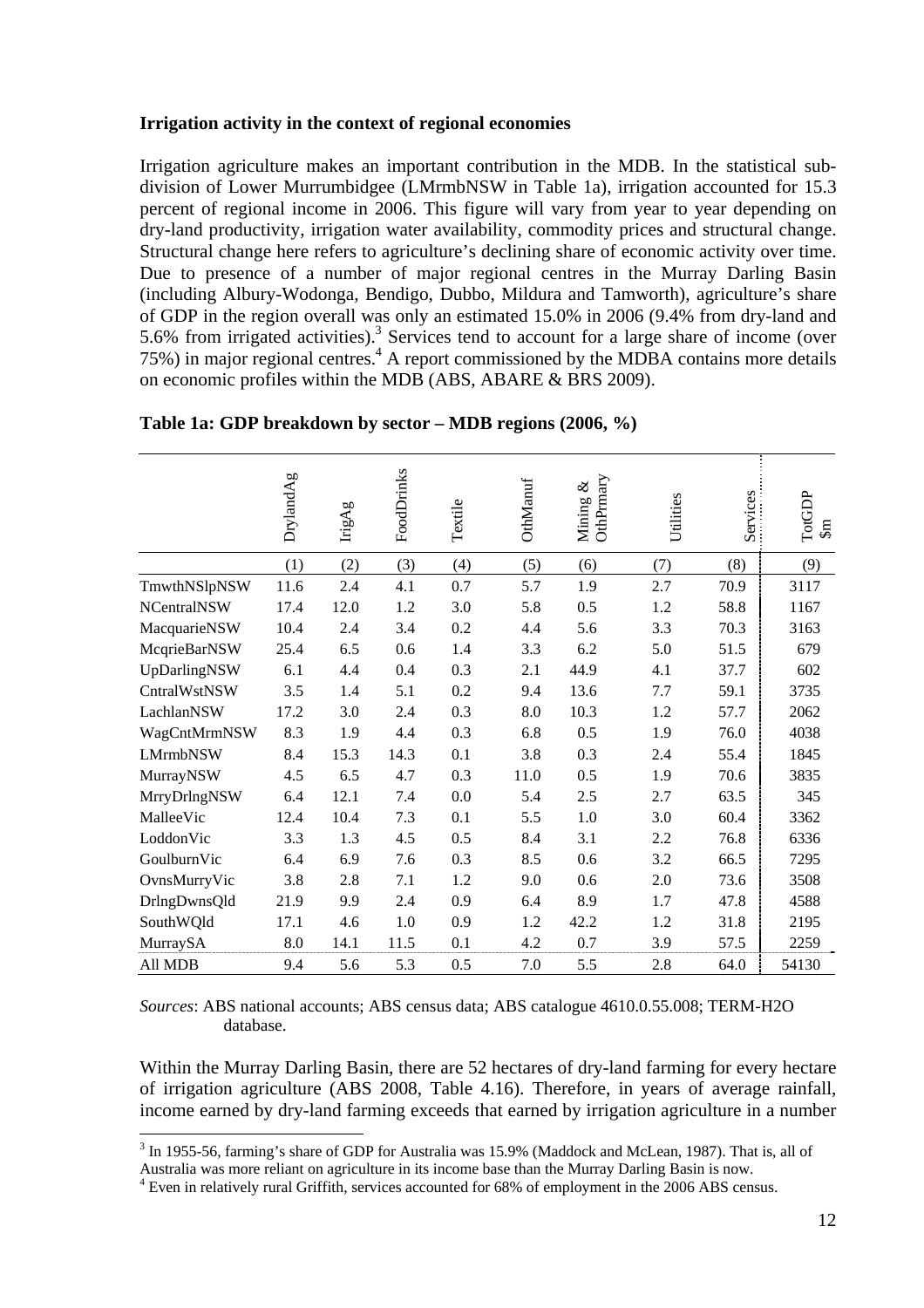of regions in the MDB. This is evident when we compare columns (1) and (2) in Table 1a. It is important given this background information that any model of farming within the MDB represents both irrigation and dry-land sectors, with mobility of farm sectors between irrigation and dry-land activities. TERM-H2O and the ABARE model both do so.

In models with farm factor mobility between dry-land and irrigation actitivities, if available irrigation water falls (as will happen with SDLs), farm factors will move to dry-land production. That is, some farm factors are mobile rather than sunk.

|                | DrylandAg | $_{\rm{LigAg}}$ | FoodDrinks     | Textile          | OthManuf       | OthPrmary<br>Mining & | Utilities      | Services | TotGDP<br>$\mathfrak{m}$ |
|----------------|-----------|-----------------|----------------|------------------|----------------|-----------------------|----------------|----------|--------------------------|
| Paroo          | 23.6      | 4.6             | 0.2            | 0.1              | 0.2            | 36.9                  | 1.8            | 32.6     | 164                      |
| Namoi          | 10.4      | 3.9             | 3.7            | 1.4              | 5.7            | $\overline{2}$        | 2.6            | 70.3     | 3443                     |
| Gwydir         | 24.9      | 9.2             | 1.6            | 1.1              | 5.4            | 0.1                   | 1.1            | 56.5     | 760                      |
| Border         | 21.5      | 15.8            | 2.2            | 0.9              | 6.1            | 4.5                   | 0.9            | 48.1     | 1202                     |
| Moonie         | 44.8      | 8.4             | 0.1            | 0.3              | 3.9            | 15.7                  | 0.6            | 26.3     | 154                      |
| CondamBalone   | 19.4      | 6.9             | $\overline{2}$ | 1                | 4.8            | 20.5                  | 1.8            | 43.4     | 5177                     |
| Warrego        | 16.2      | 6.1             | 3.5            | 0.4              | 1.6            | 8                     | 2.7            | 61.5     | 293                      |
| MacCastlr      | 7.8       | 2.2             | 4.1            | 0.3              | 6.9            | 9.6                   | 5.7            | 63.4     | 7299                     |
| BarwonDarlng   | 6.9       | 2.7             | 0.3            | 0.2              | 2.2            | 52.2                  | 3              | 32.5     | 549                      |
| Lachlan        | 17.2      | 3               | 2.4            | 0.3              | 8              | 10.3                  | 1.2            | 57.7     | 2062                     |
| MrmbidgeeNSW   | 8.4       | 6.4             | 7.5            | 0.2              | 5.8            | 0.4                   | 2.1            | 69.2     | 5981                     |
| MurrayNSW      | 4.5       | 6.1             | 4.5            | 0.3              | 11.1           | 0.5                   | 1.9            | 71       | 3828                     |
| LowerDarling   | 4.3       | 13              | 8.6            | $\boldsymbol{0}$ | 4.7            | 3.1                   | 2.6            | 63.7     | 254                      |
| MurrayVic      | 5.6       | 6.4             | 8              | 0.2              | 7.7            | 0.6                   | 2.1            | 69.5     | 4540                     |
| WimmAvoca      | 41.4      | 5.5             | $\overline{2}$ | 0.1              | 2.4            | 3.6                   | $\overline{2}$ | 43       | 321                      |
| Loddon         | 3.3       | 1.3             | 4.5            | 0.5              | 8.4            | 3.1                   | 2.2            | 76.8     | 6336                     |
| GoulbnBroken   | 6.2       | 6.1             | 6.8            | 0.4              | 8.8            | 0.6                   | 3.2            | 67.7     | 5945                     |
| Campaspe       | 7.4       | 10.1            | 11.1           | 0.1              | 6.9            | 0.4                   | 3.1            | 61       | 1349                     |
| Ovens          | 6         | 4.5             | 5.9            | 2.3              | 7.6            | 0.8                   | 3.1            | 69.9     | 1560                     |
| MurraySA       | 8         | 14.1            | 11.5           | 0.1              | 4.2            | 0.7                   | 3.9            | 57.5     | 2259                     |
| All NRMs shown | 9.3       | 5.5             | 5.3            | 0.5              | $\overline{7}$ | 5.3                   | 2.8            | 64.3     | 53473                    |
|                |           |                 |                |                  |                |                       |                |          |                          |

**Table 1b: GDP breakdown by sector – NRM regions (2006, %)** 

*Sources*: ABS national accounts; ABS census data; ABS catalogue 4610.0.55.008; TERM-H2O database.

The MDBA plan entails SDLs at the NRM level. NRMs are not neat combinations of the regions in TERM-H2O. An appendix shows the mapping used in this study from TERM-H2O regions to NRM regions. Table 1b summarises the economic structure for NRM regions. Table 1b shows the share of economic activity accounted for by broad sectors across approximate NRM regions. When we include major regional towns in a region, the share of total income accounted for by service sectors rises. For example, Namoi includes Tamworth, which accounts for half of the employment in the region. In turn, data from the ABS 2006 census indicates that 80% of Tamworth's employment (in Tamworth Part A statistical local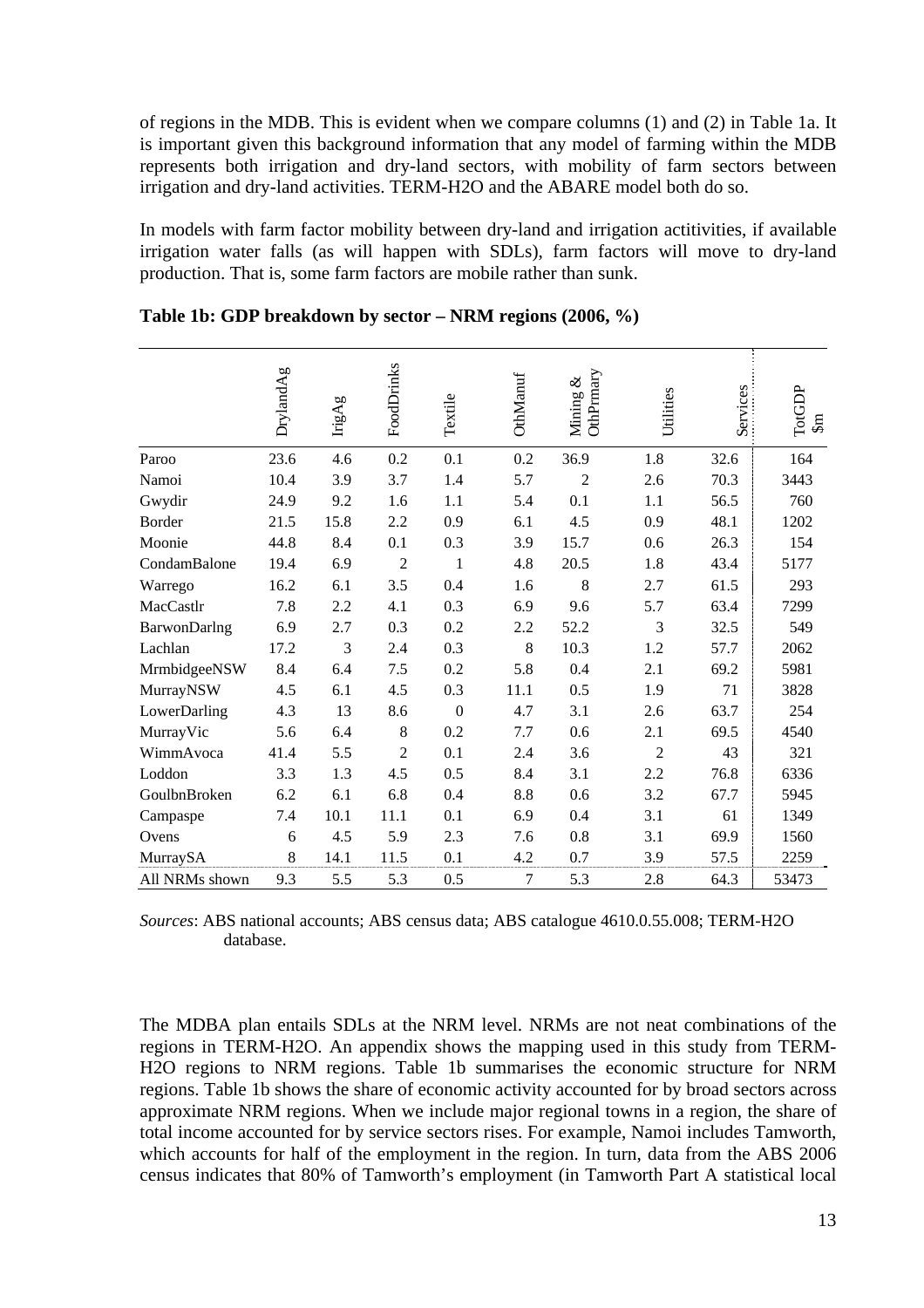area, covering the town) is in service and utility sectors. Outside Tamworth, the economic activity accounted for by agriculture is much higher.

#### **Purchases that have already occurred and subsequent SDL volumes**

Table 2 shows buyback purchases that had occurred by the end of January 2010. The first column of numbers in the table shows entitlement volumes and the second the expected average annual volumes associated with each entitlement.

|                        |             | Expected          |
|------------------------|-------------|-------------------|
|                        | Purchase GL | average annual GL |
| Border Rivers Qld      | 6.8         | 2.3               |
| Gwydir                 | 104.8       | 35.0              |
| Barwon-Darling         | 30.4        | 30.4              |
| Namoi                  | 5.8         | 4.4               |
| Macquarie              | 63.1        | 26.1              |
| Lachlan                | 82.0        | 34.6              |
| Murrumbidgee           | 85.2        | 44.1              |
| Murray above choke NSW | 145.8       | 118.1             |
| Murray below choke NSW | 28.8        | 23.3              |
| Other NSW              | 3.2         | 1.0               |
| Campaspe               | 5.1         | 4.8               |
| Goulburn-Broken        | 90.7        | 80.4              |
| Lodden                 | 1.0         | 1.0               |
| Ovens                  | 0.05        | 0.05              |
| Murray above choke Vic | 41.9        | 35.6              |
| Murray below choke Vic | 64.8        | 57.7              |
| Other Vic              | 0.9         | 0.3               |
| Murray SA              | 36.1        | 32.5              |
| Total                  | 796.7       | 531.9             |

#### **Table 2: Buyback purchases to 31 January 2010**

*Source:* PC (2010), Table 1.2.

In the context of modelling economic impacts in TERM-H2O, the second column contains the relevant volumes. The initial year in the TERM-H2O database was 2005-06, in which water allocated in the MDB was below the historical average, but nevertheless well above allocations in the three drought-affected years that followed.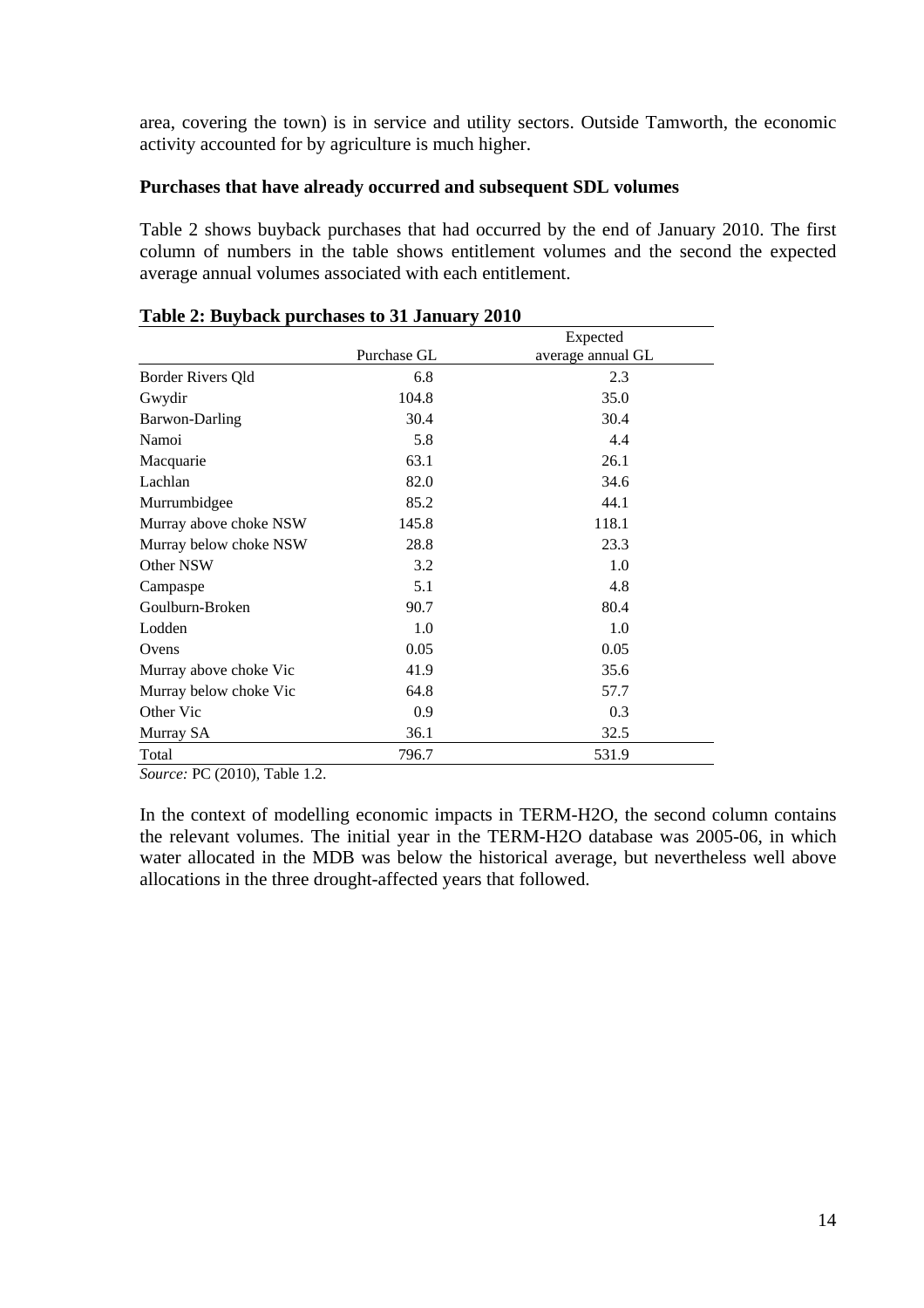|                       | 3500 GL | 3000 GL | 4000 GL | Water course diversion GL |
|-----------------------|---------|---------|---------|---------------------------|
|                       | (1)     | (2)     | (3)     | (4)                       |
|                       | $\%$    | $\%$    | $\%$    |                           |
| Condamine-Balonne     | 33.1    | 29.2    | 37.2    | 706                       |
| Border Rivers (Qld)   | 22.0    | 19.1    | 24.9    | 223                       |
| Border Rivers (NSW)   | 23.6    | 20.5    | 26.7    | 210                       |
| Warrego               | 40.0    | 40.0    | 45.0    | 45                        |
| Paroo                 | 0.0     | 0.0     | 0.0     | $\cdot$                   |
| Namoi                 | 21.9    | 19.6    | 24.3    | 343                       |
| Macquarie Castlereagh | 27.5    | 24.5    | 30.7    | 425                       |
| Moonie                | 40.0    | 36.6    | 45.0    | 32                        |
| Gwydir                | 32.3    | 27.4    | 37.1    | 326                       |
| Barwon-Darling        | 25.2    | 21.9    | 28.5    | 197                       |
| Lachlan               | 23.1    | 21.3    | 25.4    | 302                       |
| Murrumbidgee (NSW)    | 37.7    | 32.1    | 43.1    | 2,061                     |
| Ovens                 | 40.0    | 40.0    | 45.0    | 25                        |
| Goulburn Broken       | 32.6    | 27.9    | 37.3    | 1,055                     |
| Campaspe              | 34.7    | 29.9    | 39.5    | 397                       |
| Wimmera-Avoca         | 0.0     | 0.0     | 0.0     | 74                        |
| Loddon                | 34.5    | 31.0    | 39.3    | 365                       |
| Murray NSW            | 32.3    | 27.5    | 36.9    | 1,721                     |
| Murray VIC            | 31.3    | 26.7    | 35.8    | 1,656                     |
| Lower Darling         | 33.5    | 28.6    | 38.3    | 55                        |
| Murray SA             | 30.5    | 26.0    | 34.8    | 665                       |

**Table 3: SDL targets inclusive of buybacks** 

Table 3 shows the proportion of water to be set aside for the environment (columns (1), (2) and (3)) out of total diversions (column (4)). Column (4) differs from the water accounts embedded in TERM-H2O for two reasons. First, the regions in TERM-H2O follow ABS statistical sub-divisions and statistical divisions rather than NRMs.<sup>5</sup> Second, and more importantly, the final column in Table 3 does not show average annual diversions. Average annual volumes are relevant in running TERM-H2O simulations.<sup>6</sup> The base water use volumes in TERM-H2O in some cases are much lower than those implied by the final column of Table 3. ABS (2008, Table 4.20) indicates that water consumption in agriculture in the MDB totalled 7,720 GL in 2005-06 compared with 10,516 GL in 2001-02. We treat our baseline year 2005-06 as an average year.

 $\overline{a}$ 

 $<sup>5</sup>$  The regions shown in Table 3 align more closely with NRMs than TERM-H2O regions. Appendix A2 details</sup> the mapping between TERM-H2O and NRM regions.

<sup>&</sup>lt;sup>6</sup> The database in TERM-H2O, based on 2005-06 water accounts, regional economic data and a national inputoutput table, may be thought of as a typical year relative to the drought years that followed, but entails smaller diversions for economic use than in most years prior to 2005-06.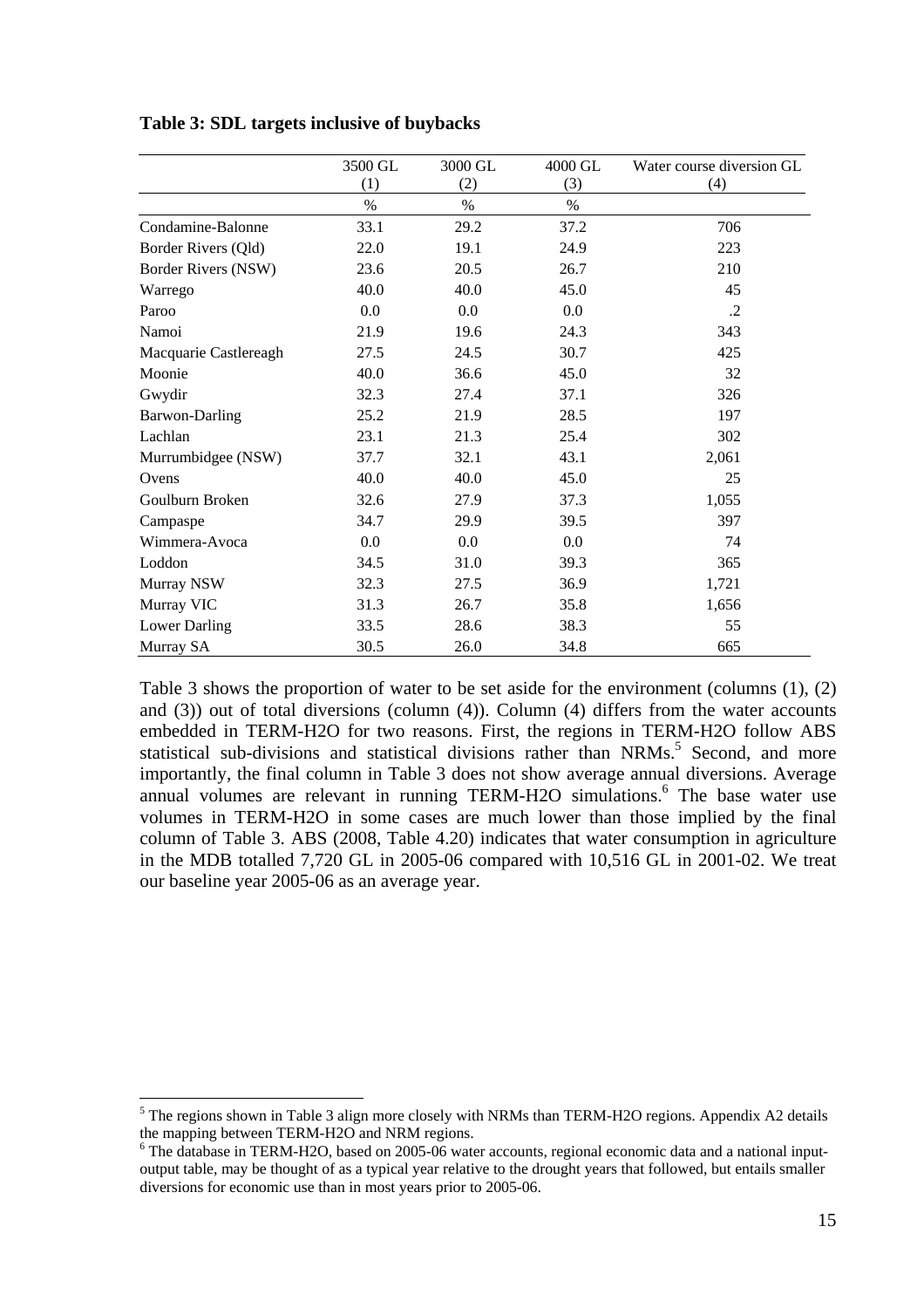|                    | 2008     | 2009           | Remainder to reach target | <b>Total GL</b> |
|--------------------|----------|----------------|---------------------------|-----------------|
|                    | (1)      | (2)            | (3)                       | (4)             |
| TmwthNSlpNSW       | 3.9      | 3.9            | 39.0                      | 46.8            |
| <b>NCentralNSW</b> | 15.7     | 15.7           | 85.0                      | 116.4           |
| MacquarieNSW       | 10.5     | 10.5           | 32.4                      | 53.4            |
| McqrieBarNSW       | 9.1      | 9.1            | 21.4                      | 39.6            |
| UpDarlingNSW       | 6.1      | 6.1            | 13.0                      | 25.2            |
| CntralWstNSW       | 2.6      | 2.6            | 35.2                      | 40.4            |
| LachlanNSW         | 17.3     | 17.3           | 18.0                      | 52.6            |
| WagCntMrmNSW       | 4.4      | 4.4            | 80.4                      | 89.2            |
| <b>LMrmbNSW</b>    | 17.6     | 17.6           | 349.9                     | 385.1           |
| MurrayNSW          | 69.8     | 69.8           | 230.9                     | 370.5           |
| MrryDrlngNSW       |          | 1              | 16.7                      | 18.7            |
| MalleeVic          | 28.8     | 28.8           | 67.4                      | 125.0           |
| LoddonVic          | 2.9      | 2.9            | 39.7                      | 45.5            |
| GoulburnVic        | 40.2     | 40.2           | 219.3                     | 299.7           |
| OvnsMurryVic       | 17.8     | 17.8           | 28.5                      | 64.1            |
| DrlngDwnsQld       | 1.1      | 1.1            | 266.9                     | 269.1           |
| SouthWQld          | $\Omega$ | $\overline{0}$ | 79.7                      | 79.7            |
| MurrayLndsSA       | 16.3     | 16.3           | 72.6                      | 105.2           |
| Total              | 265.3    | 265.3          | 1696.0                    | 2226.2          |

**Table 4: Reductions in water allocations due to past buyback and future SDLs (3500 GL target)** (based on 2005-06 allocations)

Note that in Table 4, the sum of diversions totals only 2226 GL rather than 3500 GL. This is because the base year, 2005-06, entailed less than 100% allocations across the MDB. The economic importance of the lower number (i.e., 2226 GL) is that water is more valuable when allocations are lower, and makes a larger contribution to factor income. Demand for water is relatively inelastic, so that as scarcity worsens, the total value of irrigation water increases.7

As will become evident when we examine results, the income losses arising from SDL targets worsen in years when water is relatively scarce.

#### **The impacts of scenario I**

Table 5 shows the impacts of the scenario in 2026 relative to 2026 without the SDLs (but including buyback purchases already made by the Commonwealth prior to February 2010). Columns (1) and (2) provide us with a first estimate of the regional impacts. (1) shows the reduction in available water: we include rainfall in the production functions, so that rainfallinclusive water availability falls by a smaller percentage than the proportion of water set aside for environmental purposes in each region. That is, rainfall which accounts for part of the water available to irrigators remains unchanged. Our first estimate is a back-of-theenvelope (BoTE) calculation of real GDP, shown in column (2): this is equal to (1) multiplied by water's value-share of GDP in the initial database.

 $\overline{a}$ 7 The earlier ABARE study (Hone *et al.*, 2010) commissioned by the MDBA used a combination of 2000-01 and 2005-06 water allocations, resulting in a higher base number and a volume of diversions that was closer to the 3500 GL target.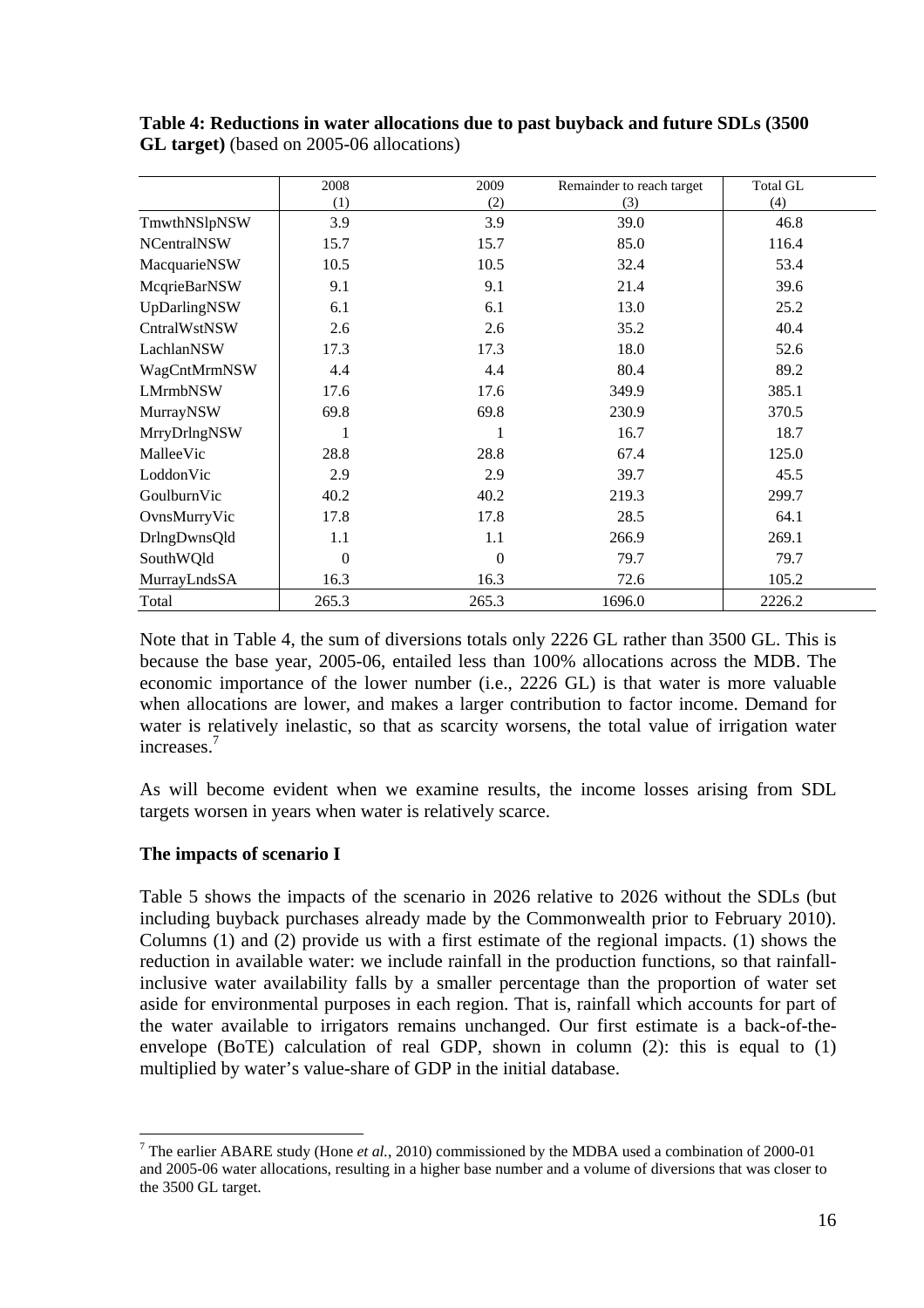|                    | <b>First</b>       | <b>Estimate</b> | <b>Modelled outcomes</b> |                   |         |  |
|--------------------|--------------------|-----------------|--------------------------|-------------------|---------|--|
|                    | (1)                | (2)             | (3)                      | (4)               | (5)     |  |
|                    | water <sup>a</sup> | GDP %           | GDP %                    | net water sold GL | $B/C^b$ |  |
| TmwthNSlpNSW       | $-13.3$            | $-0.04$         | $-0.06$                  | 0                 | 0.15    |  |
| <b>NCentralNSW</b> | $-14.4$            | $-0.33$         | $-0.99$                  | $\theta$          | 0.91    |  |
| MacquarieNSW       | $-11.7$            | $-0.04$         | $-0.04$                  | $\overline{0}$    | 0.16    |  |
| McqrieBarNSW       | $-10.9$            | $-0.14$         | $-0.31$                  | 0                 | 0.55    |  |
| UpDarlingNSW       | $-13.4$            | $-0.13$         | $-0.23$                  | $\Omega$          | 0.52    |  |
| CntralWstNSW       | $-18.0$            | $-0.03$         | $-0.03$                  | $\Omega$          | 0.13    |  |
| LachlanNSW         | $-6.4$             | $-0.03$         | $-0.01$                  | 0                 | 0.23    |  |
| WagCntMrmNSW       | $-25.9$            | $-0.06$         | $-0.10$                  | 18                | 0.24    |  |
| <b>LMrmbNSW</b>    | $-28.2$            | $-0.57$         | $-0.19$                  | $-221$            | 2.39    |  |
| MurrayNSW          | $-14.5$            | $-0.19$         | $-0.28$                  | 185               | 0.92    |  |
| MrryDrlngNSW       | $-21.7$            | $-0.14$         | $-0.15$                  | $-12$             | 0.57    |  |
| MalleeVic          | $-8.2$             | $-0.06$         | $-0.18$                  | 68                | 0.42    |  |
| LoddonVic          | $-20.5$            | $-0.02$         | $-0.07$                  | 7                 | 0.06    |  |
| GoulburnVic        | $-17.8$            | $-0.09$         | $-0.28$                  | $-19$             | 0.43    |  |
| OvnsMurryVic       | $-11.8$            | $-0.03$         | $-0.15$                  | 9                 | 0.14    |  |
| DrlngDwnsQld       | $-20.7$            | $-0.19$         | $-0.77$                  | $\theta$          | 0.60    |  |
| SouthWQld          | $-21.0$            | $-0.15$         | $-0.58$                  | $\theta$          | 0.61    |  |
| MurraySA           | $-15.3$            | $-0.10$         | $-0.22$                  | $-35$             | 0.44    |  |
| All MDB            | $-17.3$            | $-0.13$         | $-0.25$                  | $\theta$          | 0.41    |  |

**Table 5: Comparing 2026 modelled outcomes relative to forecast with first estimate (scenario 1)** 

*Key*:

a % of allocated water removed from production in addition to buybacks that have already taken place

b Compensation spending (5% of asset value) as a share of aggregate consumption

(3) shows the modelled GDP result for 2026 relative to forecast. In most regions, the BoTE calculation of the GDP loss is smaller than the modelled outcome. This is because there is a small decrease in farm capital and regional employment across the basin over time (see Figure 4 for mobile farm capital impacts, Figure 5 for specific farm capital impacts and Figure 8 for the employment impacts). Losses of productive factors from the basin relative to forecast worsen the BoTE calculation of real GDP over time.

Lower Murrumbidgee is an exception. All regions are net exporters of water with most exports going to the Commonwealth (shown in Table 4, column 3) in the scenario. This implies that regions can realise income gains from water sales as the policy induces a higher price for water. Water accounts for a large share of Lower Murrumbidgee's income in the initial database. Despite purchasing water from other regions in the policy simulation, Lower Murrumbidgee remains a net exporter of water, as the volume it sells the Commonwealth (349.9 GL in Table 4) exceeds the volume it buys from irrigators in other regions (221 GL in Table 5). More valuable water leads to an increase in employment and capital in Lower Murrumbidgee relative to forecast. As is the case elsewhere, there is a substantial change in the composition of farm production in the region: there is more dry-land livestock, vegetable and fruit production, and less irrigated cereals, rice and irrigated livestock production.

Column (5) shows the annualised buyback proceeds as a percentage share of aggregate consumption by region. We calculate the consumption shift as though farmers take payments for permanent water and spend 5 percent of the lump sum each year. We get a good indication of what impact it would have on regional economies if no buyback proceeds took place in the basin by subtracting the percentages shown in column (5) of Table 5 from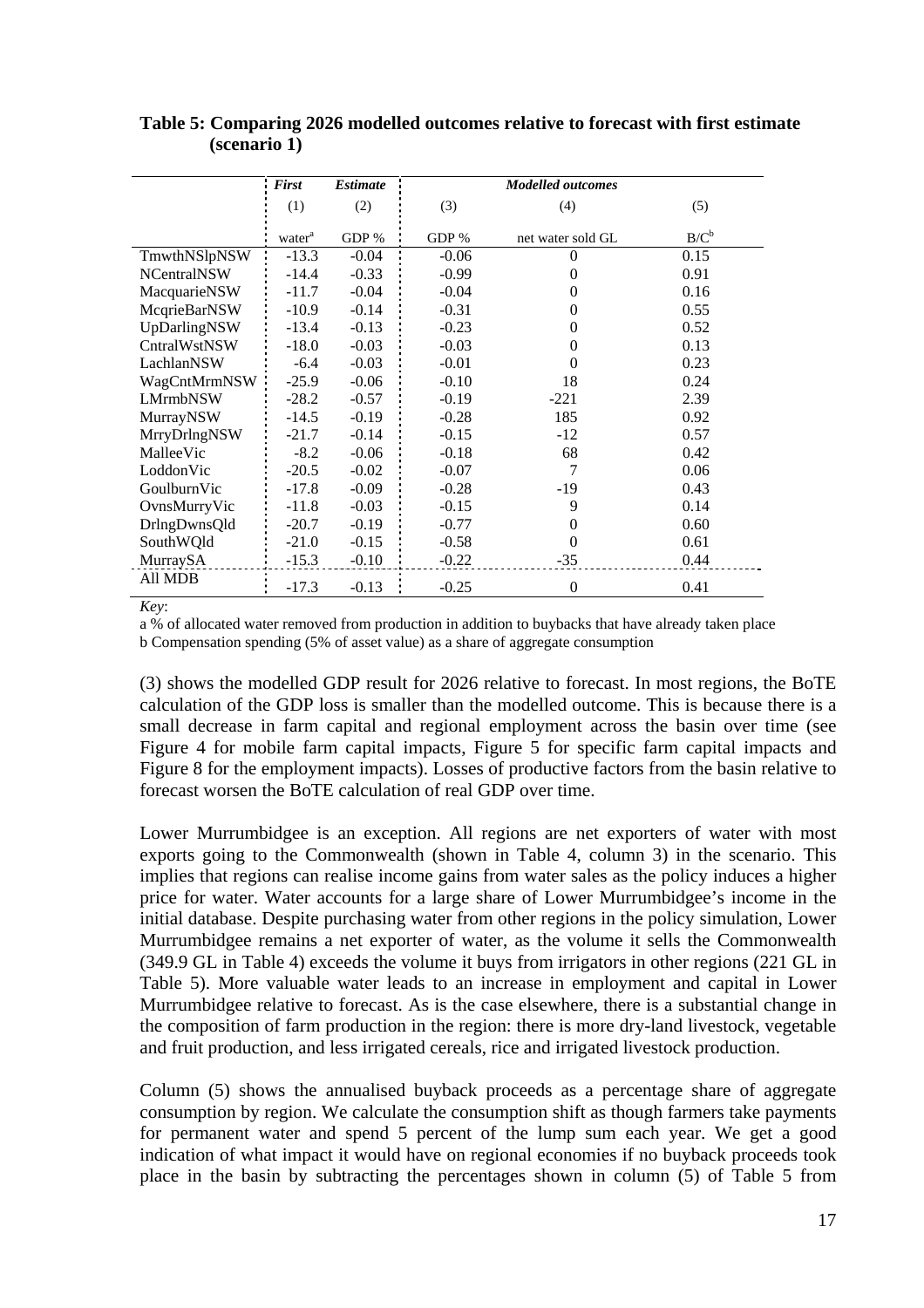modelled aggregate consumption outcomes. For example, Figure 8 shows basin-wide aggregate consumption rising to 0.25% above forecast by 2026. Removing the buyback proceeds (0.41% in bottom row, Table 5) would leave aggregate consumption 0.16% below forecast in 2026.

If farmers are paid the market price for water, they should be no worse off from SDLs. Looking at columns (2) and (5), in each case the impact on spending is a larger percentage than the BoTE GDP loss. There are two reasons. First, consumption is only one component of GDP on the expenditure side, so that for a given dollar amount, the percentage impact on consumption is larger than that on GDP. Second, there is a windfall gain in the price of water which in isolation will benefit holders of water rights. However, that is not the end of the story concerning factor prices.

Among regions, the Lower Murrumbidgee region has the largest increase in aggregate consumption relative to forecast, because it has relatively high water to land value ratio. The region (Loddon) that gains least in terms of aggregate consumption has a relatively small share of irrigated agriculture in its regional income base.

#### *Impact of SDLs on factor prices*

 $\overline{a}$ 

Some farm factors are mobile both between farms and between regions in the long run. If rates of return on mobile capital fall, investment falls so that capital stocks fall over time. In addition, labour is mobile between regions so that if the labour market weakens in one region relative to another, adjustment occurs via migration of workers to the other region.

Water and agricultural land are two factors in TERM-H2O in which long-run price adjustments may occur. Although water is tradable between some regions of the MDB in TERM-H2O, supplies for all uses (that is, economic plus environmental uses) are determined by rainfall conditions. Similarly, land is fixed in each region although it is possible to move irrigable land between irrigation and dry-land production in response to changes in water availability. In addition, specific capital adjusts quite slowly.

Given that land and water endowments cannot change in aggregate in each region in response to market signals, we next examine the impact of SDLs on water and land prices over time. Figure 1 shows baseline and policy water prices. The baseline price is higher than it would be without the buyback purchases that occurred prior to  $2010$ .<sup>8</sup> As shown in Figure 1, the price of water rises to about \$100 per megalitre above forecast by 2026 as a consequence of the Commonwealth purchases. This provides windfall gain to holders of water rights. The other feature of Figure 1 is that the price of water rises sharply in both baseline and policy runs due to moderate droughts in 2015 and 2021. Although we assume no cuts in average year water allocations, irrigation water requirements per hectare increase as rainfall drops. In addition, reduced dry-land productivity alone leads to more farm factors being available in irrigation sectors, further pushing up the marginal product of water.

<sup>&</sup>lt;sup>8</sup> We treat all buyback purchases that occurred up until 31 January 2010 as though they took place in 2008 and 2009 in the baseline.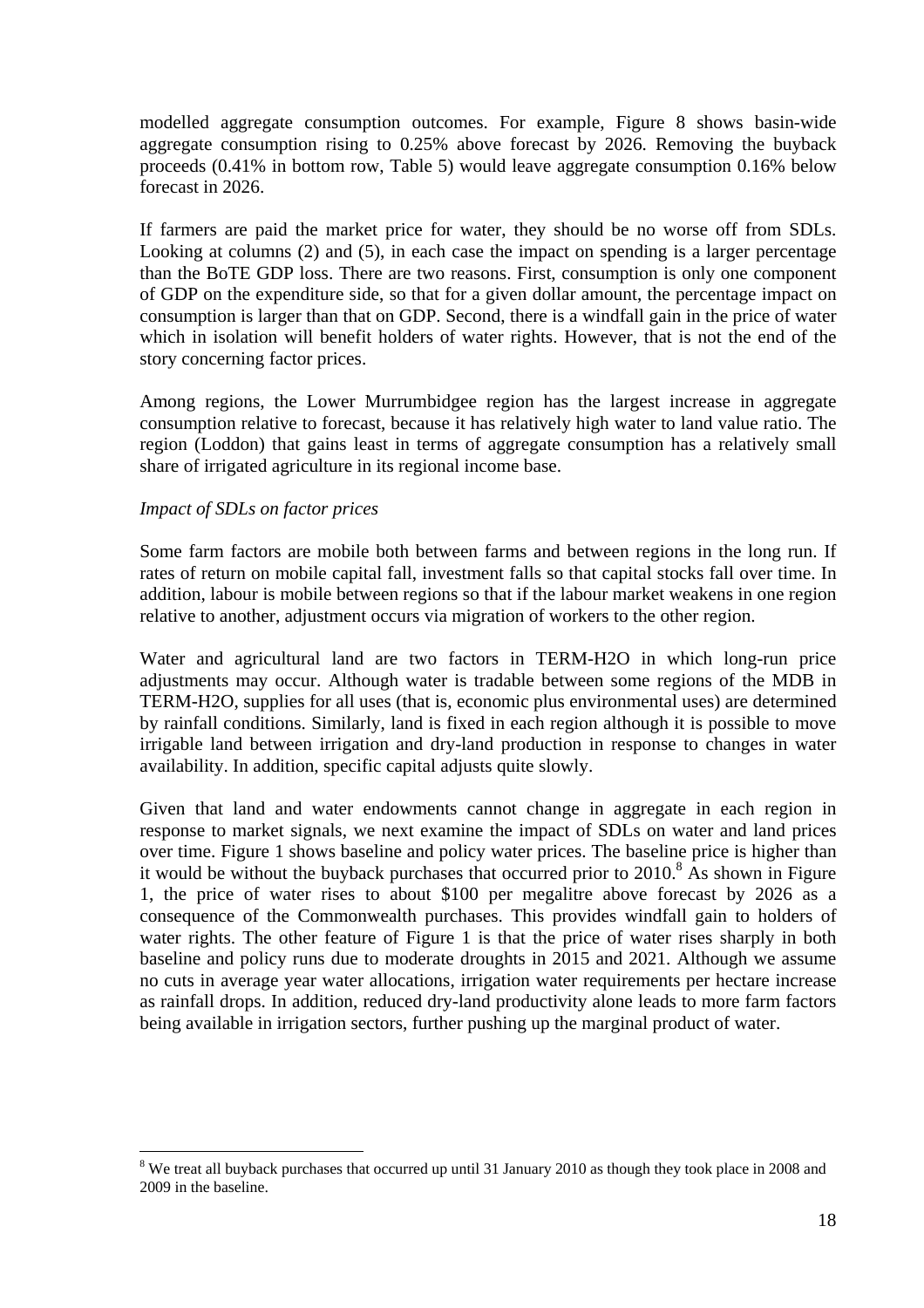**Figure 1: Price of irrigation water in MDB (scenario 1)** 



Next, we examine the impact on the price of land in agriculture, both irrigable and dry-land. Figure 2 shows that the price of irrigable land falls gradually as Commonwealth purchases build up over time. Since there is a land-water constraint in each sector (that is, the water requirement per hectare for a given crop and a given technology is constant), there is a tendency for more irrigable land to become available for dry-land agriculture. This in turn pushes down the price of dry land in the MDB as the quantity of land used in dry-land production increases. This has two effects.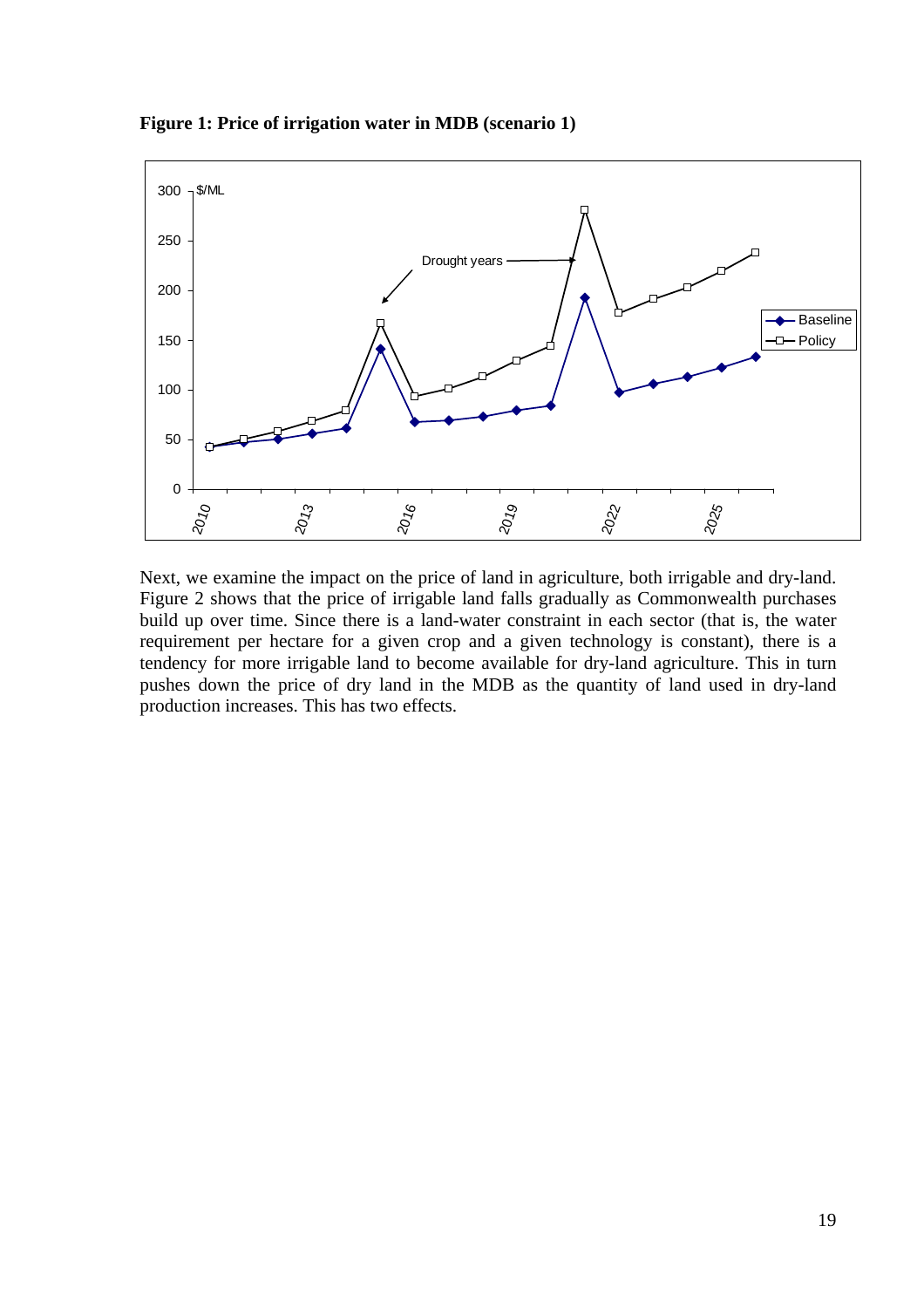

### **Figure 2: Price of agricultural land in MDB (scenario 1)**

First, the windfall gain to holders of water rights is partly offset by the loss in land values due to enactment of SDLs. This means that irrigators who do best will be those with a large water allocation relative to the value of the land they own. This provides a key to working out which regions do best and which regions do not do so well from SDLs. Although the purchase of water at the market price by the Commonwealth to implement SDLs should be sufficient compensation for farmers, some will do better than others because of the impact on the price of agricultural land.

Second, the direct loss in irrigation output in MDB is partly offset by an increase in dry-land farming. Figure 3 shows the deviation in farm output from forecast in the MDB due to implementation of SDLs. Approximately half of the lost output in the irrigation sectors is offset by increased dry-land output as farm factors shift to dry-land production with reduced irrigation water availability.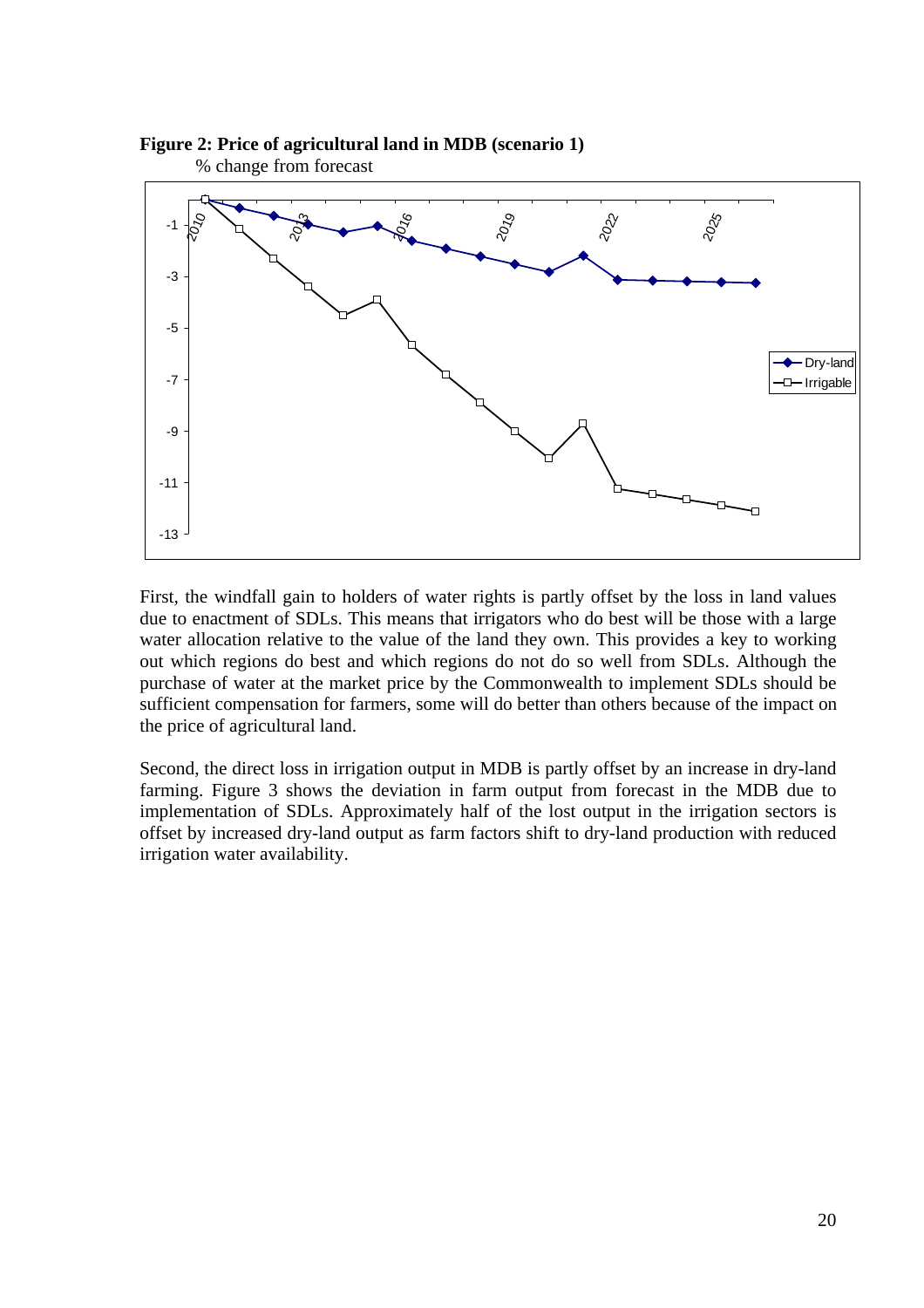



#### **Figure 4: Price and quantity of mobile farm capital in MDB (scenario 1)**  % change from forecast

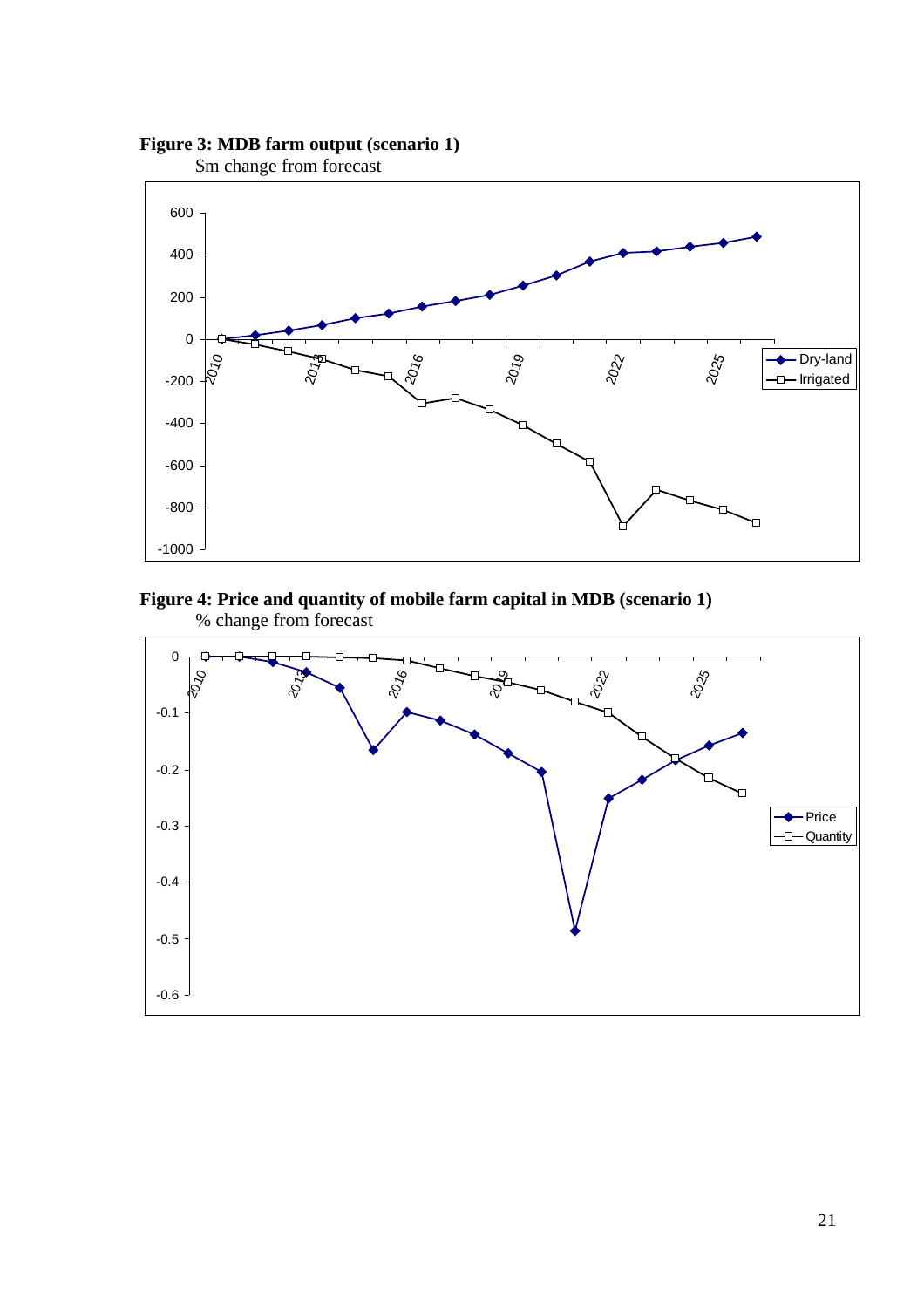

**Figure 5: Price and quantity of fixed farm capital in MDB (scenario 1)**  % change from forecast

Nevertheless, despite resource movement into dry-land farming, returns to farm factors decline in the MDB over time. We can see this by looking at the impact of the SDL implementation on the price and quantity of mobile farm capital and specific capital in the MDB.

Mobile capital is negatively affected by SDLs but the impact is relatively weak. Except in years of drought, there is slow decline in the farm capital rental (price) relative to forecast. In drought, irrigation water becomes more valuable, so reduced availability due to SDLs worsens the impact relative to the baseline. Reduced investment relative to forecast gradually reduces mobile farm capital over time, so that the capital rental (price) climbs back towards forecast by the end of the simulation period (Figure 4).

Specific capital in TERM-H2O applies to irrigated perennials, including dairy cattle, other livestock, grapes and fruit orchards. We expect reduced water availability to impact negatively on specific capital rentals, the investment response to this and consequent capital accumulation relative to forecast. Specific capital rentals have not returned to forecast levels by 2026: full price adjustment will take many more years (Figure 5).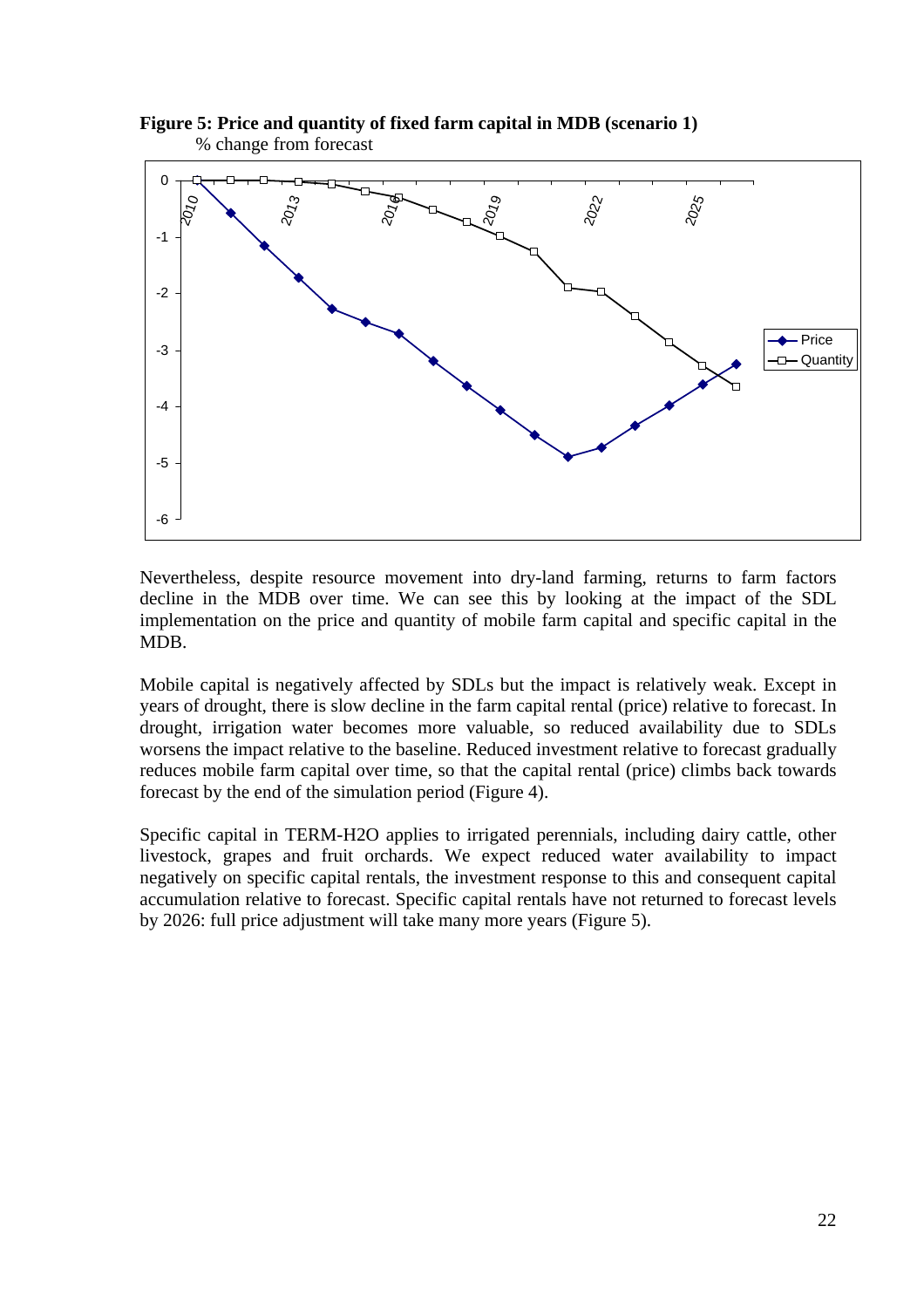**Figure 6: Farm output prices, MDB (scenario 1)** 

% change from forecast



Given that water price hikes are substantially offset by falls in land rentals, the impact on output prices relative to forecast is small. Figure 6 shows the impact of SDLs on farm output prices relative to forecast. The largest impact is on rice, the output of which falls most relative to forecast (Figure 7). Rice is a large user of water per dollar of output.

One curious outcome is that for vegetables. The price of vegetables falls relative to forecast: declines in the rental price of land result in falls in the production costs of vegetables, a sector with relatively modest water requirements per dollar of output. Consequently, the output of vegetables rises relative to forecast despite an increase in the price of water.





23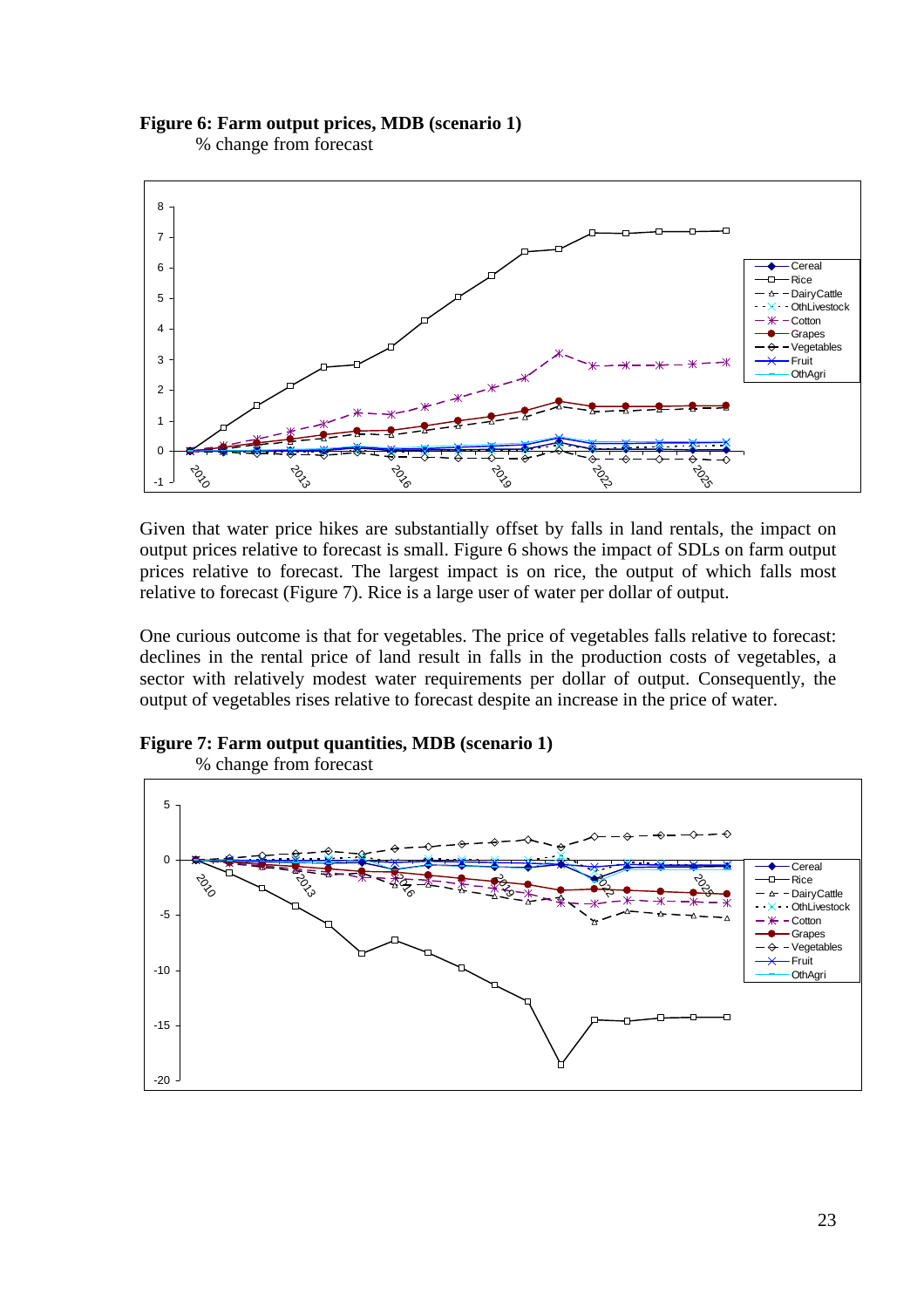#### *Regional macro impacts*

Before presenting macroeconomic results for individual NRM regions within the MDB, we start with aggregate impacts for the basin overall. Figures 4 and 5 show us that farm capital in the basin declines after the initial year relative to forecast, so that we might expect some regional GDP losses to worsen relative to forecast over time. But there is an offsetting effect. Column (5) in Table 5 shows us the percentage impact of compensation proceeds on aggregate spending: this potentially could more than offset real GDP losses in some regions.

The spending effect arising from compensation proceeds could result over time in increased investment relative to forecast in sectors that sell a large proportion of output to households. The most obvious candidate in TERM-H2O is the services sector. Therefore, even with a decline in farm income relative to forecast over time, it does not follow that all regions will suffer worsening income losses relative to forecast over time.



% change from forecast

**Figure 8: Macroeconomic impacts, MDB (scenario 1)** 

Real GDP declines across the basin relative to forecast, but is little more than 0.2 percent below forecast by 2026 (Figure 8). Removal of water from irrigation production results in a decline in rates of return on farm factors. This in turn reduces investment, with a consequent fall in capital relative to forecast over time. Figure 8 shows that aggregate capital stocks fall by a similar percentage as employment (around 0.1 percent). That real GDP falls by a larger percentage than either capital or labour reflects the impact of water removed from production.

Next, we turn to macro results by NRM region. By 2026, there are real GDP losses of up to 1% relative to forecast in NRM regions. As a consequence of falling returns to farm capital and land, farm investment across the MDB falls relative to forecast over time. This leads to a small reduction in regional income across the basin despite full compensation for water.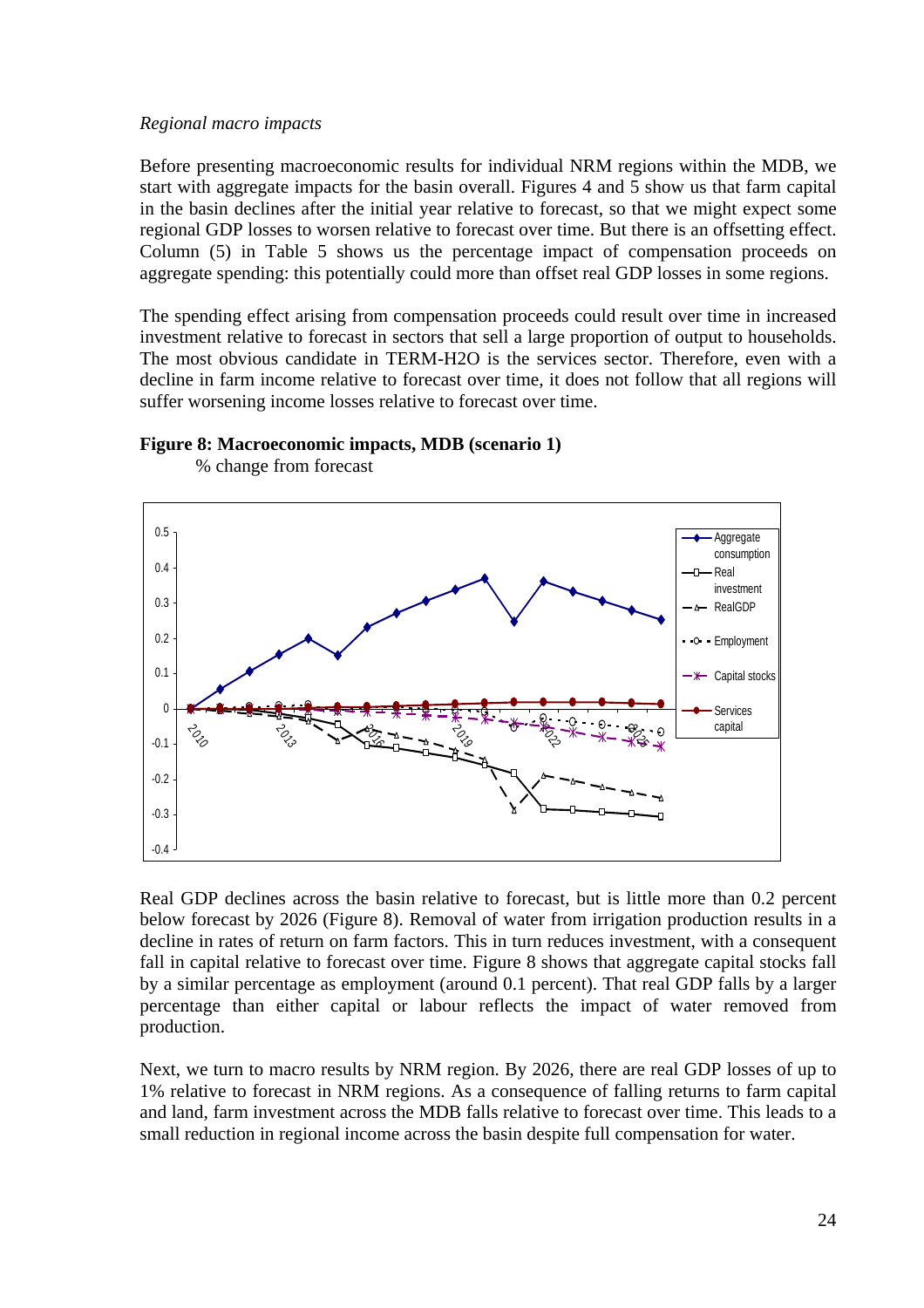|              | 2011    | 2014    | 2017    | 2020    | 2023    | 2026    |
|--------------|---------|---------|---------|---------|---------|---------|
| Paroo        | 0.00    | $-0.04$ | $-0.11$ | $-0.21$ | $-0.33$ | $-0.42$ |
| Namoi        | $-0.01$ | $-0.04$ | $-0.10$ | $-0.20$ | $-0.30$ | $-0.39$ |
| Gwydir       | $-0.02$ | $-0.12$ | $-0.25$ | $-0.47$ | $-0.65$ | $-0.77$ |
| Border       | $-0.02$ | $-0.12$ | $-0.27$ | $-0.55$ | $-0.79$ | $-0.96$ |
| Moonie       | $-0.04$ | $-0.18$ | $-0.35$ | $-0.62$ | $-0.82$ | $-0.93$ |
| CondamBalone | $-0.02$ | $-0.14$ | $-0.29$ | $-0.54$ | $-0.76$ | $-0.92$ |
| Warrego      | $-0.01$ | $-0.08$ | $-0.18$ | $-0.34$ | $-0.49$ | $-0.61$ |
| MacCastlr    | 0.00    | $-0.02$ | $-0.03$ | $-0.06$ | $-0.08$ | $-0.09$ |
| BarwonDarlng | $-0.01$ | $-0.05$ | $-0.08$ | $-0.14$ | $-0.19$ | $-0.21$ |
| Lachlan      | 0.00    | $-0.01$ | $-0.02$ | $-0.03$ | $-0.03$ | $-0.03$ |
| MrmbidgeeNSW | $-0.01$ | $-0.07$ | $-0.10$ | $-0.16$ | $-0.17$ | $-0.14$ |
| MurrayNSW    | $-0.03$ | $-0.13$ | $-0.24$ | $-0.40$ | $-0.51$ | $-0.55$ |
| LowerDarling | $-0.01$ | $-0.03$ | $-0.05$ | $-0.07$ | $-0.09$ | $-0.09$ |
| MurrayVic    | $-0.01$ | $-0.04$ | $-0.08$ | $-0.13$ | $-0.17$ | $-0.19$ |
| Loddon       | 0.00    | $-0.02$ | $-0.03$ | $-0.05$ | $-0.07$ | $-0.08$ |
| GoulbnBroken | $-0.01$ | $-0.04$ | $-0.09$ | $-0.15$ | $-0.22$ | $-0.27$ |
| Campaspe     | $-0.03$ | $-0.13$ | $-0.24$ | $-0.38$ | $-0.50$ | $-0.57$ |
| Ovens        | $-0.01$ | $-0.04$ | $-0.09$ | $-0.15$ | $-0.21$ | $-0.25$ |
| MurraySA     | $-0.01$ | $-0.04$ | $-0.07$ | $-0.12$ | $-0.17$ | $-0.20$ |
| All MDB      | $-0.01$ | $-0.03$ | $-0.08$ | $-0.14$ | $-0.21$ | $-0.25$ |

#### Table 6: Real GDP by NRM region<sup>a</sup> % change from forecast

a Wimmera-Avoca omitted as its allocations are not reduced under the SDL plan.

### Table 7: Employment by NRM region<sup>a</sup>

% change from forecast

|              | 2011 | 2014    | 2017    | 2020    | 2023    | 2026    |
|--------------|------|---------|---------|---------|---------|---------|
| Paroo        | 0.01 | 0.01    | $-0.02$ | $-0.07$ | $-0.17$ | $-0.28$ |
| Namoi        | 0.01 | 0.02    | 0.02    | 0.01    | $-0.02$ | $-0.06$ |
| Gwydir       | 0.02 | 0.05    | 0.04    | $-0.01$ | $-0.11$ | $-0.22$ |
| Border       | 0.01 | 0.00    | $-0.06$ | $-0.18$ | $-0.32$ | $-0.47$ |
| Moonie       | 0.00 | $-0.02$ | $-0.08$ | $-0.19$ | $-0.32$ | $-0.46$ |
| CondamBalone | 0.00 | $-0.02$ | $-0.08$ | $-0.19$ | $-0.33$ | $-0.46$ |
| Warrego      | 0.01 | 0.01    | $-0.01$ | $-0.06$ | $-0.15$ | $-0.26$ |
| MacCastlr    | 0.00 | 0.01    | 0.02    | 0.03    | 0.03    | 0.02    |
| BarwonDarlng | 0.01 | 0.02    | 0.02    | 0.02    | 0.02    | 0.00    |
| Lachlan      | 0.00 | 0.01    | 0.01    | 0.02    | 0.02    | 0.02    |
| MrmbidgeeNSW | 0.01 | 0.05    | 0.08    | 0.12    | 0.14    | 0.15    |
| MurrayNSW    | 0.01 | 0.04    | 0.05    | 0.06    | 0.04    | 0.02    |
| LowerDarling | 0.01 | 0.02    | 0.03    | 0.04    | 0.04    | 0.04    |
| MurrayVic    | 0.00 | $-0.01$ | $-0.02$ | $-0.03$ | $-0.05$ | $-0.07$ |
| Loddon       | 0.00 | 0.00    | $-0.01$ | $-0.01$ | $-0.02$ | $-0.03$ |
| GoulbnBroken | 0.00 | 0.00    | $-0.01$ | $-0.03$ | $-0.06$ | $-0.08$ |
| Campaspe     | 0.00 | $-0.02$ | $-0.05$ | $-0.08$ | $-0.12$ | $-0.15$ |
| Ovens        | 0.00 | $-0.01$ | $-0.03$ | $-0.05$ | $-0.07$ | $-0.10$ |
| MurraySA     | 0.00 | 0.00    | $-0.01$ | $-0.01$ | $-0.03$ | $-0.04$ |
| All MDB      | 0.00 | 0.01    | 0.00    | $-0.01$ | $-0.04$ | $-0.07$ |

a Wimmera-Avoca omitted as its allocations are not reduced under the SDL plan.

Condamine-Balonne loses over 200 jobs relative to forecast by 2026 (Table 8). This reflects an inability to trade water with other region and a regional economy with a high dependence on agriculture (as noted in MDBA (2010), p. 84).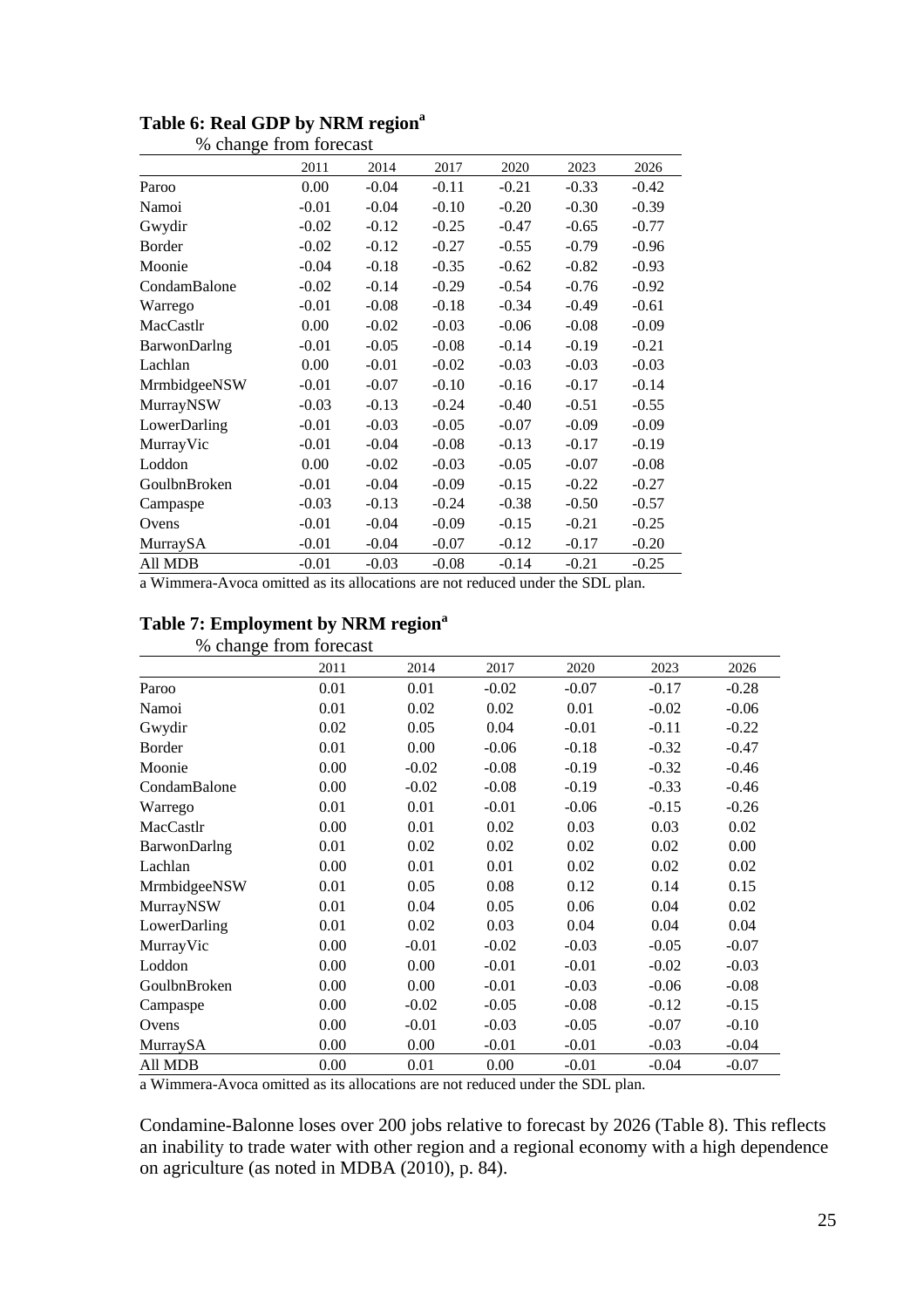|              | ramoer emproyee relative to roleeast |                  |          |       |        |          |
|--------------|--------------------------------------|------------------|----------|-------|--------|----------|
|              | 2011                                 | 2014             | 2017     | 2020  | 2023   | 2026     |
| Paroo        | $\theta$                             | $\theta$         | $\theta$ | $-1$  | $-2$   | $-3$     |
| Namoi        |                                      | 9                | 8        | 5     | $-7$   | $-22$    |
| Gwydir       |                                      | 4                | 3        | 0     | $-8$   | $-16$    |
| Border       |                                      | $\theta$         | $-7$     | $-20$ | $-37$  | $-54$    |
| Moonie       |                                      | 0                | $-1$     | $-2$  | $-3$   | $-5$     |
| CondamBalone | 0                                    | $-10$            | $-36$    | $-85$ | $-145$ | $-204$   |
| Warrego      |                                      | $\theta$         | $\theta$ | $-2$  | $-4$   | $-7$     |
| MacCastlr    | 3                                    | 11               | 15       | 22    | 22     | 18       |
| BarwonDarlng |                                      |                  |          |       |        | $\Omega$ |
| Lachlan      | 0                                    |                  | 2        | 4     | 4      |          |
| MrmbidgeeNSW | 8                                    | 34               | 52       | 80    | 93     | 101      |
| MurrayNSW    |                                      | 19               | 23       | 27    | 18     |          |
| LowerDarling |                                      |                  |          |       |        |          |
| MurrayVic    |                                      | $-3$             | $-9$     | $-18$ | $-30$  | $-39$    |
| Loddon       | 0                                    | $-2$             | $-5$     | $-10$ | $-16$  | $-22$    |
| GoulbnBroken |                                      | $-1$             | $-9$     | $-23$ | $-42$  | $-60$    |
| Campaspe     | $-1$                                 | $-4$             | $-7$     | $-13$ | $-19$  | $-24$    |
| Ovens        | 0                                    | $-2$             | $-5$     | $-9$  | $-14$  | $-18$    |
| MurraySA     | 0                                    | $\boldsymbol{0}$ | $-1$     | $-3$  | $-8$   | $-12$    |
| All $MDBb$   | 20                                   | 58               | 25       | $-46$ | $-196$ | $-354$   |

#### Table 8: Employment by NRM region<sup>a</sup> Number employed relative to forecast

a Wimmera-Avoca omitted as its allocations are not reduced under the SDL plan. b Numbers do not all up identically to those for the regions shown in Figure A2, as there is an imperfect

matching between statistical and NRM regions. See Appendix A2.

|      |                        | ັ       |         |         |         |
|------|------------------------|---------|---------|---------|---------|
|      |                        |         |         |         |         |
| 2011 | 2014                   | 2017    | 2020    | 2023    | 2026    |
| 0.12 | 0.44                   | 0.60    | 0.79    | 0.71    | 0.54    |
| 0.05 | 0.20                   | 0.28    | 0.40    | 0.40    | 0.34    |
| 0.14 | 0.55                   | 0.78    | 1.08    | 1.05    | 0.88    |
| 0.12 | 0.42                   | 0.55    | 0.67    | 0.51    | 0.28    |
| 0.12 | 0.40                   | 0.51    | 0.63    | 0.47    | 0.24    |
| 0.11 | 0.39                   | 0.50    | 0.63    | 0.48    | 0.26    |
| 0.11 | 0.40                   | 0.54    | 0.73    | 0.66    | 0.50    |
| 0.02 | 0.07                   | 0.11    | 0.16    | 0.16    | 0.14    |
| 0.07 | 0.26                   | 0.38    | 0.56    | 0.59    | 0.55    |
| 0.02 | 0.05                   | 0.07    | 0.11    | 0.12    | 0.11    |
| 0.13 | 0.47                   | 0.66    | 0.94    | 0.92    | 0.82    |
| 0.11 | 0.40                   | 0.54    | 0.76    | 0.69    | 0.53    |
| 0.08 | 0.28                   | 0.38    | 0.54    | 0.53    | 0.45    |
| 0.03 | 0.09                   | 0.12    | 0.16    | 0.14    | 0.09    |
| 0.00 | 0.01                   | 0.00    | $-0.01$ | $-0.02$ | $-0.04$ |
| 0.05 | 0.17                   | 0.23    | 0.31    | 0.26    | 0.18    |
| 0.04 | 0.15                   | 0.20    | 0.26    | 0.20    | 0.12    |
| 0.00 | 0.00                   | $-0.01$ | $-0.03$ | $-0.07$ | $-0.10$ |
| 0.04 | 0.15                   | 0.20    | 0.28    | 0.25    | 0.19    |
| 0.04 | 0.15                   | 0.20    | 0.28    | 0.25    | 0.19    |
|      | % change from forecast |         |         |         |         |

#### Table 9: Aggregate consumption by NRM region<sup>a</sup>

a Wimmera-Avoca omitted as its allocations are not reduced under the SDL plan.

Regional employment in the majority of regions falls relative to forecast across the basin. However, there are exceptions. Regions with high water to farmland asset values do better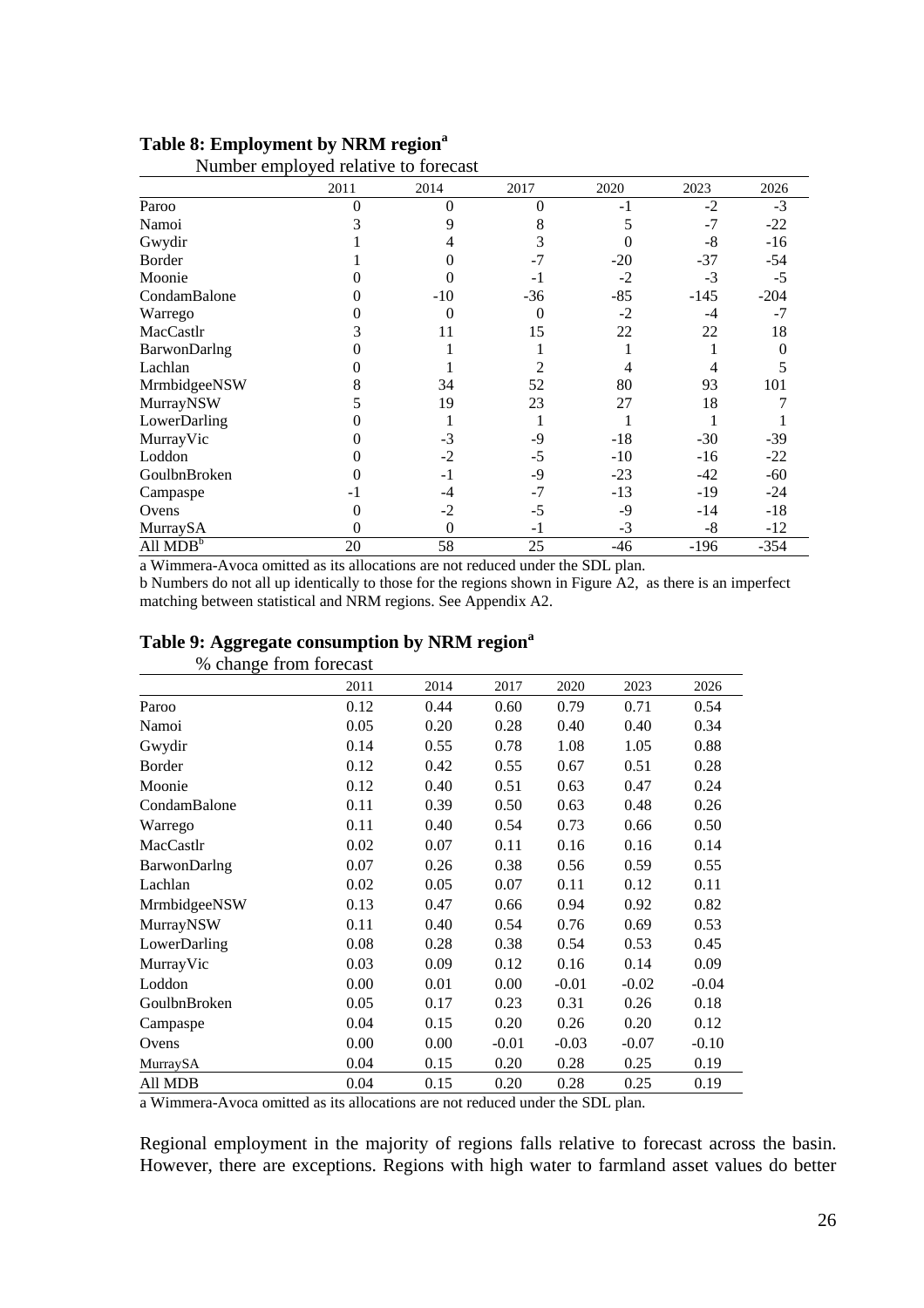than others. These include the Murrumbidgee region where, based on the assumption that proceeds of water sales stay in the region, there is an increase in consumption relative to forecast driven by increased employment in sectors reliant on household spending (i.e., services).

Aggregate consumption rises relative to forecast with gradual sales to the government. This is because water rights are purchased by the Commonwealth at market prices, which in turn are boosted by reduced availability of water for economic uses. The biggest winners from sales are likely to be regions in which the increase in the value of water is not substantially offset by declines in agricultural land values. After 2022, aggregate consumption turns back towards forecast, driven down slightly as farm investment and employment fall relative to forecast (Figure 8).

#### *Sectoral impacts*

Table 10 shows detailed sectoral output changes relative to forecast in 2026. Table 11 repeats the detail for 2020, and Table 12 for 2026. The main impact evident in each of the years as the sectoral level is in the movement from irrigation to dry-land activities. Irrigated cereals, for which there is a ready dry-land substitute, and rice, the crop with the largest water requirements per dollar of output, have the largest cuts in output.

There is an increase in vegetable production in a number of regions. As noted earlier in reference to Figure 7, vegetables do well because cheaper land and more expensive water improve the cost competitiveness of the sector against other irrigation activities that use more water and less land than vegetables per dollar of output.

At the downstream level, there are quite small proportional reductions in the output of dairy products and ginned cotton. These losses gradually increase over time, eventually exceeding 1% in some regions in 2026. For example, in the Goulburn-Broken region, processed dairy output falls to 1.1% below forecast in 2026 (Table 12).

#### *Cost to the Commonwealth*

The Commonwealth pays for permanent water at a market price. This stock price is determined by calculating a present value for future prices, as detailed in appendix B. In the scenario, water purchased by the Commonwealth between 2011 and 2022 costs \$4,067 million (2010 dollars, net present value). This is in addition to buyback purchases made prior to the end of January 2010.

#### *National impact*

By 2026, national real GDP is 0.0094% below forecast.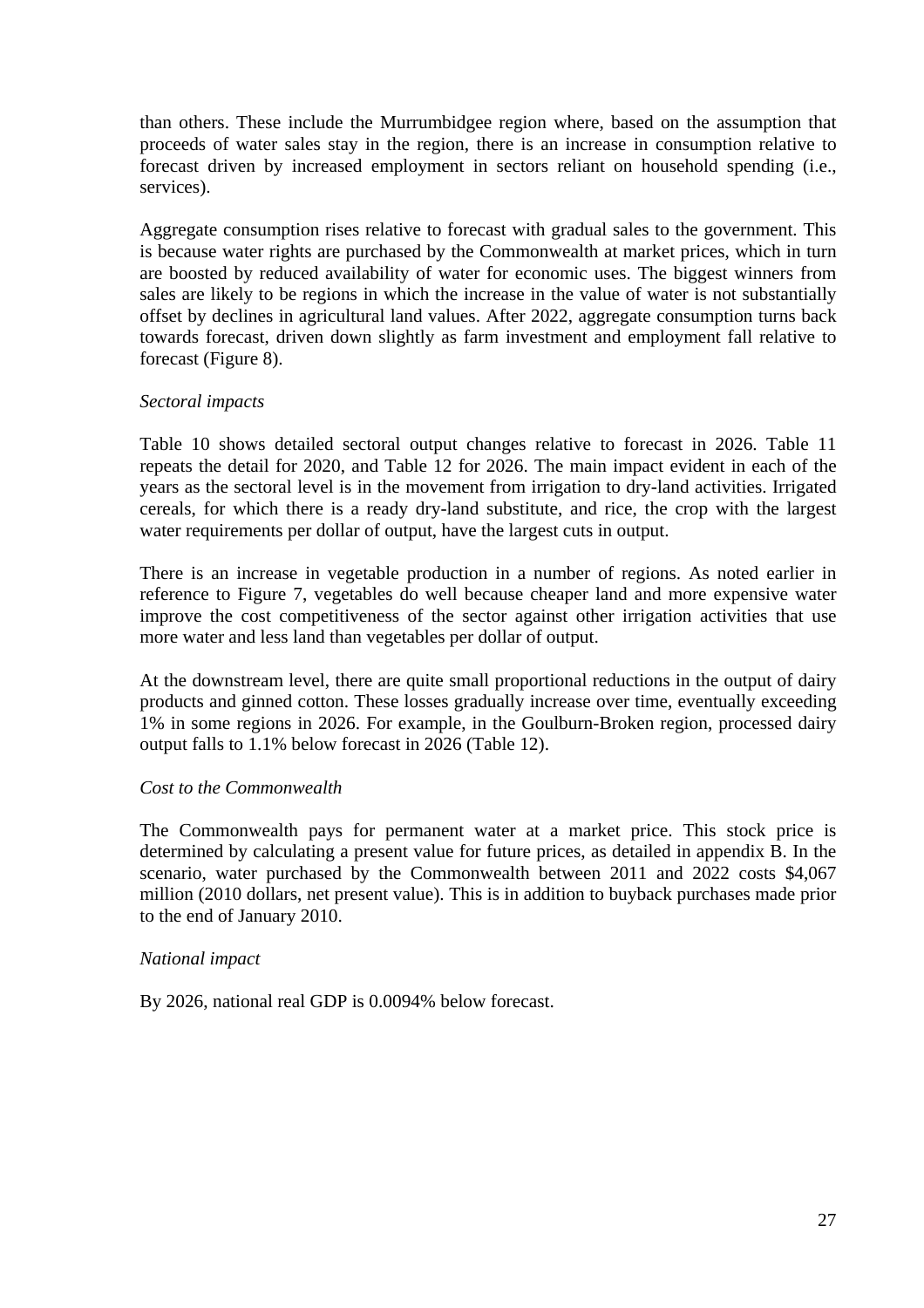### Table 10: Output by NRM region, 2014 % change from forecast

|                     | Paroo   | Namoi   | Gwydir  | Border  | Moonie  | CondamBalone | Warrego | MacCastlr | BarwonDaring | .achlan | MrmbidgeeNSW | MurrayNSW | owerDarling | Murray Vic | oddon   | GoulbnBroken | Campaspe | Ovens   | MurraySA |
|---------------------|---------|---------|---------|---------|---------|--------------|---------|-----------|--------------|---------|--------------|-----------|-------------|------------|---------|--------------|----------|---------|----------|
| CerealDryL          | 0.9     | 0.6     | 0.9     | 1.0     | 1.0     | 1.0          | 0.9     | 0.5       | 0.6          | $0.2\,$ | 1.6          | 7.1       | 0.9         | 1.5        | 1.5     | 1.2          | 1.8      | 1.8     | 1.4      |
| CerealIrig          | $-15.0$ | $-10.9$ | $-13.5$ | $-14.0$ | $-13.9$ | $-13.9$      | $-15.1$ | $-8.8$    | $-11.7$      | $-3.1$  | $-10.3$      | $-9.5$    | $-8.3$      | $-14.4$    | $-14.4$ | $-15.8$      | -17.7    | $-17.7$ | $-15.1$  |
| Rice                | 0.0     | 0.0     | 0.0     | 0.0     | 0.0     | 0.0          | 0.0     | $-5.8$    | 0.0          | 0.6     | $-5.8$       | $-4.9$    | 0.0         | 0.0        | 0.0     | 0.0          | 0.0      | 0.0     | 0.0      |
| DairyCatDryL        | 0.0     | 2.4     | 0.0     | 0.0     | 0.0     | 2.7          | 0.0     | 2.6       | 0.0          | 1.2     | 3.5          | 8.4       | 0.0         | 4.3        | 0.0     | 4.0          | 5.8      | 5.8     | 4.2      |
| DairyCatIrig        | 0.0     | $-2.0$  | $-3.4$  | $-3.1$  | 0.0     | $-3.3$       | 0.0     | $-1.9$    | 0.0          | $-0.5$  | $-3.0$       | $-0.9$    | 0.0         | $-2.4$     | $-2.2$  | $-2.7$       | $-2.4$   | $-2.4$  | $-2.5$   |
| OthLivstoDry        | 0.8     | 0.4     | 0.5     | 0.8     | 0.9     | 0.8          | 0.8     | 0.4       | 0.6          | 0.1     | 1.2          | 5.6       | 0.7         | 1.1        | 1.1     | 0.8          | 1.4      | 1.4     | 1.1      |
| OthLivstoIrg        | $-4.2$  | $-2.6$  | $-2.8$  | $-3.9$  | $-4.1$  | -4.1         | $-4.1$  | $-2.1$    | $-3.3$       | $-0.8$  | $-3.1$       | $-6.8$    | $-2.2$      | $-3.4$     | $-3.2$  | -4.1         | $-3.8$   | $-3.8$  | $-3.5$   |
| CottonDryL          | 5.5     | 5.8     | 6.0     | 5.7     | 5.6     | 5.5          | 5.3     | 4.7       | 5.3          | 3.5     | 4.0          | 0.0       | 0.0         | 0.0        | 0.0     | 0.0          | 0.0      | 0.0     | 0.0      |
| CottonIrig          | $-2.6$  | $-1.1$  | $-1.5$  | $-2.2$  | $-2.5$  | $-2.4$       | $-2.0$  | 0.4       | $-1.9$       | 1.9     | $-1.4$       | 0.0       | $-0.1$      | 0.0        | 0.0     | 0.0          | 0.0      | 0.0     | 0.0      |
| Grapes              | $-1.9$  | $-1.0$  | 0.0     | $-1.8$  | 0.0     | $-1.8$       | $-1.3$  | $-0.5$    | $-1.3$       | 0.0     | 0.1          | 0.1       | $-0.6$      | $-0.9$     | $-0.9$  | $-1.4$       | $-1.7$   | $-1.7$  | $-1.3$   |
| Vegetables          | 0.0     | 0.0     | 0.2     | 0.6     | 0.0     | 0.5          | 0.0     | 0.2       | 0.0          | 0.0     | 2.8          | 5.4       | 0.9         | 0.7        | 0.7     | 0.0          | 0.8      | 0.8     | 0.4      |
| FruitDryL           | 0.0     | 0.8     | 0.9     | 1.1     | 0.0     | 1.1          | 0.0     | 0.9       | 0.0          | 0.2     | 1.9          | 5.2       | 0.9         | 1.7        | 0.0     | 1.4          | 2.0      | 2.0     | 1.5      |
| FruitIrig           | 0.0     | $-0.4$  | $-0.4$  | $-0.5$  | $-0.5$  | $-0.5$       | $-0.5$  | $-0.3$    | $-0.5$       | $-0.1$  | 0.3          | 1.1       | $-0.1$      | $-0.3$     | $-0.3$  | $-0.6$       | $-0.4$   | $-0.4$  | $-0.5$   |
| OthAgriDry          | 1.7     | 1.3     | 1.4     | 1.8     | 1.9     | 1.9          | 1.7     | 1.4       | 1.6          | 0.5     | 2.1          | 3.4       | 1.3         | 2.7        | 2.7     | 2.8          | 3.6      | 3.6     | 2.8      |
| OthAgriIrig         | $-2.6$  | $-1.4$  | $-1.6$  | $-1.9$  | $-2.0$  | $-2.0$       | $-2.5$  | $-1.3$    | $-2.2$       | $-0.4$  | $-0.9$       | 1.0       | $-1.0$      | $-2.1$     | $-2.1$  | $-2.6$       | $-2.6$   | $-2.6$  | $-2.5$   |
| AgriSrvces          | 0.0     | $-0.1$  | $-0.1$  | $-0.2$  | $-0.2$  | $-0.2$       | $-0.1$  | 0.0       | $-0.1$       | 0.0     | $-0.1$       | $-0.1$    | 0.0         | $-0.1$     | $-0.1$  | 0.0          | $-0.1$   | $-0.1$  | 0.0      |
| GinnedCotton        | 0.0     | $-0.2$  | $-0.2$  | $-0.3$  | $-0.3$  | $-0.3$       | $-0.2$  | $-0.2$    | $-0.2$       | 0.0     | 0.0          | 0.0       | 0.0         | 0.0        | 0.0     | 0.0          | 0.0      | 0.0     | 0.0      |
| ForestFish          | 0.0     | 0.0     | 0.0     | 0.0     | 0.0     | 0.0          | $-0.1$  | 0.0       | 0.0          | 0.0     | 0.0          | 0.0       | 0.0         | 0.0        | 0.0     | 0.0          | 0.0      | 0.0     | 0.0      |
| Mining              | 0.0     | 0.0     | 0.0     | 0.0     | 0.0     | 0.0          | 0.0     | 0.0       | 0.0          | 0.0     | 0.0          | 0.0       | 0.0         | 0.0        | 0.0     | 0.0          | 0.0      | 0.0     | 0.0      |
| MeatProds           | 0.0     | 0.0     | 0.0     | 0.0     | 0.0     | 0.0          | 0.0     | 0.0       | 0.0          | 0.0     | 0.0          | 0.0       | 0.0         | 0.0        | 0.0     | 0.0          | 0.1      | 0.1     | 0.0      |
| DairyProds          | 0.0     | $-0.1$  | 0.0     | $-0.2$  | 0.0     | $-0.2$       | 0.0     | $-0.1$    | 0.0          | $-0.1$  | $-0.1$       | $-0.1$    | 0.0         | $-0.1$     | $-0.2$  | $-0.1$       | $-0.2$   | $-0.2$  | $-0.1$   |
| FruitVeg            | 0.0     | 0.0     | 0.0     | 0.0     | 0.0     | 0.0          | 0.0     | 0.0       | 0.0          | 0.0     | 0.0          | 0.0       | 0.0         | 0.0        | 0.0     | 0.0          | 0.0      | 0.0     | 0.0      |
| OthFodTobDrk        | 0.0     | 0.0     | 0.0     | 0.0     | 0.0     | 0.0          | 0.0     | 0.0       | 0.0          | 0.0     | 0.0          | 0.0       | 0.0         | 0.0        | 0.0     | 0.0          | $-0.1$   | $-0.1$  | 0.0      |
| <b>FlourCereals</b> | 0.0     | 0.0     | 0.0     | 0.0     | 0.0     | 0.0          | 0.0     | 0.0       | 0.0          | 0.0     | $-0.1$       | $-0.1$    | 0.0         | $-0.1$     | 0.0     | 0.0          | $-0.1$   | $-0.1$  | $-0.1$   |
| SugarRef            | 0.0     | 0.0     | 0.0     | 0.0     | 0.0     | 0.0          | 0.0     | 0.0       | 0.0          | 0.0     | 0.0          | 0.0       | 0.0         | 0.0        | 0.0     | 0.0          | 0.0      | 0.0     | 0.0      |
| WineSpirits         | 0.0     | 0.0     | 0.0     | 0.0     | 0.0     | 0.0          | 0.0     | 0.0       | 0.0          | 0.0     | $-0.1$       | 0.0       | 0.0         | 0.0        | 0.0     | 0.0          | 0.0      | 0.0     | 0.0      |
| <b>TCFs</b>         | 0.0     | 0.0     | 0.0     | 0.0     | 0.0     | 0.0          | 0.0     | 0.0       | 0.0          | 0.0     | 0.0          | 0.0       | 0.0         | 0.0        | 0.0     | 0.0          | 0.0      | 0.0     | 0.0      |
| WoodPaper           | 0.0     | 0.0     | 0.0     | 0.0     | 0.0     | 0.0          | 0.0     | 0.0       | 0.0          | 0.0     | 0.0          | 0.0       | 0.0         | 0.0        | 0.0     | 0.0          | 0.0      | 0.0     | 0.0      |
| PrintPublish        | 0.0     | $0.0\,$ | 0.0     | 0.0     | 0.0     | 0.0          | 0.0     | 0.0       | 0.0          | 0.0     | 0.0          | 0.0       | 0.0         | 0.0        | 0.0     | 0.0          | 0.0      | 0.0     | 0.0      |
| OthManufact         | 0.0     | 0.0     | 0.0     | $-0.1$  | $-0.1$  | $-0.1$       | 0.0     | 0.0       | 0.0          | 0.0     | 0.0          | 0.0       | 0.0         | 0.0        | 0.0     | 0.0          | 0.0      | 0.0     | 0.0      |
| ElectricGas         | 0.0     | $0.0\,$ | 0.0     | 0.0     | 0.0     | 0.0          | 0.0     | 0.0       | 0.0          | $0.0\,$ | 0.0          | 0.0       | 0.0         | 0.0        | 0.0     | 0.0          | 0.0      | 0.0     | 0.0      |
| WaterDrains         | 0.0     | 0.0     | 0.0     | 0.0     | 0.0     | 0.0          | 0.0     | 0.0       | 0.0          | 0.0     | 0.1          | 0.0       | 0.0         | 0.0        | 0.0     | 0.0          | 0.0      | 0.0     | 0.0      |
|                     |         |         |         |         |         |              |         |           |              |         |              |           |             |            |         |              |          |         |          |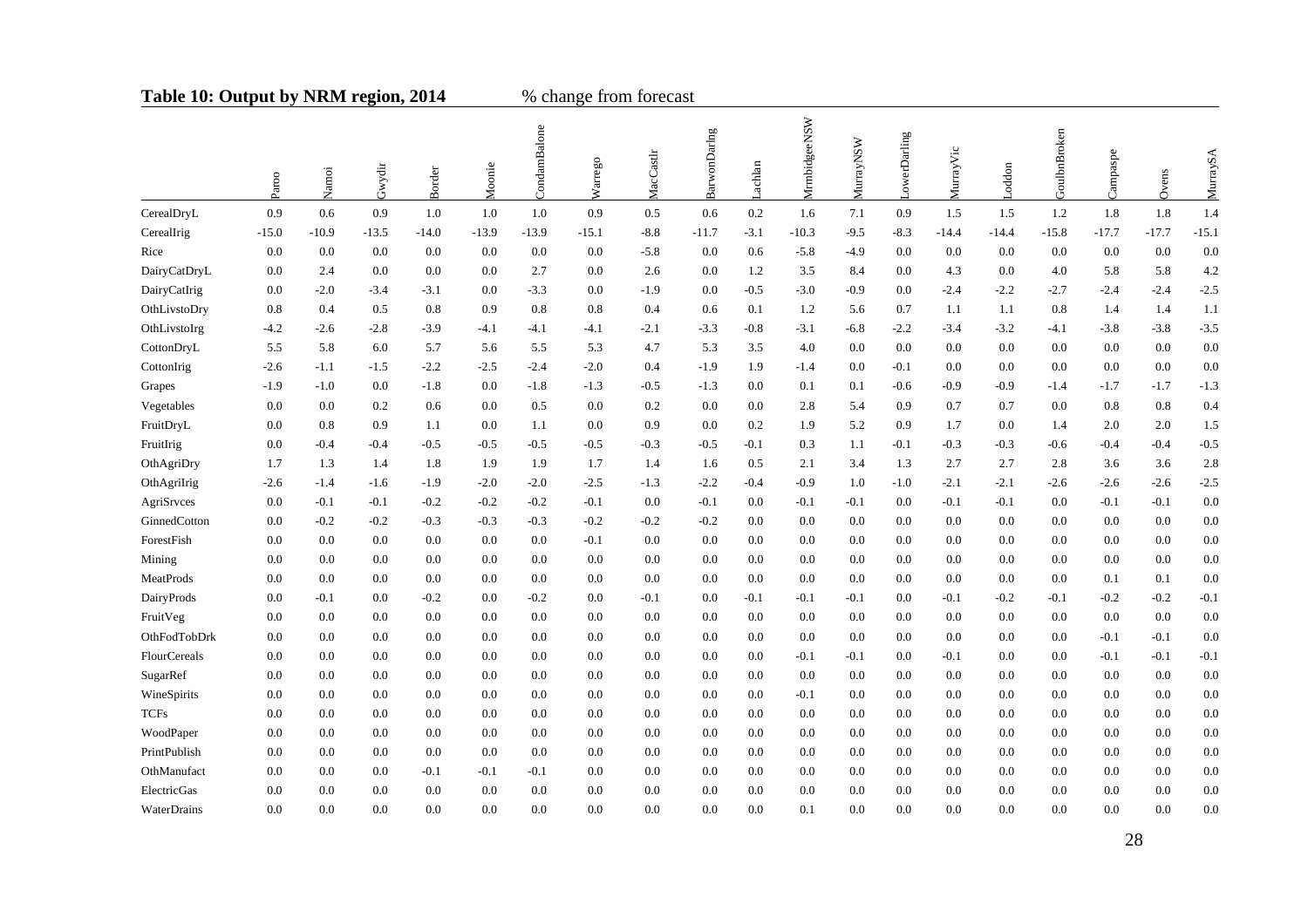| OtherSrvces                          | 0.0     | 0.0     | 0.0     | 0.0           | 0.0     | 0.0          | 0.0                    |           | 0.0          | 0.0     | 0.0          | 0.0              | 0.0          | 0.0       | 0.0     | 0.0          | 0.0      | 0.0     | 0.0      | 0.0 |
|--------------------------------------|---------|---------|---------|---------------|---------|--------------|------------------------|-----------|--------------|---------|--------------|------------------|--------------|-----------|---------|--------------|----------|---------|----------|-----|
| Table 11: Output by NRM region, 2020 |         |         |         |               |         |              | % change from forecast |           |              |         |              |                  |              |           |         |              |          |         |          |     |
|                                      | Paroo   | Namoi   | Gwydir  | <b>Border</b> | Moonie  | CondamBalone | Warrego                | MacCastlr | BarwonDarlng | Lachlan | MrmbidgeeNSW | <b>MurrayNSW</b> | LowerDarling | MurrayVic | Loddon  | GoulbnBroken | Campaspe | Ovens   | MurraySA |     |
| CerealDryL                           | 2.0     | 1.5     | 2.2     | 2.4           | 2.5     | 2.3          | 2.1                    | 1.1       | 1.5          | 0.4     | 3.5          | 16.3             | 2.0          | 3.4       | 3.4     | 2.6          | 4.1      | 4.1     | 3.2      |     |
| CerealIrig                           | $-41.0$ | $-29.0$ | $-37.4$ | $-37.0$       | $-36.4$ | $-36.8$      | $-41.2$                | $-22.6$   | $-32.5$      | $-6.9$  | $-22.5$      | $-21.2$          | $-17.7$      | $-29.7$   | $-29.6$ | -32.6        | $-36.8$  | -36.8   | $-32.2$  |     |
| Rice                                 | 0.0     | 0.0     | 0.0     | 0.0           | 0.0     | 0.0          | 0.0                    | $-13.2$   | 0.0          | 1.3     | $-12.7$      | $-11.3$          | 0.0          | 0.0       | 0.0     | 0.0          | 0.0      | 0.0     | 0.0      |     |
| DairyCatDryL                         | 0.0     | 6.6     | 0.0     | 0.0           | 0.0     | 7.3          | 0.0                    | 7.1       | 0.0          | 3.0     | 9.5          | 21.1             | 0.0          | 11.6      | 0.0     | 10.6         | 15.7     | 15.7    | 11.6     |     |
| DairyCatIrig                         | 0.0     | $-6.0$  | $-10.4$ | $-9.8$        | 0.0     | $-10.1$      | 0.0                    | $-5.5$    | 0.0          | $-1.3$  | $-8.1$       | $-2.7$           | 0.0          | -6.4      | $-5.8$  | $-7.2$       | -6.4     | $-6.4$  | $-6.9$   |     |
| OthLivstoDry                         | 1.9     | 1.1     | 1.3     | 2.0           | 2.1     | 2.0          | 1.9                    | 1.1       | 1.6          | 0.3     | 2.5          | 13.3             | 1.6          | 2.6       | 2.5     | 2.2          | 3.5      | 3.5     | 2.8      |     |
| OthLivstoIrg                         | $-13.0$ | $-7.8$  | $-8.5$  | $-12.0$       | $-12.4$ | $-12.5$      | $-12.9$                | $-6.3$    | $-9.9$       | $-2.3$  | $-8.5$       | $-18.7$          | $-5.7$       | $-9.4$    | $-9.0$  | $-11.7$      | $-11.1$  | $-11.1$ | $-9.9$   |     |
| CottonDryL                           | 10.4    | 11.6    | 11.8    | 11.1          | 10.8    | 10.5         | 10.6                   | 9.8       | 10.5         | 7.3     | 8.9          | 0.0              | 10.0         | 0.0       | 0.0     | 0.0          | 0.0      | 0.0     | 0.0      |     |
| CottonIrig                           | $-6.4$  | $-3.3$  | -4.4    | $-5.6$        | $-6.2$  | $-6.0$       | $-5.1$                 | 0.4       | $-4.8$       | 4.3     | $-2.9$       | 0.0              | 0.2          | 0.0       | 0.0     | 0.0          | 0.0      | 0.0     | 0.0      |     |
| Grapes                               | $-6.4$  | $-3.5$  | 0.0     | $-5.9$        | $-5.9$  | $-6.2$       | $-4.5$                 | $-1.7$    | $-4.5$       | 0.0     | 0.3          | 0.4              | $-1.6$       | $-2.5$    | $-2.5$  | $-4.1$       | $-5.2$   | $-5.2$  | $-3.8$   |     |
| Vegetables                           | 0.0     | $-0.1$  | 0.3     | 0.9           | 0.0     | 0.8          | 0.0                    | 0.4       | 0.0          | 0.0     | 6.5          | 12.7             | 2.3          | 1.7       | 1.7     | 0.1          | 1.8      | 1.8     | 0.9      |     |
| FruitDryL                            | 0.0     | 2.4     | 2.9     | 3.2           | 0.0     | 3.1          | 0.0                    | 2.4       | 0.0          | 0.7     | 4.3          | 12.4             | 2.3          | 4.3       | 0.0     | 3.6          | 5.5      | 5.5     | 4.2      |     |
| FruitIrig                            | 0.0     | $-1.4$  | $-1.5$  | $-2.0$        | $-2.0$  | $-2.1$       | $-2.0$                 | $-0.9$    | $-2.0$       | $-0.3$  | 0.9          | 3.4              | $-0.2$       | $-0.9$    | $-0.9$  | $-1.7$       | $-1.2$   | $-1.2$  | $-1.4$   |     |
| OthAgriDry                           | 4.0     | 3.2     | 3.4     | 4.1           | 4.3     | 4.2          | 4.0                    | 3.3       | 3.7          | 1.0     | 4.5          | 8.0              | 2.6          | 5.9       | 5.8     | 6.0          | 8.1      | 8.1     | 6.4      |     |
| OthAgriIrig                          | $-7.0$  | $-3.6$  | $-4.2$  | $-5.2$        | $-5.5$  | $-5.6$       | $-6.9$                 | $-3.0$    | $-5.8$       | $-0.8$  | $-1.9$       | 2.5              | $-1.9$       | $-4.5$    | -4.4    | $-5.7$       | $-5.9$   | $-5.9$  | $-5.5$   |     |
| AgriSrvces                           | 0.0     | $-0.5$  | $-0.7$  | $-1.3$        | $-1.4$  | -1.4         | $-0.7$                 | $-0.1$    | $-0.5$       | $-0.2$  | $-0.3$       | $-0.4$           | $-0.2$       | $-0.4$    | $-0.4$  | 0.1          | $-0.6$   | $-0.6$  | 0.0      |     |
| GinnedCotton                         | 0.0     | $-1.2$  | $-1.2$  | $-1.4$        | $-1.4$  | -1.4         | $-1.2$                 | $-1.0$    | $-1.2$       | 0.0     | 0.0          | 0.0              | 0.0          | 0.0       | 0.0     | 0.0          | 0.0      | 0.0     | 0.0      |     |
| ForestFish                           | 0.0     | 0.0     | 0.0     | $-0.3$        | $-0.3$  | $-0.3$       | $-0.4$                 | 0.0       | 0.0          | $0.0\,$ | 0.0          | 0.0              | 0.0          | 0.0       | 0.0     | 0.0          | 0.0      | 0.0     | 0.0      |     |
| Mining                               | 0.0     | 0.0     | 0.0     | 0.0           | 0.0     | 0.0          | 0.0                    | 0.0       | 0.0          | 0.0     | 0.0          | 0.0              | 0.0          | 0.0       | 0.0     | 0.0          | 0.0      | 0.0     | 0.0      |     |
| MeatProds                            | 0.0     | $-0.1$  | 0.0     | 0.0           | 0.0     | 0.0          | 0.0                    | 0.0       | 0.1          | 0.0     | 0.0          | 0.0              | 0.0          | 0.0       | 0.1     | 0.0          | 0.2      | 0.2     | 0.0      |     |
| DairyProds                           | 0.0     | $-0.3$  | 0.0     | $-0.9$        | 0.0     | $-0.9$       | 0.0                    | $-0.2$    | 0.0          | $-0.3$  | $-0.2$       | $-0.2$           | 0.0          | $-0.4$    | $-0.6$  | $-0.3$       | $-0.7$   | $-0.7$  | $-0.4$   |     |
| FruitVeg                             | 0.0     | 0.0     | 0.1     | 0.1           | 0.0     | 0.1          | 0.0                    | 0.0       | 0.0          | 0.0     | 0.0          | 0.1              | 0.0          | 0.0       | 0.0     | 0.0          | 0.0      | 0.0     | 0.0      |     |
| OthFodTobDrk                         | $-0.2$  | $-0.1$  | $-0.1$  | $-0.2$        | $-0.3$  | $-0.3$       | $-0.2$                 | 0.0       | $-0.1$       | 0.0     | 0.1          | 0.0              | 0.0          | $-0.1$    | $-0.1$  | 0.0          | $-0.2$   | $-0.2$  | $-0.1$   |     |
| FlourCereals                         | 0.0     | $-0.1$  | 0.0     | 0.0           | 0.0     | 0.0          | 0.0                    | $-0.1$    | 0.0          | 0.0     | -0.3         | $-0.5$           | 0.0          | $-0.2$    | 0.0     | $-0.1$       | $-0.2$   | $-0.2$  | $-0.2$   |     |
| SugarRef                             | 0.0     | 0.0     | 0.0     | 0.0           | 0.0     | 0.0          | 0.0                    | 0.0       | 0.0          | 0.0     | 0.0          | 0.0              | 0.0          | 0.0       | 0.0     | 0.0          | 0.0      | 0.0     | 0.0      |     |
| WineSpirits                          | 0.0     | 0.0     | 0.0     | $-0.1$        | 0.0     | -0.1         | 0.0                    | $-0.1$    | 0.0          | 0.0     | $-0.3$       | $-0.1$           | $-0.2$       | $-0.2$    | 0.0     | $-0.1$       | $-0.1$   | $-0.1$  | $-0.1$   |     |
| <b>TCFs</b>                          | $-0.2$  | $-0.1$  | $-0.1$  | $-0.1$        | $-0.1$  | -0.1         | $-0.1$                 | $-0.1$    | 0.0          | $-0.2$  | $-0.1$       | $-0.2$           | 0.1          | -0.1      | 0.0     | 0.0          | 0.0      | 0.0     | $-0.1$   |     |
| WoodPaper                            | 0.0     | 0.0     | $-0.1$  | 0.0           | 0.0     | 0.0          | 0.0                    | 0.0       | $-0.1$       | 0.0     | 0.0          | 0.0              | 0.0          | 0.0       | 0.0     | 0.0          | 0.0      | 0.0     | 0.0      |     |
| PrintPublish                         | 0.0     | 0.0     | 0.0     | 0.0           | 0.0     | 0.0          | 0.0                    | 0.0       | 0.0          | 0.0     | 0.0          | 0.0              | 0.0          | 0.0       | 0.0     | 0.0          | 0.0      | 0.0     | 0.0      |     |
| OthManufact                          | $-0.2$  | 0.0     | -0.2    | $-0.2$        | $-0.3$  | -0.2         | $-0.2$                 | 0.0       | -0.1         | 0.0     | 0.1          | 0.0              | 0.0          | 0.0       | 0.0     | 0.0          | 0.0      | 0.0     | 0.0      |     |
| ElectricGas                          | 0.0     | 0.0     | 0.0     | 0.0           | 0.0     | 0.0          | 0.0                    | 0.0       | 0.0          | 0.0     | 0.0          | 0.0              | 0.0          | 0.0       | 0.0     | 0.0          | 0.0      | 0.0     | 0.0      |     |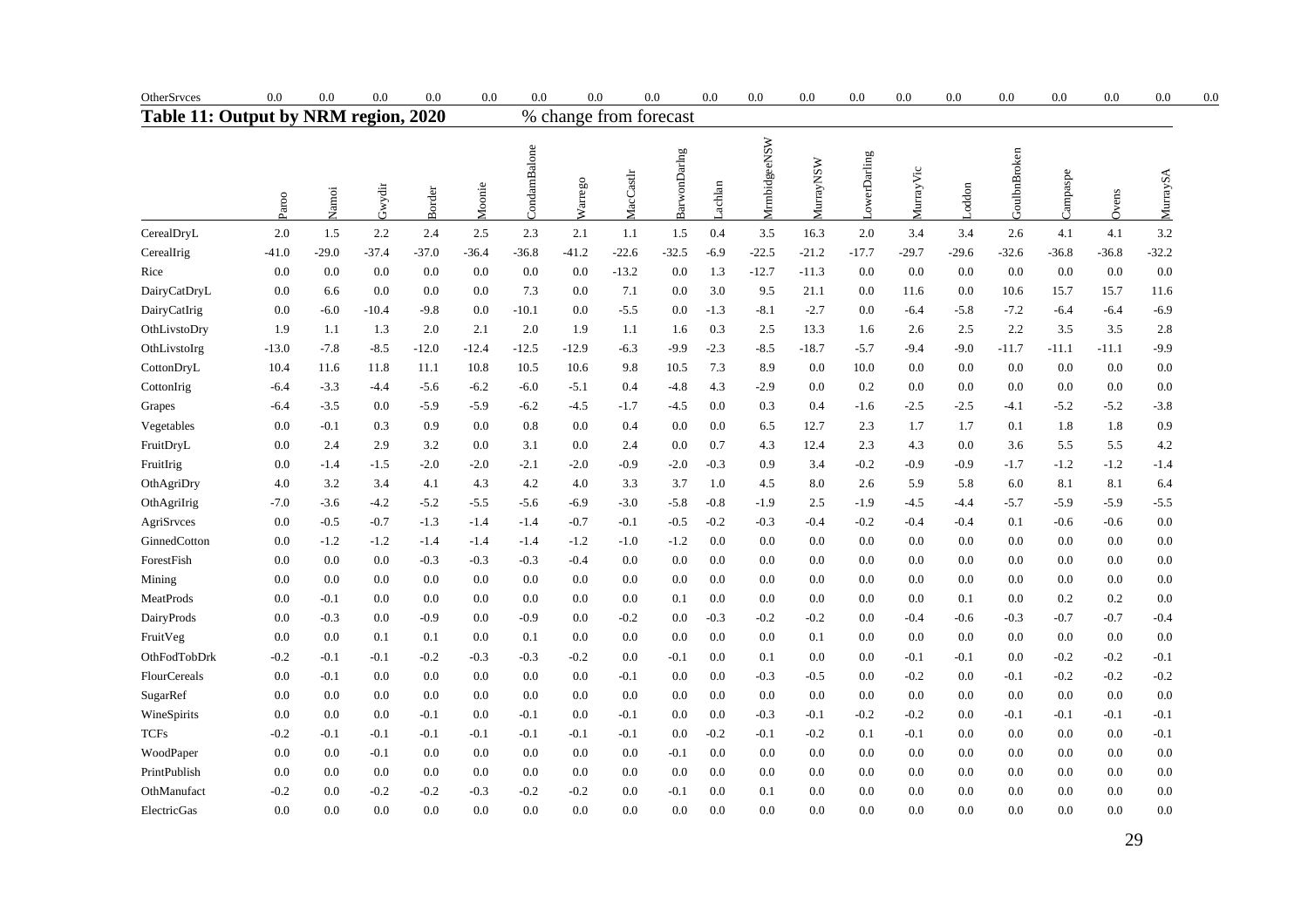| WaterDrains                          | $-0.1$  | 0.0     | $-0.1$  | $-0.1$     | $-0.1$  | $-0.1$       | $-0.1$                 | 0.0       | $-0.1$       | $0.0\,$ | 0.3          | 0.1              | 0.1          | $0.0\,$    | 0.0     | 0.0          | 0.0      | 0.0     | 0.0      |
|--------------------------------------|---------|---------|---------|------------|---------|--------------|------------------------|-----------|--------------|---------|--------------|------------------|--------------|------------|---------|--------------|----------|---------|----------|
| OtherSrvces                          | 0.0     | 0.0     |         | 0.0<br>0.0 | 0.0     | 0.0          | 0.0                    | 0.0       | 0.0          | 0.0     | 0.1          | 0.1              | 0.1          | 0.0        | 0.0     | 0.0          | 0.0      | 0.0     | 0.0      |
| Table 12: Output by NRM region, 2026 |         |         |         |            |         |              | % change from forecast |           |              |         |              |                  |              |            |         |              |          |         |          |
|                                      | Paroo   | Namoi   | Gwydir  | Border     | Moonie  | CondamBalone | Warrego                | MacCastlr | BarwonDarlng | Lachlan | MrmbidgeeNSW | <b>MurrayNSW</b> | LowerDarling | Murray Vic | Loddon  | GoulbnBroken | Campaspe | Ovens   | MurraySA |
| CerealDryL                           | 2.1     | 1.8     | 2.8     | 2.8        | 2.8     | 2.6          | 2.2                    | 1.1       | 1.8          | 0.4     | 3.7          | 16.8             | 2.2          | 3.9        | 2.9     | 4.6          | 4.6      | 3.6     | 2.2      |
| CerealIrig                           | $-57.4$ | $-38.5$ | $-51.8$ | $-49.2$    | $-47.9$ | $-49.2$      | $-58.0$                | $-28.8$   | $-46.3$      | $-7.4$  | $-23.3$      | $-20.7$          | $-18.5$      | $-30.7$    | $-34.0$ | $-38.3$      | $-38.3$  | $-33.7$ | $-24.7$  |
| Rice                                 | 0.0     | 0.0     | 0.0     | 0.0        | 0.0     | 0.0          | 0.0                    | $-14.8$   | 0.0          | 1.0     | $-14.1$      | $-11.6$          | 0.0          | 0.0        | 0.0     | 0.0          | 0.0      | 0.0     | 0.0      |
| DairyCatDryL                         | 0.0     | 8.7     | 0.0     | 9.5        | 0.0     | 9.5          | 0.0                    | 9.1       | 0.0          | 3.9     | 12.4         | 23.6             | 0.0          | 14.8       | 13.7    | 20.1         | 20.1     | 15.0    | 10.4     |
| DairyCatIrig                         | 0.0     | $-8.9$  | $-15.6$ | $-14.7$    | 0.0     | $-15.2$      | 0.0                    | $-7.7$    | 0.0          | $-1.6$  | $-10.8$      | $-2.6$           | 0.0          | $-8.3$     | $-9.4$  | $-8.4$       | $-8.4$   | $-9.0$  | $-6.9$   |
| OthLivstoDry                         | 2.2     | 1.6     | 1.9     | 2.4        | 2.5     | 2.4          | 2.2                    | 1.4       | 2.1          | 0.5     | 2.8          | 14.9             | 1.8          | 3.3        | 2.9     | 4.5          | 4.5      | 3.6     | 2.1      |
| OthLivstoIrg                         | $-19.9$ | $-11.9$ | $-12.8$ | $-18.0$    | $-18.6$ | $-18.9$      | $-19.7$                | $-9.5$    | $-14.8$      | $-3.0$  | $-11.7$      | $-25.7$          | $-7.5$       | $-13.2$    | $-16.1$ | $-16.1$      | $-16.1$  | $-14.3$ | $-11.2$  |
| CottonDryL                           | 9.1     | 11.0    | 11.1    | 10.0       | 9.5     | 9.3          | 9.8                    | 9.2       | 9.8          | 7.1     | 9.3          | 0.0              | 9.3          | 19.3       | 0.0     | 0.0          | 0.0      | 0.0     | 0.0      |
| CottonIrig                           | $-7.5$  | $-4.5$  | $-5.9$  | $-6.8$     | $-7.2$  | $-7.1$       | $-6.2$                 | $-0.4$    | $-5.8$       | 4.3     | $-2.3$       | 0.0              | 0.5          | 0.4        | 0.0     | 0.0          | 0.0      | 0.0     | 0.0      |
| Grapes                               | $-10.3$ | $-5.7$  | 0.0     | $-9.3$     | $-9.3$  | $-9.9$       | $-7.1$                 | $-2.7$    | $-7.1$       | 0.2     | 0.8          | 1.4              | $-2.0$       | $-3.4$     | $-5.8$  | $-7.7$       | $-7.7$   | $-5.4$  | $-2.9$   |
| Vegetables                           | 0.0     | $-0.1$  | 0.6     | 0.9        | 0.0     | 0.8          | 0.0                    | 0.6       | 0.0          | 0.1     | 7.7          | 16.4             | 3.0          | 2.4        | 0.7     | 2.7          | 2.7      | 1.7     | 2.1      |
| FruitDryL                            | 0.0     | 3.8     | 4.5     | 4.3        | 0.0     | 4.2          | 0.0                    | 3.0       | 0.0          | 0.9     | 4.8          | 13.3             | 2.8          | 5.7        | 4.8     | 7.3          | 7.3      | 5.5     | 3.3      |
| FruitIrig                            | 0.0     | $-2.3$  | $-2.5$  | $-3.4$     | $-3.4$  | $-3.5$       | $-3.3$                 | $-1.2$    | $-3.3$       | $-0.3$  | 1.5          | 6.2              | 0.0          | $-1.1$     | $-2.2$  | $-1.5$       | $-1.5$   | $-1.8$  | $-1.1$   |
| OthAgriDry                           | 4.2     | 3.5     | 3.9     | 4.4        | 4.5     | 4.5          | 4.2                    | 3.5       | 4.1          | 1.1     | 4.6          | 7.4              | 2.7          | 6.0        | 6.1     | 8.4          | 8.4      | 6.5     | 3.8      |
| OthAgriIrig                          | $-9.1$  | $-4.5$  | $-5.2$  | $-6.7$     | $-7.0$  | $-7.2$       | $-8.9$                 | $-3.5$    | $-7.2$       | $-0.8$  | $-1.5$       | 4.8              | $-1.7$       | $-4.4$     | $-5.7$  | $-6.0$       | $-6.0$   | $-5.6$  | $-3.7$   |
| AgriSrvces                           | 0.0     | $-1.0$  | $-1.6$  | $-2.6$     | $-2.7$  | $-2.7$       | $-1.4$                 | $-0.3$    | $-1.0$       | $-0.5$  | $-0.6$       | $-0.9$           | $-0.4$       | $-0.8$     | 0.1     | $-1.1$       | $-1.1$   | $-0.5$  | $-0.3$   |
| GinnedCotton                         | 0.0     | $-2.1$  | $-2.2$  | $-2.4$     | $-2.5$  | $-2.5$       | $-2.1$                 | $-1.8$    | $-2.1$       | 0.0     | 0.0          | 0.0              | 0.0          | 0.0        | 0.0     | 0.0          | 0.0      | 0.0     | 0.0      |
| ForestFish                           | 0.0     | $-0.1$  | 0.0     | $-0.5$     | $-0.6$  | $-0.6$       | $-0.7$                 | 0.0       | 0.0          | 0.0     | 0.0          | 0.0              | 0.0          | 0.0        | 0.0     | 0.0          | 0.0      | 0.0     | 0.0      |
| Mining                               | 0.1     | 0.1     | 0.1     | 0.1        | 0.1     | 0.1          | 0.1                    | 0.1       | 0.1          | 0.1     | 0.0          | 0.0              | 0.1          | 0.1        | 0.1     | 0.1          | 0.1      | 0.1     | 0.1      |
| MeatProds                            | $-0.1$  | $-0.1$  | $-0.1$  | $-0.1$     | $-0.1$  | $-0.1$       | $-0.1$                 | $-0.1$    | 0.1          | 0.0     | $-0.1$       | $-0.4$           | 0.0          | 0.0        | $-0.1$  | 0.1          | 0.1      | 0.0     | $-0.1$   |
| DairyProds                           | 0.0     | $-0.5$  | 0.0     | $-1.8$     | 0.0     | $-1.8$       | 0.0                    | $-0.2$    | 0.0          | $-0.4$  | $-0.2$       | $-0.2$           | 0.0          | $-0.9$     | $-0.5$  | $-1.1$       | $-1.1$   | $-0.6$  | $-0.4$   |
| FruitVeg                             | 0.0     | 0.0     | 0.1     | 0.0        | 0.0     | 0.0          | 0.0                    | 0.0       | 0.0          | 0.0     | 0.1          | 0.1              | 0.0          | 0.0        | 0.0     | 0.0          | 0.0      | $-0.1$  | 0.0      |
| OthFodTobDrk                         | -0.6    | $-0.1$  | $-0.2$  | $-0.5$     | $-0.7$  | $-0.6$       | $-0.5$                 | $-0.1$    | $-0.2$       | $-0.1$  | 0.1          | 0.0              | 0.0          | $-0.1$     | $-0.1$  | $-0.4$       | $-0.4$   | $-0.2$  | $-0.1$   |
| FlourCereals                         | 0.0     | $-0.1$  | 0.0     | 0.0        | 0.0     | 0.0          | 0.0                    | $-0.2$    | 0.0          | $-0.1$  | $-0.4$       | $-0.5$           | 0.0          | 0.0        | $-0.1$  | $-0.3$       | $-0.3$   | $-0.3$  | 0.0      |
| SugarRef                             | 0.0     | 0.0     | 0.0     | 0.0        | 0.0     | 0.0          | 0.0                    | 0.0       | 0.0          | 0.0     | 0.0          | 0.0              | 0.0          | 0.0        | 0.0     | 0.0          | 0.0      | 0.0     | 0.0      |
| WineSpirits                          | 0.0     | 0.0     | 0.0     | $-0.2$     | 0.0     | $-0.2$       | 0.0                    | $-0.1$    | 0.0          | 0.0     | $-0.3$       | 0.0              | $-0.2$       | 0.0        | $-0.1$  | $-0.2$       | $-0.2$   | $-0.2$  | $-0.2$   |
| <b>TCFs</b>                          | $-0.4$  | $-0.2$  | $-0.2$  | $-0.2$     | $-0.2$  | $-0.2$       | $-0.3$                 | $-0.3$    | 0.1          | $-0.3$  | $-0.3$       | $-0.6$           | 0.1          | 0.0        | $-0.1$  | 0.0          | 0.0      | $-0.3$  | 0.0      |
| WoodPaper                            | 0.0     | 0.0     | $-0.1$  | 0.0        | 0.1     | 0.0          | 0.0                    | 0.0       | $-0.2$       | 0.0     | 0.0          | 0.0              | 0.0          | 0.0        | 0.0     | 0.0          | 0.0      | 0.0     | 0.0      |
| PrintPublish                         | 0.0     | 0.0     | $-0.1$  | 0.0        | 0.0     | 0.0          | $-0.1$                 | 0.0       | 0.0          | 0.0     | 0.0          | 0.1              | 0.0          | 0.0        | 0.0     | 0.0          | 0.0      | 0.0     | 0.0      |
| OthManufact                          | $-0.4$  | 0.0     | $-0.3$  | $-0.5$     | $-0.5$  | $-0.5$       | $-0.4$                 | 0.0       | $-0.1$       | 0.0     | 0.1          | 0.0              | 0.1          | 0.0        | 0.0     | 0.0          | 0.0      | 0.0     | 0.0      |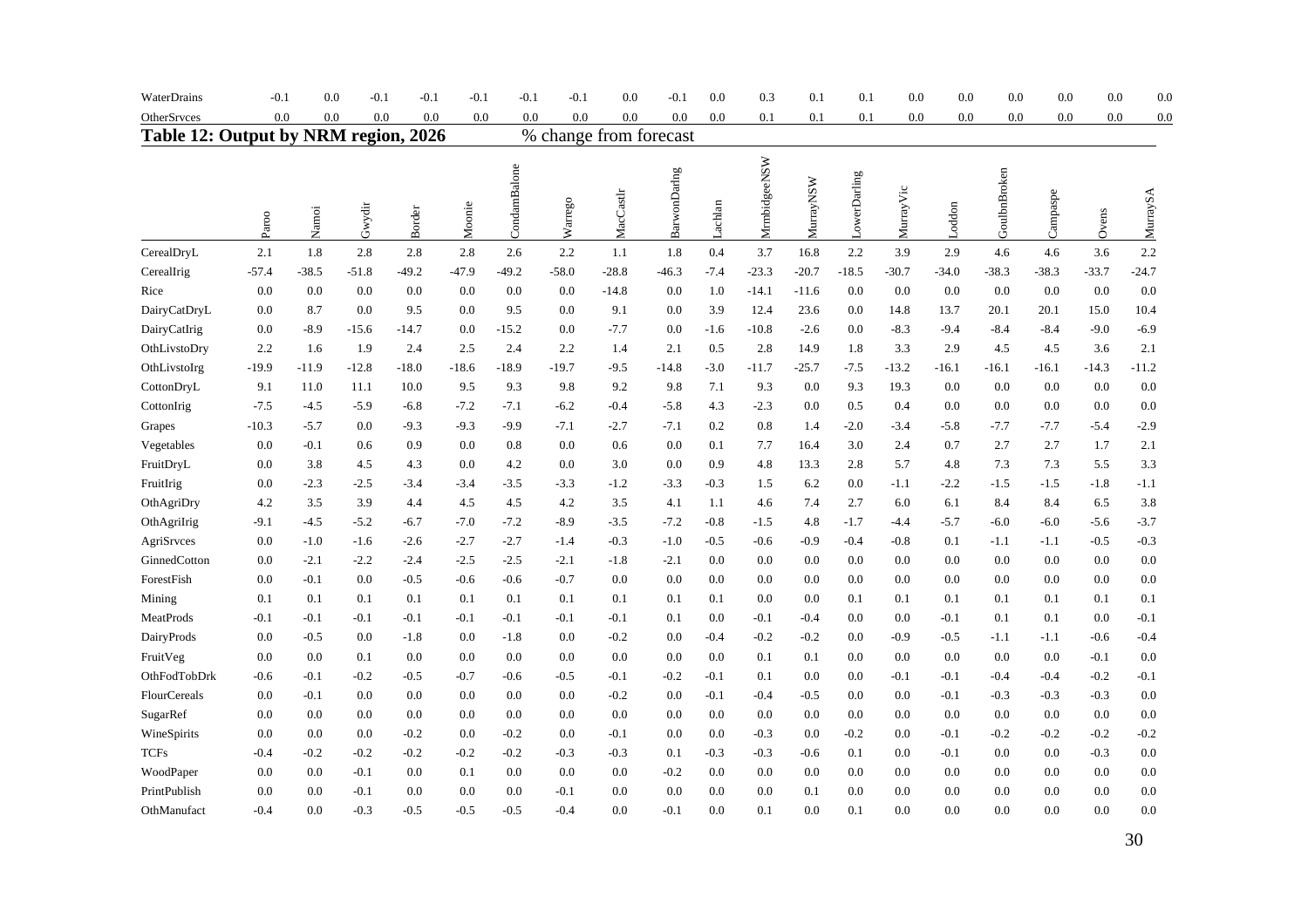| ElectricGas        |        | 0.0    | 0.0    | 0.0    | 0.0    | 0.0    | 0.0    | 0.0 | 0.0    | 0.0 | 0.0 | 0.0 | 0.0 | 0.0 | 0.0    | 0.0    | 0.0     | 0.0    | 0.0     |
|--------------------|--------|--------|--------|--------|--------|--------|--------|-----|--------|-----|-----|-----|-----|-----|--------|--------|---------|--------|---------|
| WaterDrains        | $-0.4$ | $-0.1$ | $-0.2$ | $-0.2$ | $-0.3$ | $-0.3$ | $-0.3$ | 0.0 | $-0.2$ | 0.0 | 0.5 | 0.1 | 0.1 | 0.0 | $-0.1$ | $-0.1$ | $-0.1$  | $-0.1$ | 0.0     |
| <b>OtherSrvces</b> | $-0.2$ | 0.0    | $-0.1$ | $-0.2$ | $-0.2$ | $-0.2$ | $-0.1$ | 0.0 | 0.0    | 0.0 | 0.2 | 0.1 | 0.1 | 0.0 | 0.0    | 0.0    | $0.0\,$ | 0.0    | $0.0\,$ |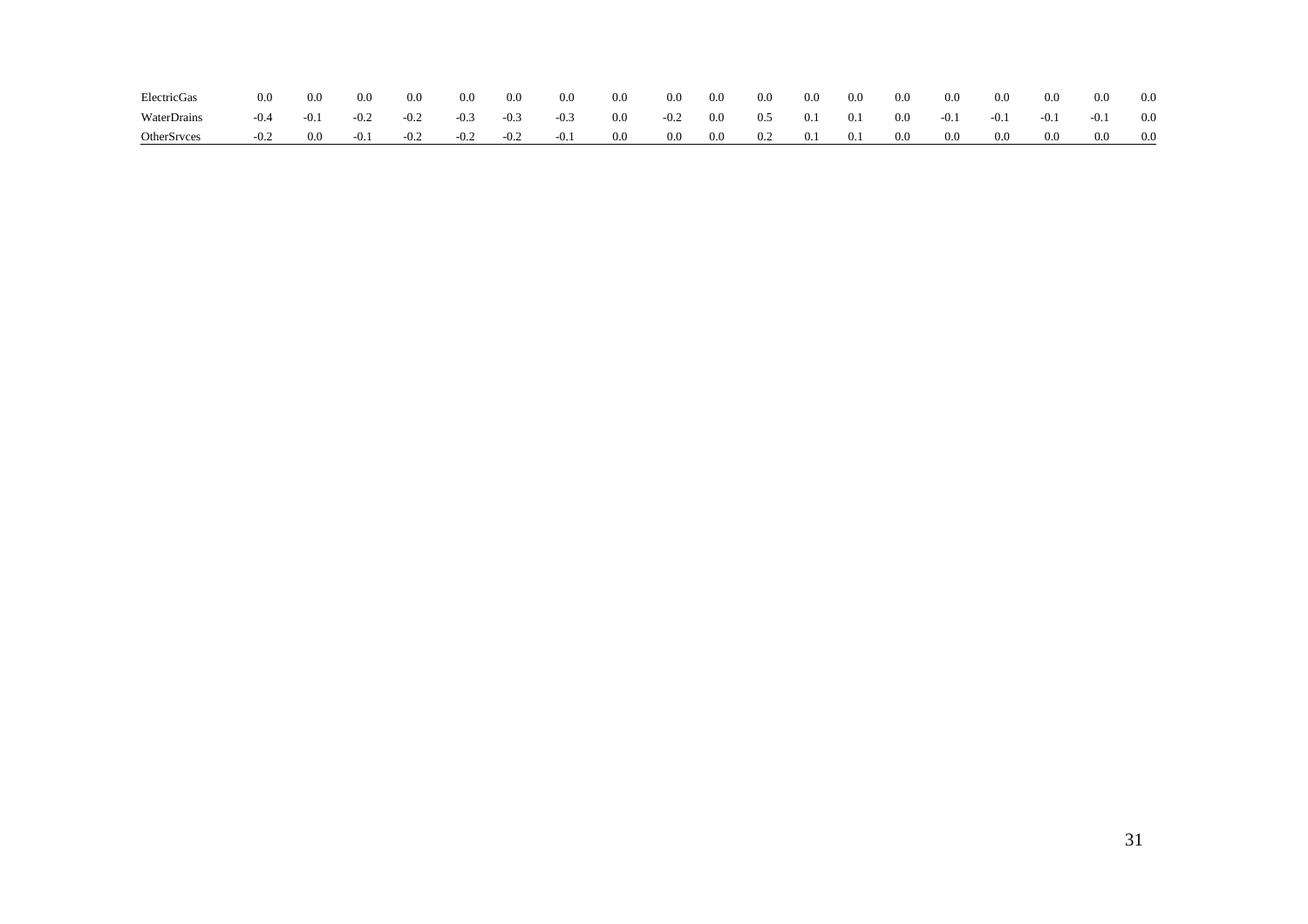### *Scenarios 2 and 3*

- Scenario 2: as for scenario 1, except that the Commonwealth purchases only 3000 GL of permanent water rights from irrigators.
- Scenario 3: as for scenario 1, except that the Commonwealth purchases 4000 GL of permanent water rights from irrigators.

One of the most significant outcomes that arises from comparing scenarios 1, 2 and 3 is that the costs of compensation rise by a larger percentage than the volume of water set aside for the environment. In going from 3000 GL to 3500 GL, there is a 22.7% increase in volume (after subtracting the 796 GL already sold to the Commonwealth). Yet the value of compensation rises by 30.7%. The cost to the Commonwealth for 3000 GL is \$3.0 billion, compared with \$4.1 billion for 3500 GL and \$5.3 billion for 4000 GL (2010 dollars, net present value) (see Appendix B). This is so because the larger the volume of water restored to the environment, the higher the price of water used in irrigation, as is evident from Figure 1 and Figure 9.

National real GDP by 2026 in the 3000 GL scenario has fallen to 0.007% below forecast. In the 4000 GL scenario, real GDP falls to 0.012% below forecast.



#### **Figure 9: Price of irrigation water in MDB (scenarios 2 and 3)**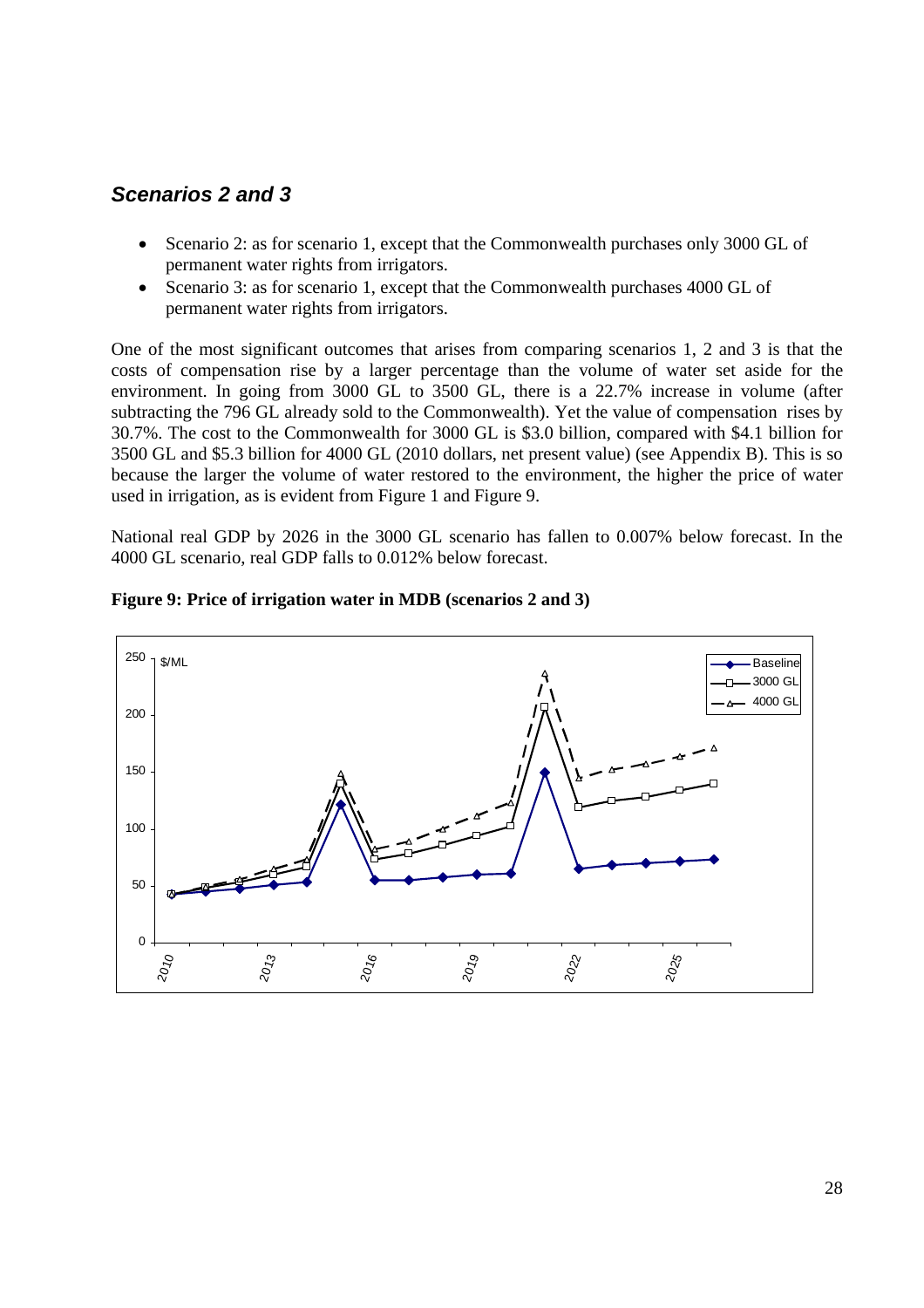#### **Figure 10: Price of agricultural land in MDB (scenarios 2 and 3)**





# **Figure 11: MDB farm output (scenarios 2 and 3)**

\$m change from forecast

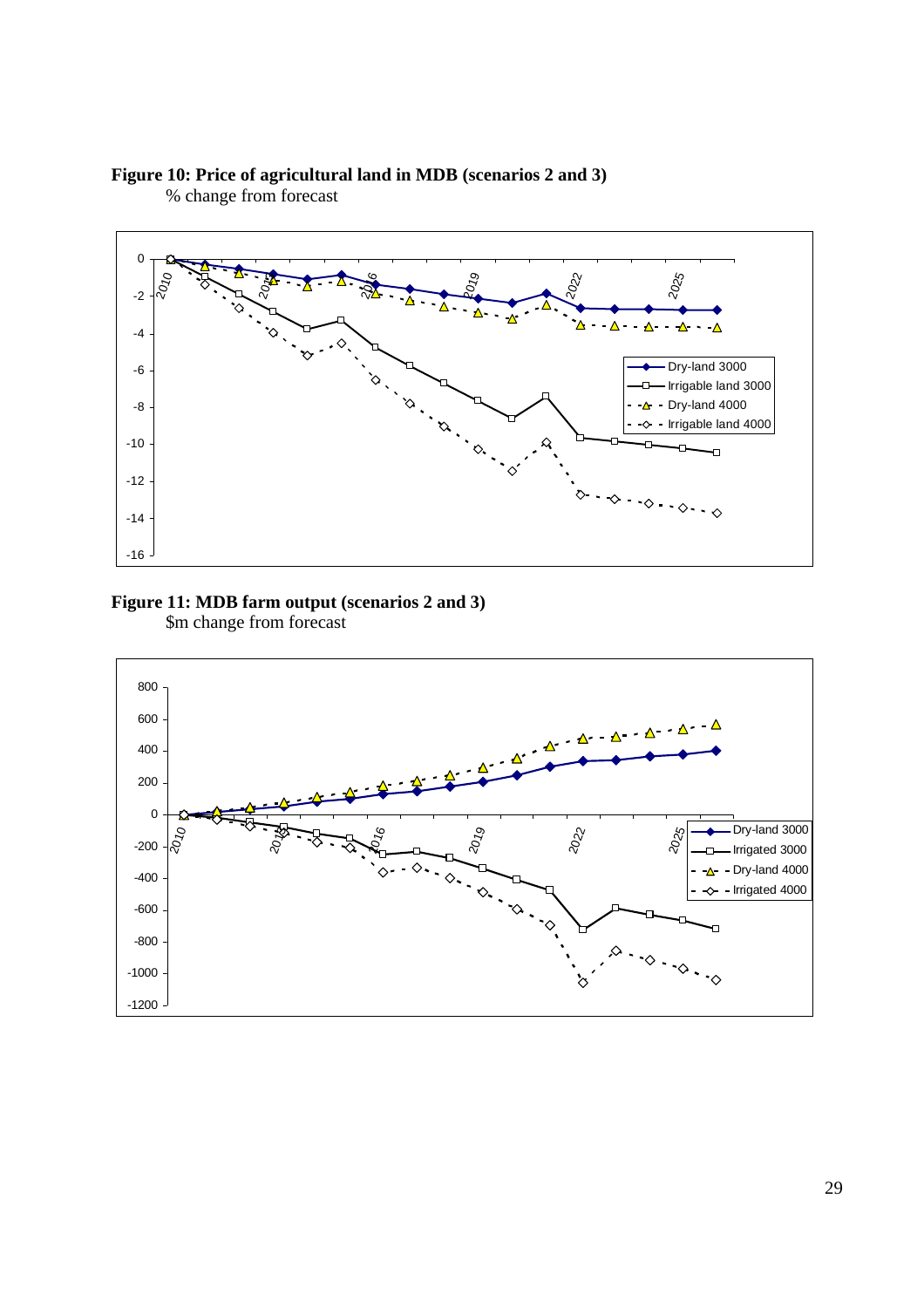

**Figure 12: Price and quantity of mobile farm capital in MDB (scenarios 2 and 3)**  % change from forecast

#### **Figure 13: Price and quantity of fixed farm capital in MDB (scenarios 2 and 3)**  % change from forecast

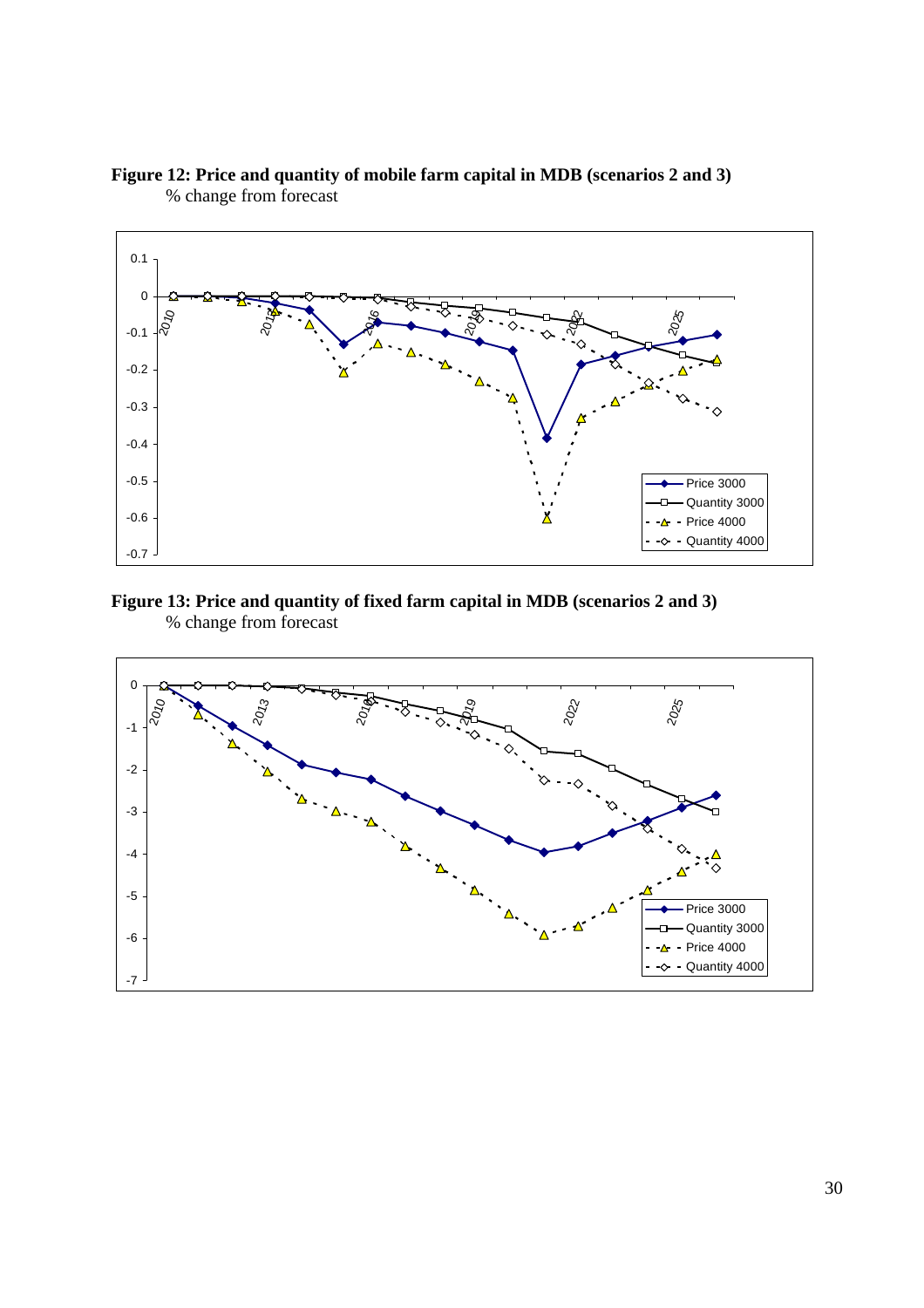



**Figure 14b: Farm output prices, MDB (scenario 3)** 



% change from forecast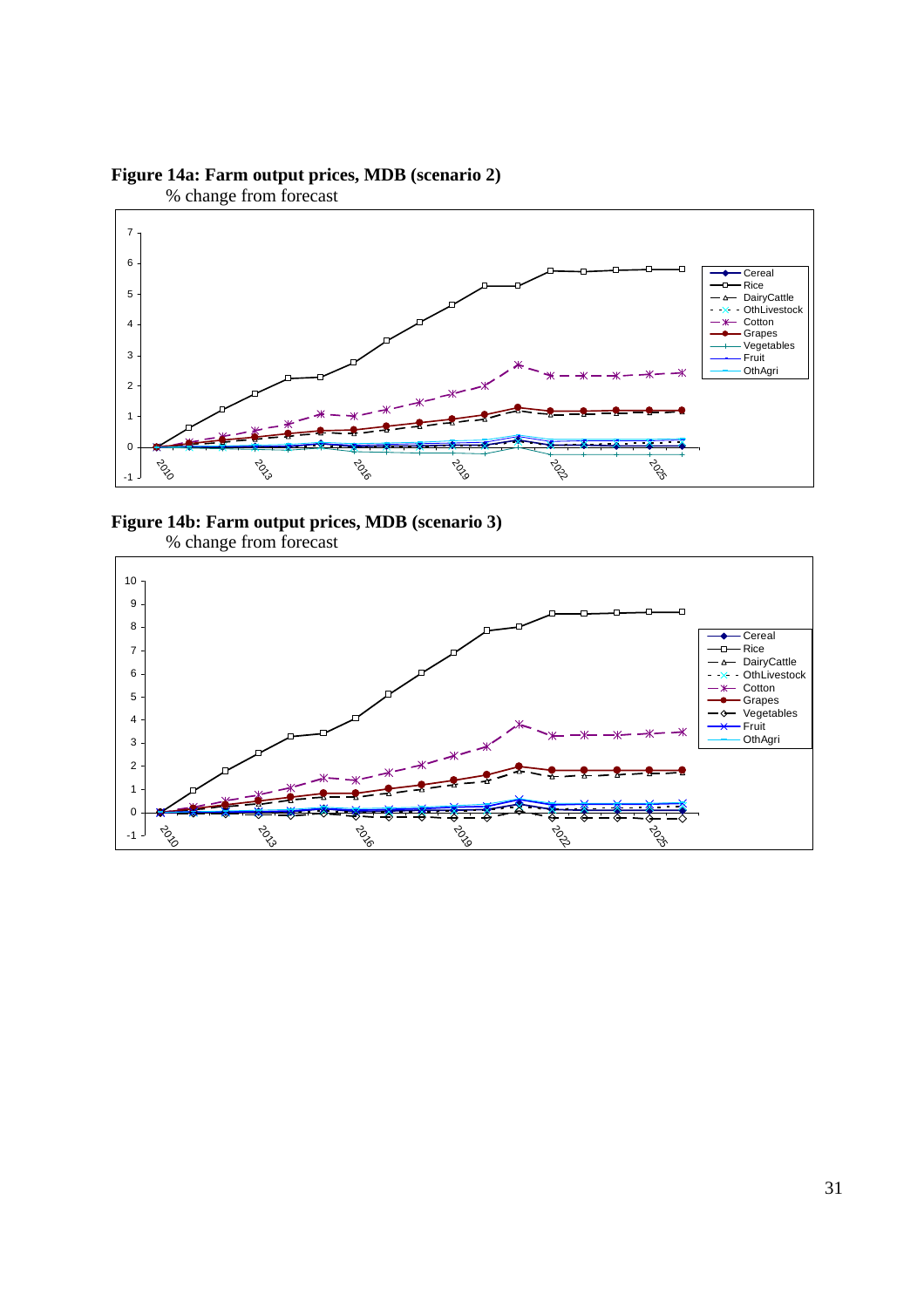#### **Figure 15a: Farm output quantities, MDB (scenario 2)**

% change from forecast



#### **Figure 15b: Farm output quantities, MDB (scenario 3)**  % change from forecast

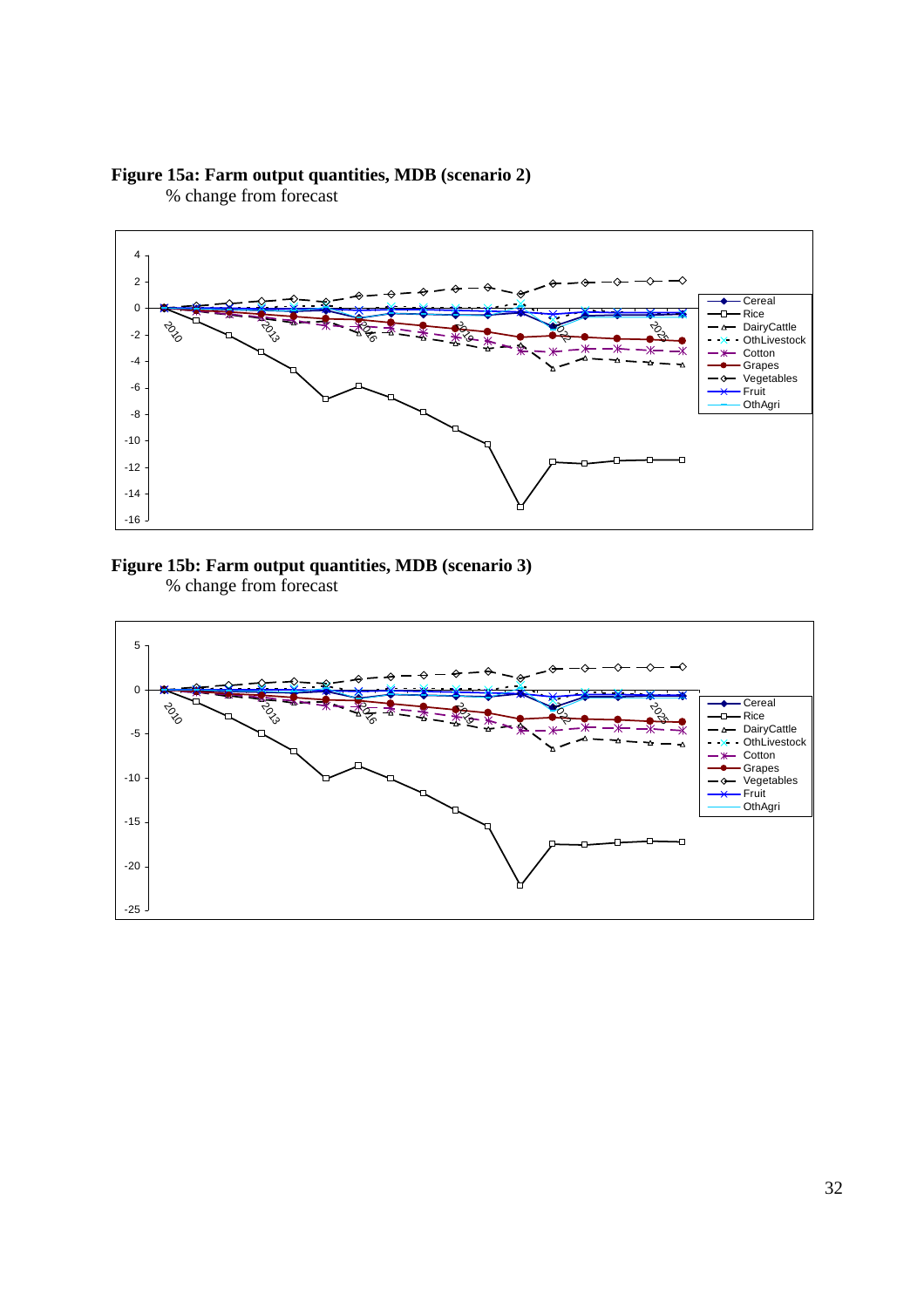





# **Figure 16b: Macroeconomic impacts , MDB (scenario 3)**

% change from forecast

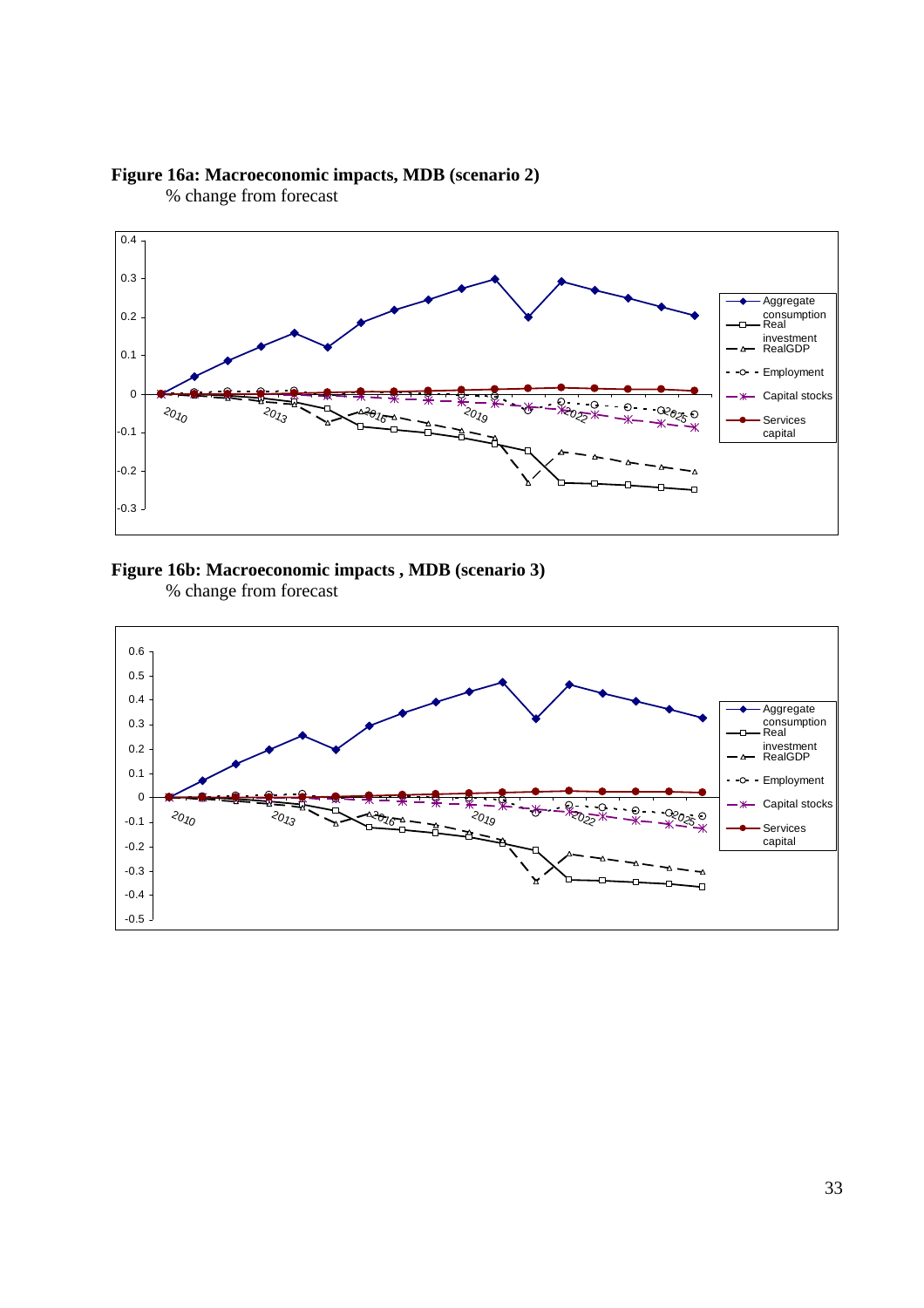### *Scenario 4*

l

Scenario 4 repeats scenario 1 with one difference: there is no compensation for SDLs beyond the buyback purchases made prior to the end of January 2010. We could interpret this scenario in two ways. Either it models a 3500 GL target assuming that all compensation proceeds leave the basin or it models the target assuming that farmers are not compensated for water taken out of production.

Our assumption in scenario 1 is that farmers spend only that percentage of proceeds from water sales to the Commonwealth that keeps the real value of proceeds unchanged over time. We get an idea of how different scenario 4 is from scenario 1 by examining column (5) in Table 5. This shows spending of SDL compensation as a share of aggregate consumption in each region in 2026. In scenario 1, MDB aggregate consumption is 0.25% above forecast in 2026 (Figure 8). Aggregate consumption in scenario 4 is -0.14% relative to forecast in 2026 (Figure 17), or 0.39% lower than scenario 1. From Table 5 (bottom row of column (5)), the basin-wide average SDL compensation share of aggregate consumption is 0.41%, which is similar to the 0.39% gap in basin-wide consumption between the two scenarios.<sup>9</sup>

Without buyback revenues to spend, regions lose out at the macro level relative to scenario 1. Capital in the services sectors falls relative to forecast over time, albeit by only a small percentage (- 0.07% in 2026, Figure 17). Aggregate employment in the basin falls further relative to forecast than in scenario 1, reaching 0.16% below forecast in 2026. This is equivalent to a job loss in excess of 880 relative to forecast. Outputs by industry in farm and downstream sectors differ little from scenario 1. The sector that changes most relative to scenario 1 is other services, reflecting reduced local spending in each region. Although results are not dramatically different from scenario 1, the aggregation of the model (i.e., a single household in each region) masks the losses that uncompensated reductions in water availability would impose on individual farmers.

Moreover, TERM-H2O does not capture the uncertainty and loss of investor confidence that would arise in the MDB from removal of water without compensation or via involuntary acquisition. The negative impacts would be much greater, particularly in the short term, than we have modelled. There would be the danger that with diminished confidence, farm factors would become idle with a resulting magnification of regional income losses. The impact on the MDB would be unnecessarily severe, at least in the short to medium term.

<sup>&</sup>lt;sup>9</sup> From this, we could calculate the regional impacts of only a fraction of compensation proceeds staying within the basin. For example, if only half of the proceeds stay, this would reduce the MDB-fraction shown in Table 5 to 0.205%, and reduce aggregate consumption in 2026 across the MDB almost to zero  $(0.045\% = 0.25\% - 0.5\%0.41\%)$ .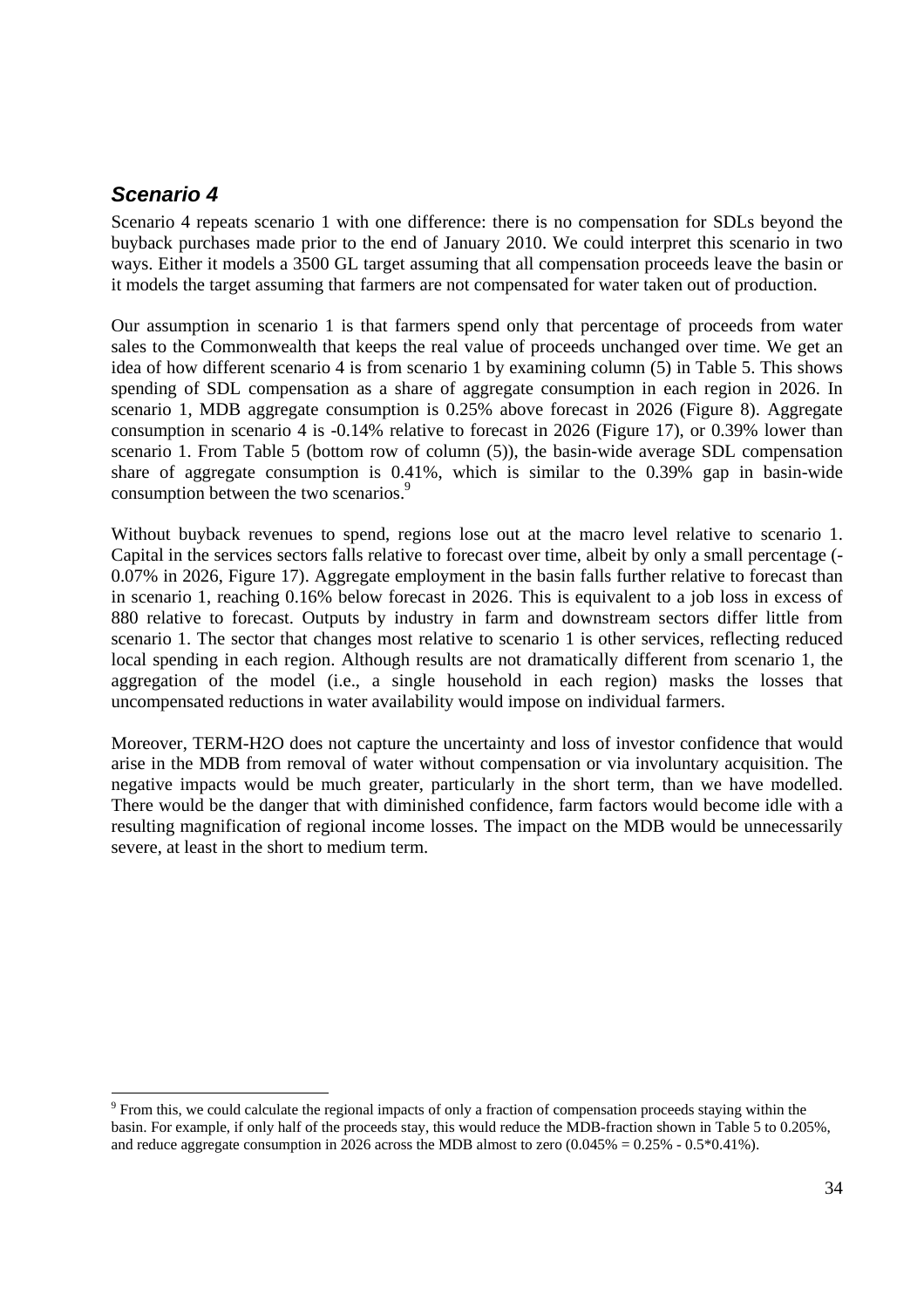

% change from forecast



#### Table 13: Real GDP by NRM region<sup>a</sup> (Scenario 4)

|              | % change from forecast |         |         |         |         |         |
|--------------|------------------------|---------|---------|---------|---------|---------|
|              | 2011                   | 2014    | 2017    | 2020    | 2023    | 2026    |
| Paroo        | $-0.01$                | $-0.05$ | $-0.12$ | $-0.24$ | $-0.37$ | $-0.47$ |
| Namoi        | $-0.01$                | $-0.05$ | $-0.11$ | $-0.22$ | $-0.33$ | $-0.43$ |
| Gwydir       | $-0.02$                | $-0.13$ | $-0.27$ | $-0.51$ | $-0.71$ | $-0.84$ |
| Border       | $-0.02$                | $-0.14$ | $-0.30$ | $-0.60$ | $-0.85$ | $-1.03$ |
| Moonie       | $-0.04$                | $-0.19$ | $-0.36$ | $-0.65$ | $-0.85$ | $-0.97$ |
| CondamBalone | $-0.03$                | $-0.15$ | $-0.31$ | $-0.58$ | $-0.82$ | $-0.99$ |
| Warrego      | $-0.02$                | $-0.10$ | $-0.21$ | $-0.39$ | $-0.56$ | $-0.70$ |
| MacCastlr    | 0.00                   | $-0.02$ | $-0.04$ | $-0.07$ | $-0.09$ | $-0.10$ |
| BarwonDarlng | $-0.01$                | $-0.05$ | $-0.09$ | $-0.15$ | $-0.20$ | $-0.23$ |
| Lachlan      | 0.00                   | $-0.02$ | $-0.03$ | $-0.04$ | $-0.04$ | $-0.05$ |
| MrmbidgeeNSW | $-0.02$                | $-0.10$ | $-0.15$ | $-0.23$ | $-0.27$ | $-0.27$ |
| MurrayNSW    | $-0.03$                | $-0.15$ | $-0.28$ | $-0.47$ | $-0.60$ | $-0.66$ |
| LowerDarling | $-0.01$                | $-0.04$ | $-0.08$ | $-0.12$ | $-0.15$ | $-0.16$ |
| MurrayVic    | $-0.01$                | $-0.05$ | $-0.09$ | $-0.15$ | $-0.20$ | $-0.22$ |
| Loddon       | 0.00                   | $-0.02$ | $-0.04$ | $-0.06$ | $-0.08$ | $-0.09$ |
| GoulbnBroken | 0.00                   | $-0.02$ | $-0.04$ | $-0.06$ | $-0.08$ | $-0.09$ |
| Campaspe     | $-0.01$                | $-0.05$ | $-0.11$ | $-0.19$ | $-0.26$ | $-0.32$ |
| Ovens        | $-0.03$                | $-0.14$ | $-0.26$ | $-0.41$ | $-0.54$ | $-0.62$ |
| MurraySA     | $-0.01$                | $-0.05$ | $-0.10$ | $-0.17$ | $-0.23$ | $-0.27$ |

% change from forecast

a Wimmera-Avoca omitted as its allocations are not reduced under the SDL plan.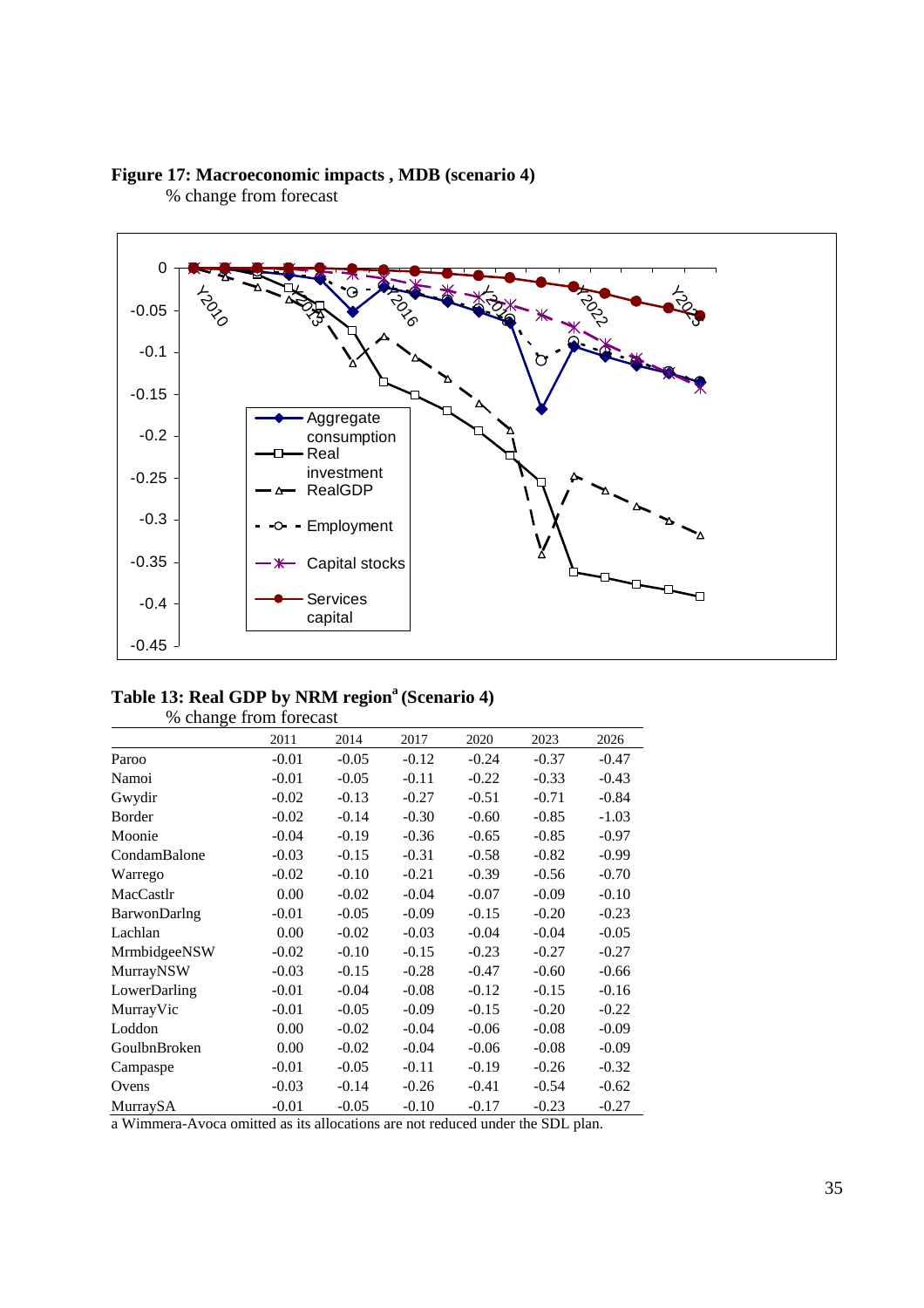|              | Paroo   | Namoi   | Gwydir  | Border  | Moonie  | CondamBalone | arrego<br>⋧ | MacCastlr | BarwonDaring | achlan | MrmbidgeeNSW | MurrayNSW | owerDarling | MurrayVic | oddon   | GoulbnBroken | Campaspe | Ovens   | MurraySA |
|--------------|---------|---------|---------|---------|---------|--------------|-------------|-----------|--------------|--------|--------------|-----------|-------------|-----------|---------|--------------|----------|---------|----------|
| CerealDryL   | 0.9     | 0.6     | 0.9     | 1.0     | 1.0     | 1.0          | 0.9         | 0.5       | 0.6          | 0.2    | 1.6          | 7.1       | 0.9         | 1.5       | 1.5     | 1.2          | 1.8      | 1.8     | 1.4      |
| CerealIrig   | $-15.0$ | $-10.9$ | $-13.5$ | $-14.0$ | $-13.9$ | $-13.9$      | $-15.1$     | $-8.8$    | $-11.7$      | $-3.1$ | $-10.3$      | $-9.5$    | $-8.3$      | $-14.4$   | $-14.4$ | $-15.8$      | $-17.7$  | $-17.7$ | $-15.1$  |
| Rice         | 0.0     | 0.0     | 0.0     | 0.0     | 0.0     | 0.0          | 0.0         | $-5.8$    | 0.0          | 0.6    | $-5.8$       | $-4.9$    | 0.0         | 0.0       | 0.0     | 0.0          | 0.0      | 0.0     | 0.0      |
| DairyCatDryL | 0.0     | 2.4     | 0.0     | 0.0     | 0.0     | 2.7          | 0.0         | 2.6       | 0.0          | 1.2    | 3.5          | 8.5       | 0.0         | 4.3       | 0.0     | 4.0          | 5.8      | 5.8     | 4.2      |
| DairyCatIrig | 0.0     | $-2.0$  | $-3.4$  | $-3.1$  | 0.0     | $-3.3$       | 0.0         | $-1.9$    | 0.0          | $-0.5$ | $-3.0$       | $-0.9$    | 0.0         | $-2.4$    | $-2.2$  | $-2.7$       | $-2.4$   | $-2.4$  | $-2.5$   |
| OthLivstoDry | 0.8     | 0.4     | 0.5     | 0.8     | 0.9     | 0.8          | 0.8         | 0.4       | 0.6          | 0.1    | 1.2          | 5.6       | 0.7         | 1.1       | 1.1     | 0.8          | 1.4      | 1.4     | 1.1      |
| OthLivstoIrg | $-4.2$  | $-2.6$  | $-2.8$  | $-3.9$  | $-4.1$  | $-4.1$       | $-4.1$      | $-2.1$    | $-3.3$       | $-0.8$ | $-3.1$       | $-6.8$    | $-2.2$      | $-3.4$    | $-3.2$  | $-4.1$       | $-3.8$   | $-3.8$  | $-3.5$   |
| CottonDryL   | 5.5     | 5.8     | 6.0     | 5.8     | 5.7     | 5.5          | 5.3         | 4.7       | 5.3          | 3.5    | 4.0          | 0.0       | 0.0         | 0.0       | 0.0     | 0.0          | 0.0      | 0.0     | 0.0      |
| CottonIrig   | $-2.6$  | $-1.1$  | $-1.5$  | $-2.2$  | $-2.5$  | $-2.4$       | $-2.0$      | 0.4       | $-1.9$       | 1.9    | $-1.4$       | 0.0       | $-0.1$      | 0.0       | 0.0     | 0.0          | 0.0      | 0.0     | 0.0      |
| Grapes       | $-1.9$  | $-1.0$  | 0.0     | $-1.8$  | 0.0     | $-1.9$       | $-1.3$      | $-0.5$    | $-1.3$       | 0.0    | 0.1          | 0.1       | $-0.6$      | $-0.9$    | $-0.9$  | $-1.4$       | $-1.7$   | $-1.7$  | $-1.3$   |
| Vegetables   | 0.0     | 0.0     | 0.2     | 0.6     | 0.0     | 0.5          | 0.0         | 0.2       | 0.0          | 0.0    | 2.8          | 5.4       | 0.9         | 0.7       | 0.7     | 0.0          | 0.8      | 0.8     | 0.4      |
| FruitDryL    | 0.0     | 0.8     | 0.9     | 1.2     | 0.0     | 1.1          | 0.0         | 0.9       | 0.0          | 0.2    | 1.9          | 5.2       | 0.9         | 1.7       | 0.0     | 1.3          | 2.0      | 2.0     | 1.5      |
| FruitIrig    | 0.0     | $-0.4$  | $-0.4$  | $-0.5$  | $-0.5$  | $-0.5$       | $-0.5$      | $-0.3$    | $-0.5$       | $-0.1$ | 0.3          | 1.1       | $-0.1$      | $-0.3$    | $-0.3$  | $-0.6$       | $-0.4$   | $-0.4$  | $-0.5$   |
| OthAgriDry   | 1.7     | 1.3     | 1.4     | 1.8     | 1.9     | 1.9          | 1.7         | 1.4       | 1.6          | 0.5    | 2.1          | 3.5       | 1.3         | 2.7       | 2.7     | 2.8          | 3.6      | 3.6     | 2.8      |
| OthAgriIrig  | $-2.6$  | $-1.4$  | $-1.6$  | $-1.9$  | $-2.0$  | $-2.0$       | $-2.5$      | $-1.3$    | $-2.2$       | $-0.4$ | $-0.9$       | 1.1       | $-1.0$      | $-2.1$    | $-2.1$  | $-2.6$       | $-2.6$   | $-2.6$  | $-2.5$   |
| AgriSrvces   | 0.0     | $-0.1$  | $-0.1$  | $-0.2$  | $-0.2$  | $-0.2$       | $-0.1$      | 0.0       | $-0.1$       | 0.0    | 0.0          | 0.0       | 0.0         | $-0.1$    | $-0.1$  | 0.0          | $-0.1$   | $-0.1$  | 0.0      |
| GinnedCotton | 0.0     | $-0.2$  | $-0.2$  | $-0.3$  | $-0.3$  | $-0.3$       | $-0.2$      | $-0.2$    | $-0.2$       | 0.0    | 0.0          | 0.0       | 0.0         | 0.0       | 0.0     | 0.0          | 0.0      | 0.0     | 0.0      |
| ForestFish   | 0.0     | 0.0     | 0.0     | 0.0     | 0.0     | 0.0          | $-0.1$      | 0.0       | 0.0          | 0.0    | 0.0          | 0.0       | 0.0         | 0.0       | 0.0     | 0.0          | 0.0      | 0.0     | 0.0      |
| Mining       | 0.0     | 0.0     | 0.0     | 0.0     | 0.0     | 0.0          | 0.0         | 0.0       | 0.0          | 0.0    | 0.0          | 0.0       | 0.0         | 0.0       | 0.0     | 0.0          | 0.0      | 0.0     | 0.0      |
| MeatProds    | 0.0     | 0.0     | 0.0     | 0.0     | 0.0     | 0.0          | 0.0         | 0.0       | 0.0          | 0.0    | 0.0          | 0.0       | 0.0         | 0.0       | 0.0     | 0.0          | 0.1      | 0.1     | 0.0      |
| DairyProds   | 0.0     | $-0.1$  | 0.0     | $-0.2$  | 0.0     | $-0.2$       | 0.0         | $-0.1$    | 0.0          | $-0.1$ | $-0.1$       | $-0.1$    | 0.0         | $-0.1$    | $-0.2$  | $-0.1$       | $-0.2$   | $-0.2$  | $-0.1$   |
| FruitVeg     | 0.0     | 0.0     | 0.0     | 0.0     | 0.0     | 0.0          | 0.0         | 0.0       | 0.0          | 0.0    | 0.0          | 0.0       | 0.0         | 0.0       | 0.0     | 0.0          | 0.0      | 0.0     | 0.0      |
| OthFodTobDrk | 0.0     | 0.0     | 0.0     | 0.0     | $-0.1$  | 0.0          | 0.0         | 0.0       | 0.0          | 0.0    | 0.0          | 0.0       | 0.0         | 0.0       | 0.0     | 0.0          | $-0.1$   | $-0.1$  | 0.0      |
| FlourCereals | 0.0     | 0.0     | 0.0     | 0.0     | 0.0     | 0.0          | 0.0         | 0.0       | 0.0          | 0.0    | $-0.1$       | $-0.1$    | 0.0         | $-0.1$    | 0.0     | 0.0          | $-0.1$   | $-0.1$  | $-0.1$   |
| SugarRef     | 0.0     | 0.0     | 0.0     | 0.0     | 0.0     | 0.0          | 0.0         | 0.0       | 0.0          | 0.0    | 0.0          | 0.0       | 0.0         | 0.0       | 0.0     | 0.0          | 0.0      | 0.0     | 0.0      |
| WineSpirits  | 0.0     | 0.0     | 0.0     | 0.0     | 0.0     | 0.0          | 0.0         | 0.0       | 0.0          | 0.0    | 0.0          | 0.0       | 0.0         | 0.0       | 0.0     | 0.0          | 0.0      | 0.0     | 0.0      |
| <b>TCFs</b>  | 0.0     | 0.0     | 0.0     | 0.0     | 0.0     | 0.0          | 0.0         | 0.0       | 0.0          | 0.0    | 0.0          | 0.0       | 0.0         | 0.0       | 0.0     | 0.0          | 0.0      | 0.0     | 0.0      |
| WoodPaper    | 0.0     | 0.0     | 0.0     | 0.0     | 0.0     | 0.0          | 0.0         | 0.0       | 0.0          | 0.0    | 0.0          | 0.0       | 0.0         | 0.0       | 0.0     | 0.0          | 0.0      | 0.0     | 0.0      |
| PrintPublish | 0.0     | 0.0     | 0.0     | 0.0     | 0.0     | 0.0          | 0.0         | 0.0       | 0.0          | 0.0    | 0.0          | 0.0       | 0.0         | 0.0       | 0.0     | 0.0          | 0.0      | 0.0     | 0.0      |
| OthManufact  | 0.0     | 0.0     | 0.0     | 0.0     | $-0.1$  | $-0.1$       | 0.0         | 0.0       | 0.0          | 0.0    | 0.0          | 0.0       | 0.0         | 0.0       | 0.0     | 0.0          | 0.0      | 0.0     | 0.0      |
| ElectricGas  | 0.0     | 0.0     | 0.0     | 0.0     | 0.0     | 0.0          | 0.0         | 0.0       | 0.0          | 0.0    | 0.0          | 0.0       | 0.0         | 0.0       | 0.0     | 0.0          | 0.0      | 0.0     | 0.0      |
| WaterDrains  | 0.0     | 0.0     | 0.0     | 0.0     | 0.0     | 0.0          | 0.0         | 0.0       | 0.0          | 0.0    | 0.0          | 0.0       | 0.0         | 0.0       | 0.0     | 0.0          | 0.0      | 0.0     | 0.0      |
| OtherSrvces  | 0.0     | 0.0     | 0.0     | 0.0     | 0.0     | 0.0          | 0.0         | 0.0       | 0.0          | 0.0    | 0.0          | 0.0       | 0.0         | 0.0       | 0.0     | 0.0          | 0.0      | 0.0     | 0.0      |

### **Table 14: Output by NRM region, 2014 (scenario 4)** % change from forecast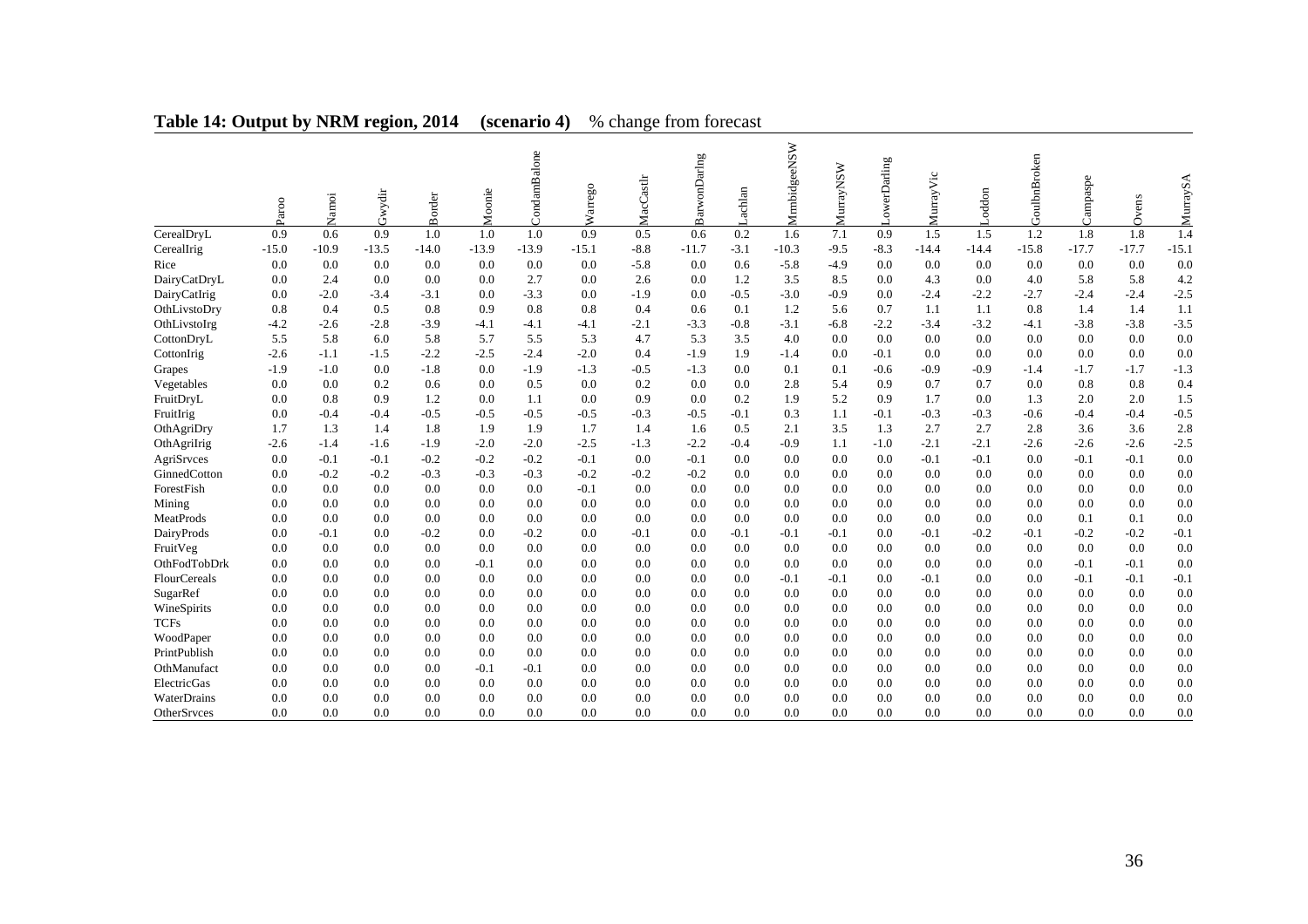|              | Paroo   | Namoi   | Gwydir  | Border  | Moonie  | CondamBalone | arrego<br>⋧ | MacCastlr | BarwonDarIng | achlan | MrmbidgeeNSW | MurrayNSW | owerDarling | MurrayVic | oddon   | GoulbnBroken | Campaspe | Ovens   | rraySA<br>Σ |
|--------------|---------|---------|---------|---------|---------|--------------|-------------|-----------|--------------|--------|--------------|-----------|-------------|-----------|---------|--------------|----------|---------|-------------|
| CerealDryL   | $2.0\,$ | 1.5     | 2.2     | 2.4     | 2.5     | 2.3          | 2.1         | 1.1       | 1.5          | 0.4    | 3.6          | 16.3      | 2.0         | 3.4       | 3.4     | 2.6          | 4.1      | 4.1     | 3.2         |
| CerealIrig   | $-41.0$ | $-29.0$ | $-37.4$ | $-37.0$ | $-36.4$ | $-36.8$      | $-41.2$     | $-22.6$   | $-32.5$      | $-6.9$ | $-22.5$      | $-21.2$   | $-17.7$     | $-29.7$   | $-29.6$ | $-32.6$      | $-36.8$  | $-36.8$ | $-32.2$     |
| Rice         | 0.0     | 0.0     | 0.0     | 0.0     | 0.0     | 0.0          | 0.0         | $-13.2$   | 0.0          | 1.3    | $-12.7$      | $-11.3$   | 0.0         | 0.0       | 0.0     | 0.0          | 0.0      | 0.0     | 0.0         |
| DairyCatDryL | 0.0     | 6.6     | 0.0     | 0.0     | 0.0     | 7.4          | 0.0         | 7.1       | 0.0          | 3.0    | 9.5          | 21.2      | 0.0         | 11.6      | 0.0     | 10.7         | 15.7     | 15.7    | 11.6        |
| DairyCatIrig | 0.0     | $-6.0$  | $-10.4$ | $-9.8$  | 0.0     | $-10.1$      | 0.0         | $-5.5$    | 0.0          | $-1.3$ | $-8.1$       | $-2.7$    | 0.0         | $-6.4$    | $-5.8$  | $-7.2$       | $-6.4$   | $-6.4$  | $-6.9$      |
| OthLivstoDry | 1.9     | 1.1     | 1.3     | 2.0     | 2.1     | 2.0          | 1.9         | 1.1       | 1.6          | 0.3    | 2.6          | 13.4      | 1.6         | 2.6       | 2.5     | 2.2          | 3.5      | 3.5     | 2.8         |
| OthLivstoIrg | $-13.0$ | $-7.8$  | $-8.5$  | $-12.0$ | $-12.4$ | $-12.5$      | $-12.9$     | $-6.3$    | $-9.9$       | $-2.3$ | $-8.5$       | $-18.7$   | $-5.7$      | $-9.4$    | $-9.0$  | $-11.7$      | $-11.1$  | $-11.1$ | $-9.9$      |
| CottonDryL   | 10.4    | 11.6    | 11.8    | 11.1    | 10.8    | 10.6         | 10.6        | 9.8       | 10.5         | 7.4    | 8.9          | 0.0       | 10.1        | 0.0       | 0.0     | 0.0          | 0.0      | 0.0     | 0.0         |
| CottonIrig   | $-6.4$  | $-3.2$  | $-4.4$  | $-5.6$  | $-6.1$  | $-6.0$       | $-5.1$      | 0.4       | $-4.8$       | 4.3    | $-2.9$       | 0.0       | 0.3         | 0.0       | 0.0     | 0.0          | 0.0      | 0.0     | 0.0         |
| Grapes       | $-6.5$  | $-3.5$  | 0.0     | $-5.9$  | $-5.9$  | $-6.3$       | $-4.5$      | $-1.7$    | $-4.5$       | 0.0    | 0.4          | 0.4       | $-1.6$      | $-2.5$    | $-2.5$  | $-4.1$       | $-5.2$   | $-5.2$  | $-3.8$      |
| Vegetables   | 0.0     | $-0.2$  | 0.3     | 0.9     | 0.0     | 0.8          | 0.0         | 0.4       | 0.0          | 0.0    | 6.4          | 12.6      | 2.3         | 1.7       | 1.7     | 0.1          | 1.7      | 1.7     | 0.9         |
| FruitDryL    | 0.0     | 2.4     | 2.9     | 3.2     | 0.0     | 3.1          | 0.0         | 2.4       | 0.0          | 0.6    | 4.4          | 12.4      | 2.3         | 4.4       | 0.0     | 3.6          | 5.5      | 5.5     | 4.2         |
| FruitIrig    | 0.0     | $-1.4$  | $-1.5$  | $-2.0$  | $-2.0$  | $-2.1$       | $-2.0$      | $-0.9$    | $-2.0$       | $-0.3$ | 0.9          | 3.4       | $-0.2$      | $-0.9$    | $-0.9$  | $-1.7$       | $-1.2$   | $-1.2$  | $-1.4$      |
| OthAgriDry   | 4.0     | 3.2     | 3.4     | 4.1     | 4.3     | 4.3          | 4.0         | 3.3       | 3.7          | 1.0    | 4.6          | 8.1       | 2.7         | 5.9       | 5.8     | 6.0          | 8.1      | 8.1     | 6.4         |
| OthAgriIrig  | $-7.0$  | $-3.6$  | $-4.2$  | $-5.2$  | $-5.4$  | $-5.6$       | $-6.9$      | $-3.0$    | $-5.8$       | $-0.8$ | $-1.8$       | 2.6       | $-1.8$      | $-4.5$    | $-4.4$  | $-5.7$       | $-5.9$   | $-5.9$  | $-5.5$      |
| AgriSrvces   | 0.0     | $-0.4$  | $-0.7$  | $-1.3$  | $-1.4$  | $-1.4$       | $-0.7$      | $-0.1$    | $-0.5$       | $-0.2$ | $-0.3$       | $-0.4$    | $-0.2$      | $-0.4$    | $-0.4$  | 0.1          | $-0.6$   | $-0.6$  | 0.0         |
| GinnedCotton | 0.0     | $-1.2$  | $-1.2$  | $-1.3$  | $-1.4$  | $-1.4$       | $-1.2$      | $-1.0$    | $-1.2$       | 0.0    | 0.0          | 0.0       | 0.0         | 0.0       | 0.0     | 0.0          | 0.0      | 0.0     | 0.0         |
| ForestFish   | 0.0     | 0.0     | 0.0     | $-0.3$  | $-0.3$  | $-0.3$       | $-0.4$      | 0.0       | 0.0          | 0.0    | 0.0          | 0.0       | 0.0         | 0.0       | 0.0     | 0.0          | 0.0      | 0.0     | 0.0         |
| Mining       | 0.0     | 0.0     | 0.0     | 0.1     | 0.1     | 0.0          | 0.0         | 0.0       | 0.0          | 0.0    | 0.1          | 0.0       | 0.1         | 0.0       | 0.0     | 0.0          | 0.1      | 0.1     | 0.1         |
| MeatProds    | 0.0     | $-0.1$  | 0.0     | 0.0     | 0.0     | 0.0          | 0.0         | 0.0       | 0.0          | 0.0    | 0.1          | $-0.1$    | 0.0         | 0.0       | 0.1     | 0.0          | 0.1      | 0.1     | 0.0         |
| DairyProds   | 0.0     | $-0.3$  | 0.0     | $-0.9$  | 0.0     | $-0.9$       | 0.0         | $-0.2$    | 0.0          | $-0.3$ | $-0.2$       | $-0.2$    | 0.0         | $-0.4$    | $-0.5$  | $-0.3$       | $-0.6$   | $-0.6$  | $-0.4$      |
| FruitVeg     | 0.0     | 0.0     | 0.0     | 0.0     | 0.0     | 0.0          | 0.0         | 0.0       | 0.0          | 0.0    | 0.0          | 0.1       | 0.0         | 0.0       | 0.0     | 0.0          | 0.0      | 0.0     | $-0.1$      |
| OthFodTobDrk | $-0.2$  | $-0.1$  | $-0.1$  | $-0.2$  | $-0.3$  | $-0.3$       | $-0.2$      | 0.0       | $-0.1$       | 0.0    | 0.0          | 0.0       | 0.0         | $-0.1$    | $-0.1$  | 0.0          | $-0.2$   | $-0.2$  | $-0.1$      |
| FlourCereals | 0.0     | $-0.1$  | 0.0     | 0.0     | 0.0     | 0.0          | 0.0         | $-0.1$    | 0.0          | $-0.1$ | $-0.2$       | $-0.4$    | 0.0         | $-0.2$    | 0.0     | $-0.1$       | $-0.2$   | $-0.2$  | $-0.2$      |
| SugarRef     | 0.0     | 0.0     | 0.0     | 0.0     | 0.0     | 0.0          | 0.0         | 0.0       | 0.0          | 0.0    | 0.0          | 0.0       | 0.0         | 0.0       | 0.0     | 0.0          | 0.0      | 0.0     | 0.0         |
| WineSpirits  | 0.0     | 0.0     | 0.0     | $-0.1$  | 0.0     | $-0.1$       | 0.0         | $-0.1$    | 0.0          | $-0.1$ | $-0.1$       | $-0.1$    | $-0.1$      | $-0.2$    | 0.0     | $-0.1$       | $-0.1$   | $-0.1$  | $-0.1$      |
| <b>TCFs</b>  | $-0.2$  | $-0.1$  | $-0.1$  | $-0.1$  | $-0.1$  | $-0.1$       | $-0.2$      | $-0.1$    | 0.0          | $-0.1$ | $-0.1$       | $-0.2$    | 0.1         | $-0.1$    | 0.0     | 0.0          | 0.0      | 0.0     | $-0.1$      |
| WoodPaper    | 0.0     | 0.0     | $-0.1$  | 0.1     | 0.1     | 0.1          | 0.0         | 0.0       | $-0.2$       | 0.0    | 0.0          | 0.0       | 0.0         | 0.0       | 0.0     | 0.0          | 0.0      | 0.0     | 0.0         |
| PrintPublish | 0.0     | 0.0     | 0.0     | 0.0     | 0.0     | 0.0          | 0.0         | 0.0       | 0.0          | 0.0    | 0.0          | 0.0       | 0.0         | 0.0       | 0.0     | 0.0          | 0.0      | 0.0     | 0.0         |
| OthManufact  | $-0.2$  | 0.0     | $-0.1$  | $-0.2$  | $-0.3$  | $-0.3$       | $-0.2$      | 0.0       | $-0.1$       | 0.0    | 0.0          | 0.0       | 0.0         | 0.0       | 0.0     | 0.0          | 0.0      | 0.0     | 0.0         |
| ElectricGas  | 0.0     | 0.0     | 0.0     | 0.0     | 0.0     | 0.0          | 0.0         | 0.0       | 0.0          | 0.0    | 0.0          | 0.0       | 0.0         | 0.0       | 0.0     | 0.0          | 0.0      | 0.0     | 0.0         |
| WaterDrains  | $-0.1$  | 0.0     | $-0.1$  | $-0.1$  | $-0.1$  | $-0.1$       | $-0.1$      | 0.0       | $-0.1$       | 0.0    | 0.0          | 0.0       | 0.0         | 0.0       | 0.0     | 0.0          | $-0.1$   | $-0.1$  | $-0.1$      |
| OtherSrvces  | $-0.1$  | 0.0     | $-0.1$  | $-0.1$  | $-0.2$  | $-0.1$       | $-0.1$      | 0.0       | 0.0          | 0.0    | 0.0          | 0.0       | 0.0         | 0.0       | 0.0     | 0.0          | 0.0      | 0.0     | 0.0         |

# **Table 15: Output by NRM region, 2020 (scenario 4)** % change from forecast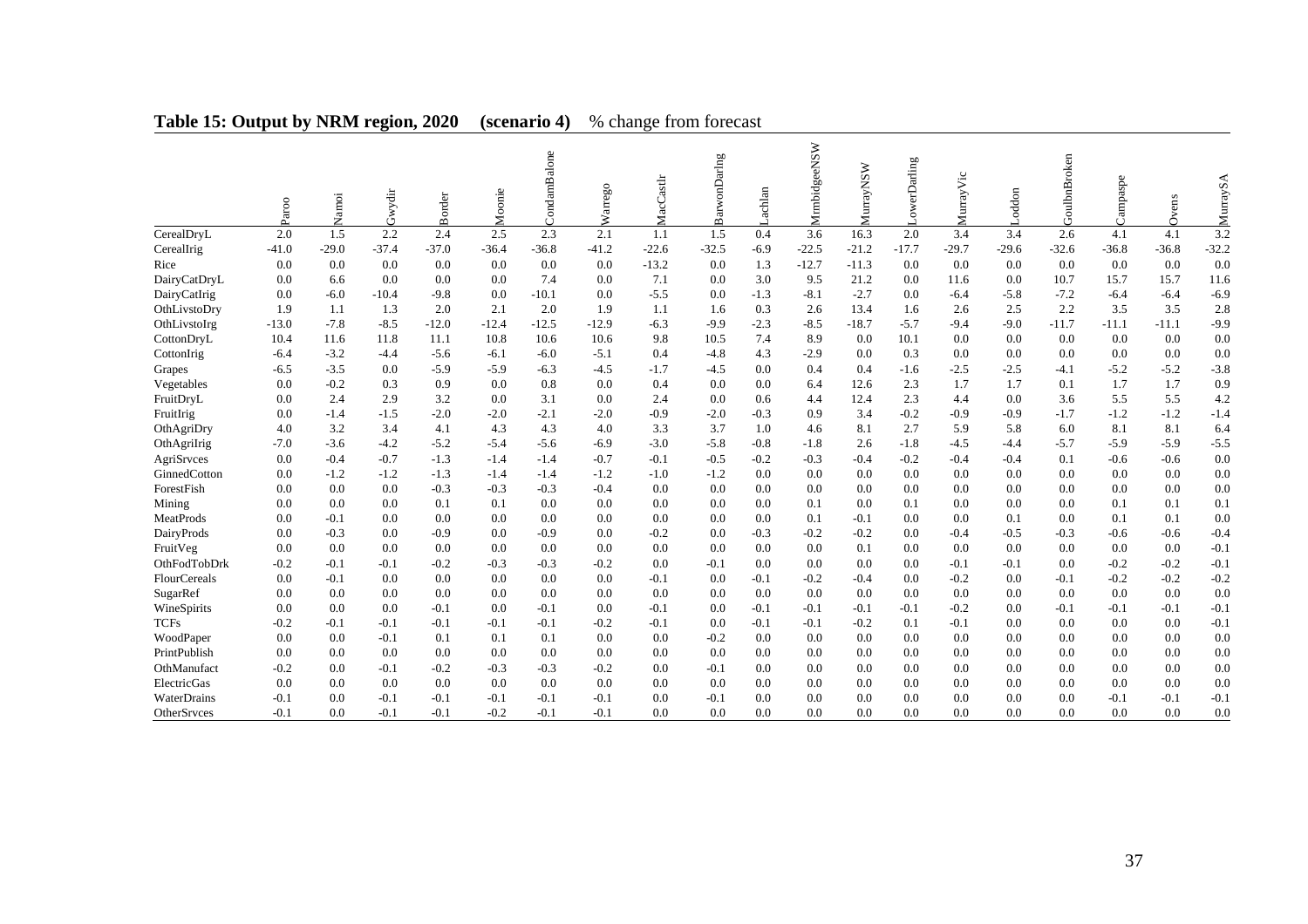|              | Paroo   | Namoi   | Gwydir  | Border  | Moonie  | CondamBalone | Warrego | MacCastlr | BarwonDarlng | achlan | MrmbidgeeNSW | <b>MurrayNSW</b> | owerDarling | MurrayVic | oddon   | <b>GoulbnBroken</b> | Campaspe | Ovens   | SA.<br>rray. |
|--------------|---------|---------|---------|---------|---------|--------------|---------|-----------|--------------|--------|--------------|------------------|-------------|-----------|---------|---------------------|----------|---------|--------------|
| CerealDryL   | 2.1     | 1.8     | 2.8     | 2.9     | 2.8     | 2.6          | 2.2     | 1.1       | 1.8          | 0.4    | 3.7          | 16.8             | 2.2         | 3.9       | 2.9     | 4.6                 | 4.6      | 3.6     | 2.2          |
| CerealIrig   | $-57.4$ | $-38.5$ | $-51.9$ | $-49.2$ | $-47.9$ | $-49.2$      | $-58.0$ | $-28.8$   | $-46.3$      | $-7.4$ | $-23.3$      | $-20.7$          | $-18.5$     | $-30.7$   | $-34.0$ | $-38.3$             | $-38.3$  | $-33.7$ | $-24.7$      |
| Rice         | 0.0     | 0.0     | 0.0     | 0.0     | 0.0     | 0.0          | 0.0     | $-14.8$   | 0.0          | 1.0    | $-14.1$      | $-11.6$          | 0.0         | 0.0       | 0.0     | 0.0                 | 0.0      | 0.0     | 0.0          |
| DairyCatDryL | 0.0     | 8.7     | 0.0     | 9.5     | 0.0     | 9.5          | 0.0     | 9.1       | 0.0          | 3.9    | 12.4         | 23.6             | 0.0         | 14.8      | 13.7    | 20.1                | 20.1     | 15.0    | 10.4         |
| DairyCatIrig | 0.0     | $-8.9$  | $-15.6$ | $-14.7$ | 0.0     | $-15.2$      | 0.0     | $-7.7$    | 0.0          | $-1.6$ | $-10.8$      | $-2.6$           | 0.0         | $-8.3$    | $-9.4$  | $-8.4$              | $-8.4$   | $-9.0$  | $-6.9$       |
| OthLivstoDry | 2.2     | 1.6     | 1.9     | 2.4     | 2.5     | 2.4          | 2.2     | 1.4       | 2.1          | 0.5    | 2.9          | 14.9             | 1.8         | 3.3       | 3.0     | 4.5                 | 4.5      | 3.6     | 2.1          |
| OthLivstoIrg | $-19.9$ | $-11.9$ | $-12.8$ | $-18.0$ | $-18.6$ | $-18.9$      | $-19.7$ | $-9.5$    | $-14.8$      | $-3.0$ | $-11.7$      | $-25.7$          | $-7.5$      | $-13.2$   | $-16.1$ | $-16.1$             | $-16.1$  | $-14.3$ | $-11.2$      |
| CottonDryL   | 9.1     | 11.0    | 11.1    | 10.0    | 9.5     | 9.3          | 9.8     | 9.2       | 9.8          | 7.1    | 9.3          | 0.0              | 9.3         | 0.0       | 0.0     | 0.0                 | 0.0      | 0.0     | 0.0          |
| CottonIrig   | $-7.5$  | $-4.5$  | $-5.9$  | $-6.8$  | $-7.1$  | $-7.1$       | $-6.2$  | $-0.4$    | $-5.8$       | 4.3    | $-2.3$       | 0.0              | 0.5         | 0.0       | 0.0     | 0.0                 | 0.0      | 0.0     | 0.0          |
| Grapes       | $-10.4$ | $-5.7$  | 0.0     | $-9.4$  | $-9.4$  | $-10.0$      | $-7.1$  | $-2.7$    | $-7.1$       | 0.2    | 0.8          | 1.4              | $-2.0$      | $-3.4$    | $-5.8$  | $-7.7$              | $-7.7$   | $-5.4$  | $-2.9$       |
| Vegetables   | 0.0     | $-0.1$  | 0.6     | 0.9     | 0.0     | 0.8          | 0.0     | 0.6       | 0.0          | 0.1    | 7.6          | 16.3             | 3.0         | 2.4       | 0.7     | 2.7                 | 2.7      | 1.7     | 2.1          |
| FruitDryL    | 0.0     | 3.8     | 4.5     | 4.3     | 0.0     | 4.2          | 0.0     | 3.0       | 0.0          | 0.9    | 4.9          | 13.3             | 2.8         | 5.7       | 4.8     | 7.3                 | 7.3      | 5.5     | 3.3          |
| FruitIrig    | 0.0     | $-2.3$  | $-2.5$  | $-3.4$  | $-3.4$  | $-3.5$       | $-3.3$  | $-1.2$    | $-3.3$       | $-0.3$ | 1.6          | 6.2              | 0.0         | $-1.1$    | $-2.3$  | $-1.5$              | $-1.5$   | $-1.8$  | $-1.1$       |
| OthAgriDry   | 4.2     | 3.6     | 3.9     | 4.4     | 4.5     | 4.5          | 4.2     | 3.5       | 4.1          | 1.1    | 4.6          | 7.5              | 2.7         | 6.0       | 6.1     | 8.4                 | 8.4      | 6.5     | 3.8          |
| OthAgriIrig  | $-9.1$  | $-4.5$  | $-5.2$  | $-6.7$  | $-7.0$  | $-7.2$       | $-8.9$  | $-3.5$    | $-7.3$       | $-0.8$ | $-1.5$       | 4.9              | $-1.7$      | $-4.4$    | $-5.7$  | $-6.0$              | $-6.0$   | $-5.6$  | $-3.7$       |
| AgriSrvces   | 0.0     | $-1.0$  | $-1.5$  | $-2.6$  | $-2.7$  | $-2.7$       | $-1.4$  | $-0.3$    | $-1.0$       | $-0.5$ | $-0.5$       | $-0.9$           | $-0.3$      | $-0.8$    | 0.1     | $-1.1$              | $-1.1$   | $-0.4$  | $-0.2$       |
| GinnedCotton | 0.0     | $-2.1$  | $-2.1$  | $-2.4$  | $-2.5$  | $-2.5$       | $-2.1$  | $-1.8$    | $-2.1$       | 0.0    | 0.0          | 0.0              | 0.0         | 0.0       | 0.0     | 0.0                 | 0.0      | 0.0     | 0.0          |
| ForestFish   | 0.0     | $-0.1$  | 0.0     | $-0.6$  | $-0.6$  | $-0.6$       | $-0.7$  | 0.0       | 0.0          | 0.0    | 0.0          | 0.0              | 0.0         | 0.0       | 0.0     | 0.0                 | 0.0      | 0.0     | 0.0          |
| Mining       | 0.1     | 0.1     | 0.1     | 0.1     | 0.1     | 0.1          | 0.1     | 0.1       | 0.1          | 0.1    | 0.1          | 0.1              | 0.1         | 0.1       | 0.1     | 0.2                 | 0.2      | 0.1     | 0.1          |
| MeatProds    | $-0.1$  | $-0.1$  | $-0.1$  | $-0.1$  | $-0.1$  | $-0.1$       | $-0.1$  | $-0.1$    | 0.0          | 0.0    | 0.0          | $-0.5$           | 0.0         | 0.0       | $-0.1$  | 0.1                 | 0.1      | $-0.1$  | $-0.1$       |
| DairyProds   | 0.0     | $-0.5$  | 0.0     | $-1.9$  | 0.0     | $-1.9$       | 0.0     | $-0.2$    | 0.0          | $-0.4$ | $-0.2$       | $-0.2$           | 0.0         | $-0.9$    | $-0.5$  | $-1.1$              | $-1.1$   | $-0.6$  | $-0.4$       |
| FruitVeg     | 0.0     | 0.0     | 0.0     | $-0.1$  | 0.0     | $-0.2$       | 0.0     | 0.0       | 0.0          | 0.0    | 0.1          | 0.1              | 0.0         | 0.0       | 0.0     | 0.0                 | 0.0      | $-0.1$  | 0.0          |
| OthFodTobDrk | $-0.6$  | $-0.2$  | $-0.2$  | $-0.5$  | $-0.7$  | $-0.7$       | $-0.6$  | $-0.1$    | $-0.2$       | $-0.1$ | 0.0          | 0.0              | 0.0         | $-0.1$    | $-0.1$  | $-0.4$              | $-0.4$   | $-0.2$  | $-0.1$       |
| FlourCereals | 0.0     | $-0.1$  | 0.0     | 0.0     | 0.0     | $-0.1$       | 0.0     | $-0.2$    | 0.0          | $-0.1$ | $-0.3$       | $-0.5$           | 0.0         | 0.0       | $-0.2$  | $-0.3$              | $-0.3$   | $-0.3$  | 0.0          |
| SugarRef     | 0.0     | 0.0     | 0.0     | 0.0     | 0.0     | 0.0          | 0.0     | 0.0       | 0.0          | 0.0    | 0.0          | 0.0              | 0.0         | 0.0       | 0.0     | 0.0                 | 0.0      | 0.0     | 0.0          |
| WineSpirits  | 0.0     | 0.0     | 0.0     | $-0.3$  | 0.0     | $-0.3$       | 0.0     | $-0.1$    | 0.0          | $-0.1$ | $-0.2$       | $-0.1$           | $-0.2$      | 0.0       | $-0.1$  | $-0.2$              | $-0.2$   | $-0.2$  | $-0.2$       |
| <b>TCFs</b>  | $-0.5$  | $-0.2$  | $-0.2$  | $-0.2$  | $-0.2$  | $-0.2$       | $-0.4$  | $-0.3$    | 0.1          | $-0.3$ | $-0.3$       | $-0.6$           | 0.1         | 0.0       | $-0.1$  | 0.0                 | 0.0      | $-0.3$  | 0.0          |
| WoodPaper    | 0.0     | 0.0     | $-0.1$  | 0.1     | 0.1     | 0.1          | 0.0     | 0.0       | $-0.3$       | 0.0    | 0.0          | 0.0              | 0.0         | 0.0       | 0.0     | 0.0                 | 0.0      | 0.0     | 0.0          |
| PrintPublish | 0.0     | 0.0     | $-0.1$  | $-0.1$  | $-0.1$  | $-0.1$       | $-0.1$  | 0.0       | 0.0          | 0.0    | 0.0          | 0.0              | 0.0         | 0.0       | 0.0     | 0.0                 | 0.0      | 0.0     | 0.0          |
| OthManufact  | $-0.5$  | $-0.1$  | $-0.3$  | $-0.5$  | $-0.6$  | $-0.5$       | $-0.4$  | 0.0       | $-0.1$       | 0.0    | 0.0          | 0.0              | 0.0         | 0.0       | 0.0     | 0.0                 | 0.0      | 0.0     | 0.0          |
| ElectricGas  | 0.0     | 0.0     | 0.0     | 0.0     | 0.0     | 0.0          | 0.0     | 0.0       | 0.0          | 0.0    | 0.0          | 0.0              | 0.0         | 0.0       | 0.0     | 0.0                 | 0.0      | 0.0     | 0.0          |
| WaterDrains  | $-0.4$  | $-0.1$  | $-0.2$  | $-0.2$  | $-0.3$  | $-0.3$       | $-0.3$  | 0.0       | $-0.2$       | 0.0    | 0.0          | $-0.1$           | $-0.1$      | $-0.1$    | $-0.1$  | $-0.2$              | $-0.2$   | $-0.2$  | $-0.1$       |
| OtherSrvces  | $-0.3$  | $-0.1$  | $-0.3$  | $-0.4$  | $-0.4$  | $-0.4$       | $-0.3$  | 0.0       | $-0.1$       | 0.0    | 0.0          | $-0.1$           | $-0.1$      | $-0.1$    | 0.0     | $-0.1$              | $-0.1$   | $-0.1$  | $-0.1$       |

# **Table 16: Output by NRM region, 2026 (scenario 4)** % change from forecast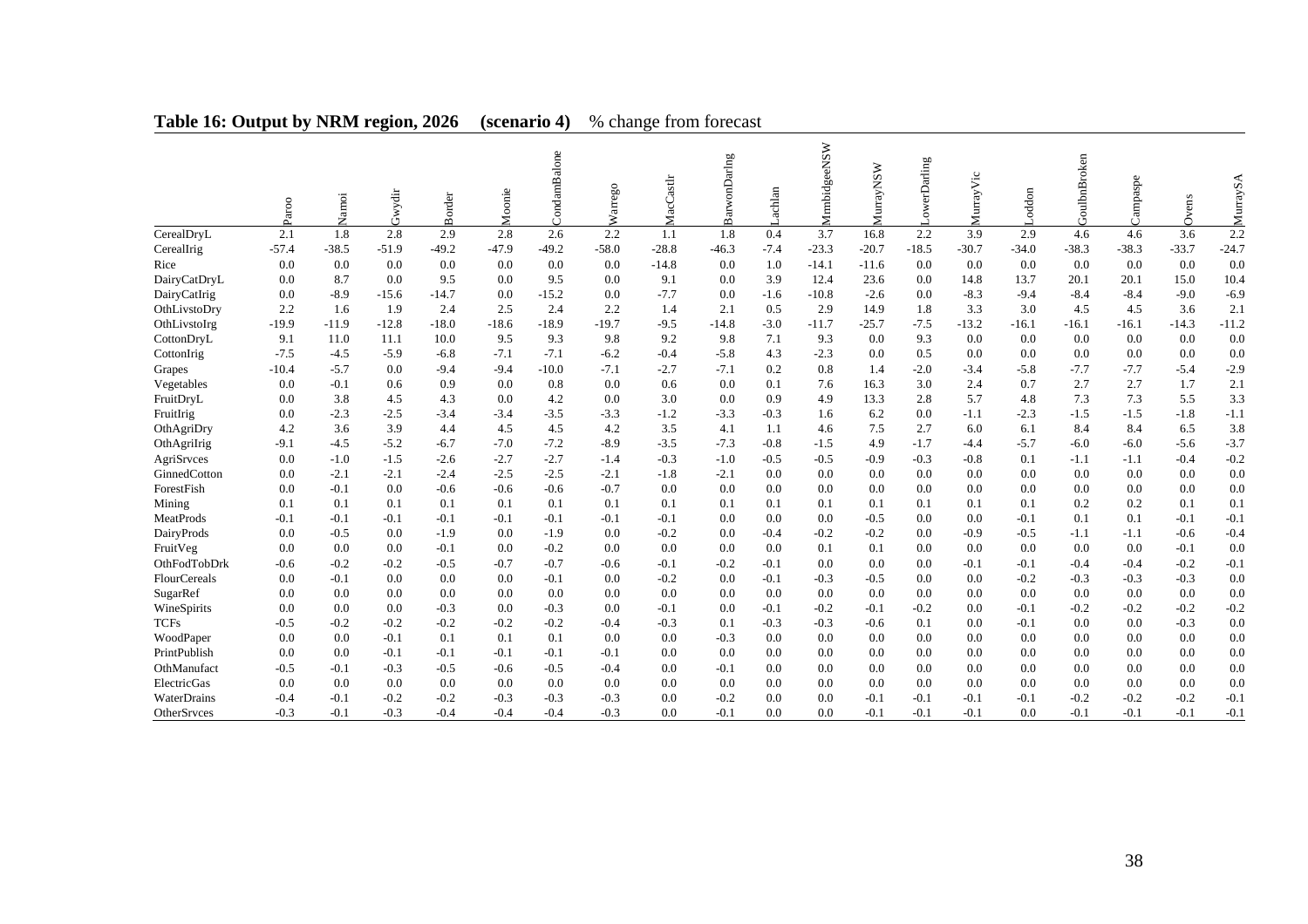### *Conclusion*

Modelling of SDLs using a general equilibrium approach shows that the impact on regional communities will be relatively modest. If farmers are compensated at the market price for water removed from production under SDLs, the impact on real GDP across the MDB will be negative but small, while the impact on aggregate household consumption relative to forecast will be weakly positive.

There has been a recurring tendency by some lobbyists to assert that SDLs could be as detrimental to agriculture in the MDB as drought.<sup>10</sup> This is not true. SDLs will not stop the rain. SDLs will not increase irrigation water requirements per hectare as drought does. For every hectare of irrigated land in the MDB, there are 52 hectares of dry-land farming. In average years, dry-land farming accounts for more than half of the basin's farm output. In drought, dry-land farm productivity falls dramatically. Far from reducing dry-land output, SDLs unlike drought, will increase dry-land output through a movement of farm factors from irrigation to dry-land activities.

Not all factors used in irrigation production are mobile. TERM-H2O includes specific capital (vineyards, orchards and livestock herds) in perennial irrigation activities. Even so, dairy farmers, for example, have had to cope with much severe shortfalls of water than imposed by SDLs and collapsing dry-land productivity in the wake of drought since the turn of the millennium. Dairy farmers have increased feeding of fodder and reduce reliance on irrigated pasture to deal with the crisis. Mobility between irrigation and dry-land activities is a feature of farming included in the TERM-H2O and ABARE models commissioned by the MDBA. Such resource movements have been ignored by some analysts who have received much press in exaggerating the impacts of the proposed SDL plan. Movements of farm factors are important in TERM-H2O simulations in reducing economic losses. In practice, such resource movements have been important in the MDB over the past decade in helping farmers manage drought.

It is understandable that there are memories of when agriculture formed a much larger share of GDP. In the late 1950s, the share of agriculture in GDP for all of Australia was larger than it is in the MDB now. This implies that MDB communities are changing. The economic base of the MDB is increasingly becoming service oriented. From the perspective of lifestyles within the MDB, it is important that these communities maintain their share of the public funds for health care, education, utilities, telecommunication networks, aged care and other community care. This will influence the sustainability of regions within the MDB much more than fighting for every drop of irrigation water. Nevertheless, after a decade or recurring and prolonged droughts, farming communities in the basin are now feeling as though they have the chance to get back on their feet. Any plans to proceed with water purchases for the environment will need to proceed slowly and voluntarily, as farmers go through a recovery phase.

 $10$  The only foundation for this assertion is if water taken out of production is done so via compulsory acquisition or without compensation. In such circumstances, the resulting uncertainty would lead to disinvestment in farm sectors or the possibility of farm factors falling into disuse.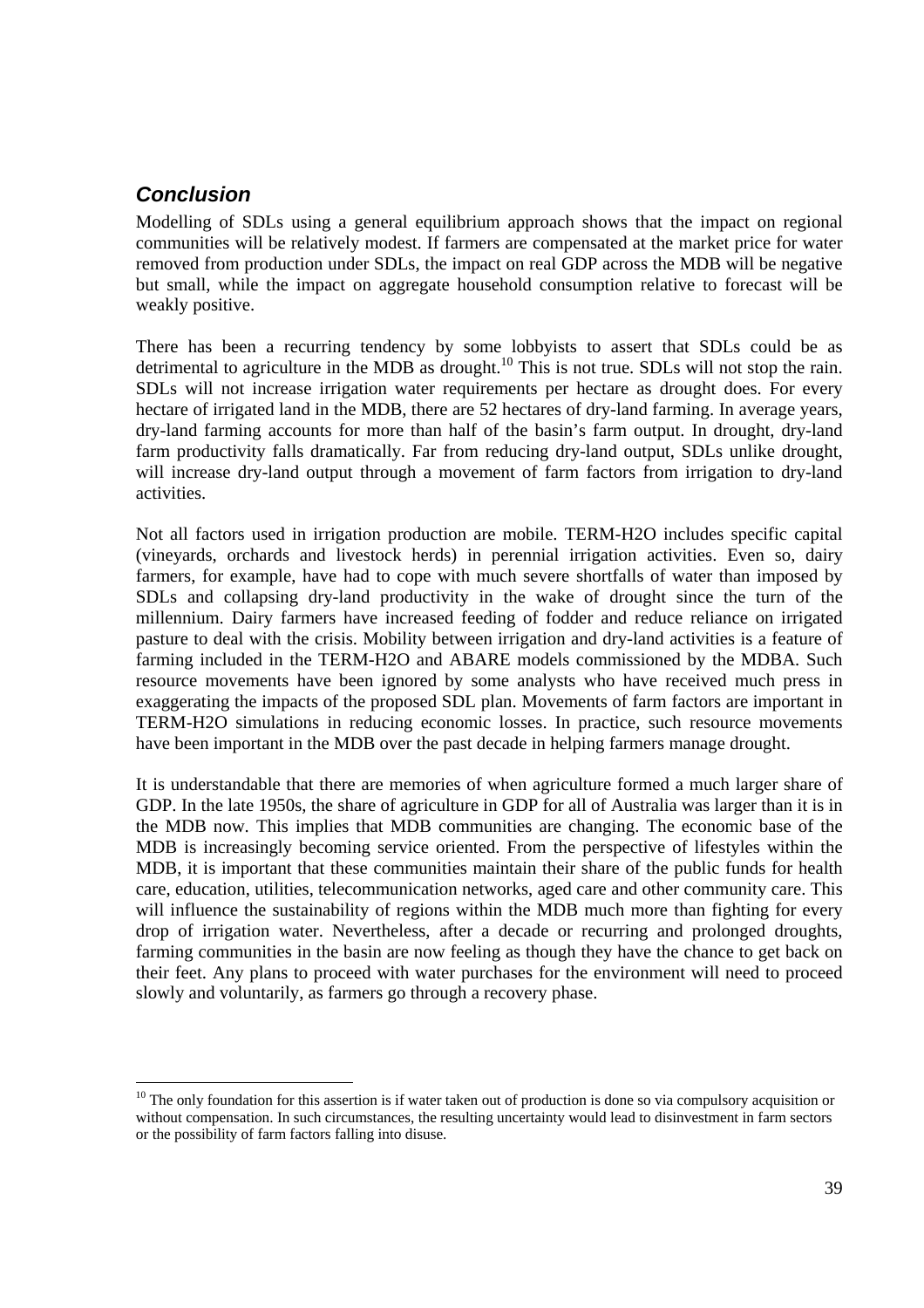### *References*

ABS (2008), *Water and the Murray-Darling Basin, A Statistical Profile 2000-01 to 2005-06*, ABS catalogue no. 4610.0.55.007, August.

ABS, ABARE & BRS (Australian Bureau of Statistics, Australian Bureau of Agricultural and Resource Economics & Bureau of Rural Sciences) 2009, *Socio-economic context for the Murray–Darling Basin: descriptive report*, report prepared for the Murray–Darling Basin Authority, MDBA, Canberra. Downloadable from http://www.mdba.gov.au/files/publications/Socio-economic-context-report-b2.pdf

Dixon, P., Rimmer, M. & Wittwer, G. (2010) Modelling the Australian government's buyback scheme with a dynamic multi-regional CGE model. Monash University, Centre of Policy Studies Working Paper G-186.

Hone, S., Foster, A., Hafi, A. Goesch, T., Sanders, O., Mackinnon, D. and Dyack, B. (2010), *Assessing the future impact of the Australian Government environmental water purchase program*, ABARE research report 10.03, April. Downloadable from http://www.abare.gov.au/publications\_html/landwater/landwater\_10/waterbuyback.pdf

MDBA (2010), Guide to the Proposed Basin Plan. Downloadable from http://download.mdba.gov.au/Guide\_to\_the\_Basin\_Plan\_Volume\_1\_web.pdf

Wittwer, G. (2003), "An outline of TERM and modifications to include water usage in the Murray-Darling Basin". Downloadable from www.monash.edu.au/policy/archivep.htm TPGW0050.

Wittwer, G. & Griffith, M. (2010), "Closing the factory doors until better times: CGE modelling of drought using a theory of excess capacity", Centre of Policy Studies, Paper presented at the AARES conference, Adelaide, February 2010. Downloadable from http://econpapers.repec.org/paper/agsaare10/59263.htm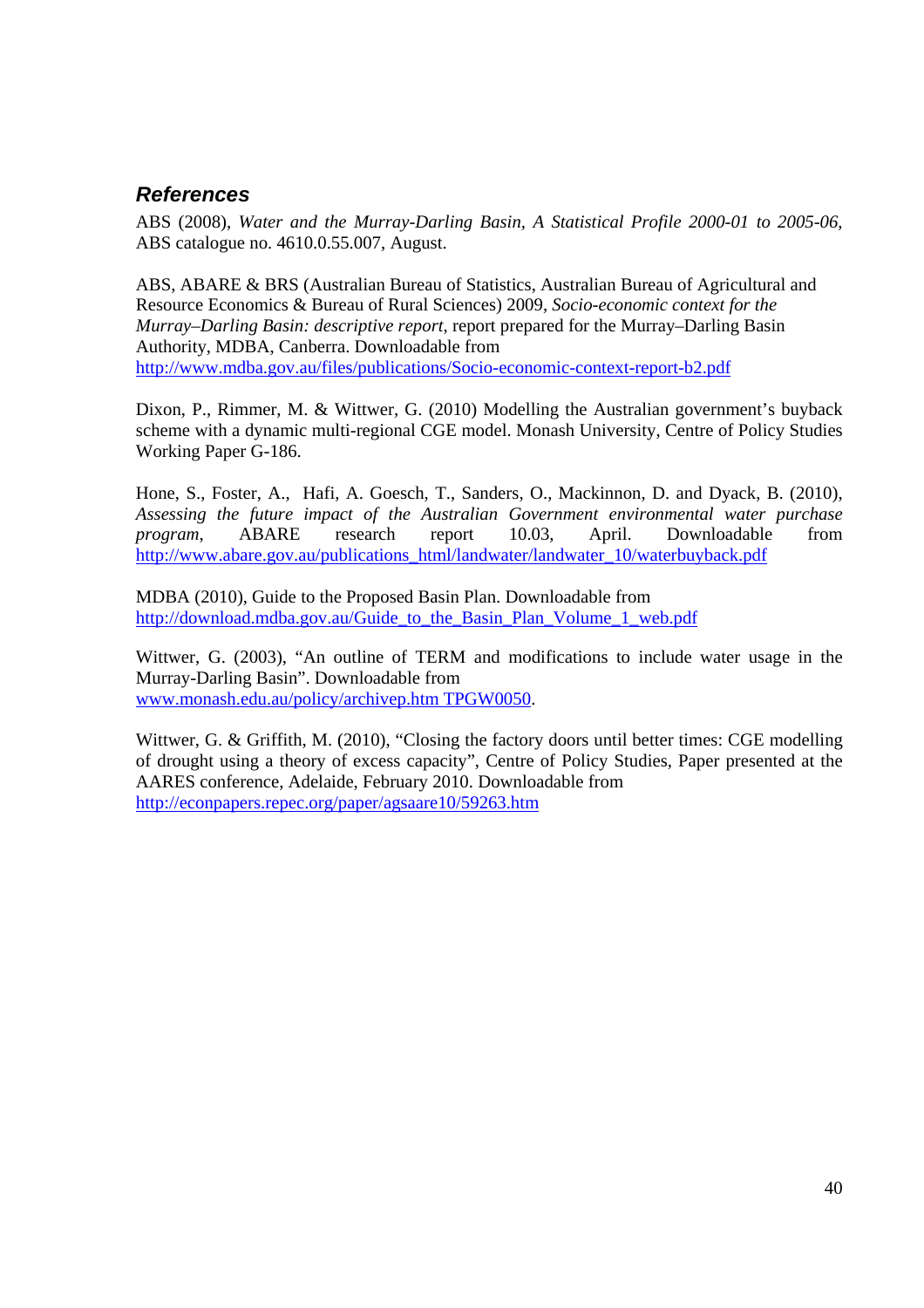### *Appendix*

### *A1: Unique features of TERM-H2O*

TERM-H2O differs from TERM in that it includes water accounts and theoretical modifications in agriculture. It differs from TERM-Water (Wittwer 2003) in that irrigated sectors include a land-water constraint. That is, irrigable land for a given activity requires a certain amount of water, which can vary between activities. In turn, if water becomes scarcer, irrigable land and other inputs may move to dry-land production.

In addition, TERM-H2O includes supply-side modifications: farm factors including owneroperator inputs, mobile capital, irrigable land and dry land follow a CET functional form. That is, factors are allocated between different activities to maximize profits. If, for example, the price of cereals rises relative to other annuals, irrigators may move factors (land, owner-operators, labour, mobile capital and water) so as to increase cereals production and reduce production of other annuals.

Figure A1 outlines the theoretical structure of production in farm sectors in TERM-H2O. It does not show the CET form, although this is implied by the land-water constraint. The CET possibilities are an important modification that help the model track observed changes in usage between activities in response to changes in water scarcity. We see these in Table A1 for the Murray-Darling basin. Livestock pasture, rice, cereals and cotton exhibited much wider variability in water use than grapes and fruit, vegetables or other agriculture in the period from 2001-02 to 2005-06.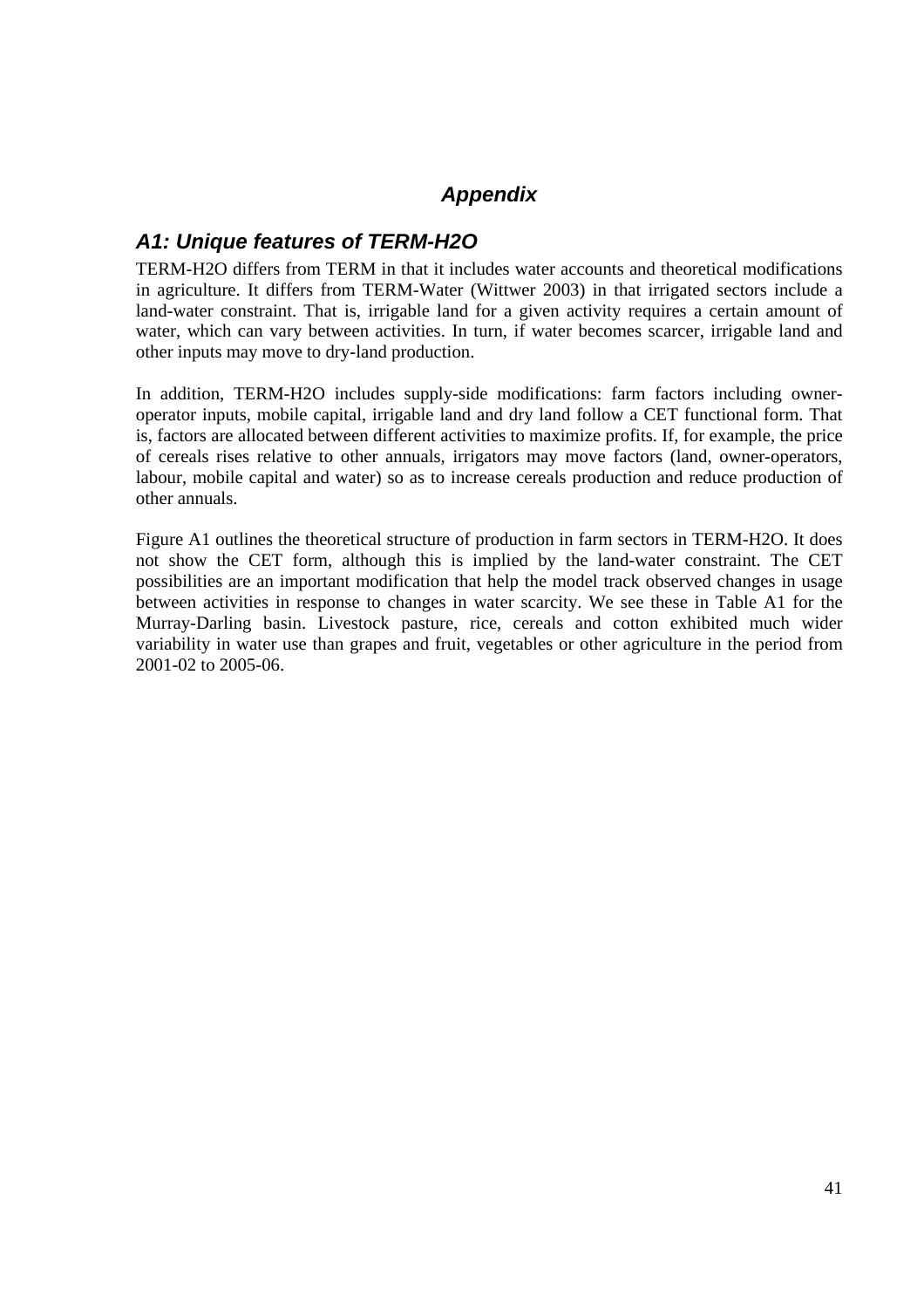|                          | $2001 - 02$ | $2002 - 03$ | $2003 - 04$ | $2004 - 05$ | 2005-06 |
|--------------------------|-------------|-------------|-------------|-------------|---------|
| Water consumption (GL)   |             |             |             |             |         |
| Livestock pasture        | 2,971       | 2,343       | 2,549       | 2,371       | 2,571   |
| Rice                     | 1.978       | 615         | 814         | 619         | 1,252   |
| Cereals (excl. rice)     | 1,015       | 1,230       | 876         | 844         | 782     |
| Cotton                   | 2,581       | 1,428       | 1,186       | 1.743       | 1,574   |
| Grapes & fruit           | 868         | 916         | 871         | 909         | 928     |
| Vegetables               | 152         | 143         | 194         | 152         | 152     |
| Other agriculture        | 504         | 475         | 596         | 564         | 460     |
|                          |             |             |             |             |         |
| <b>Total Agriculture</b> | 10,069      | 7,150       | 7,087       | 7,204       | 7,720   |
| $Index (2001-02 = 100)$  |             |             |             |             |         |
| Livestock pasture        | 100         | 79          | 86          | 80          | 87      |
| Rice                     | 100         | 31          | 41          | 31          | 63      |
| Cereals (excl. rice)     | 100         | 121         | 86          | 83          | 77      |
| Cotton                   | 100         | 55          | 46          | 68          | 61      |
| Grapes & fruit           | 100         | 106         | 100         | 105         | 107     |
| Vegetables               | 100         | 94          | 128         | 100         | 100     |
| Other agriculture        | 100         | 94          | 118         | 112         | 91      |
|                          |             |             |             |             |         |
| <b>Total Agriculture</b> | 100         | 71          | 70          | 72          | 77      |

# **Table A1: Water consumption, Murray-Darling Basin, 2001-02 to 2005-06**

*Source*: ABS (2008), Table 3.20.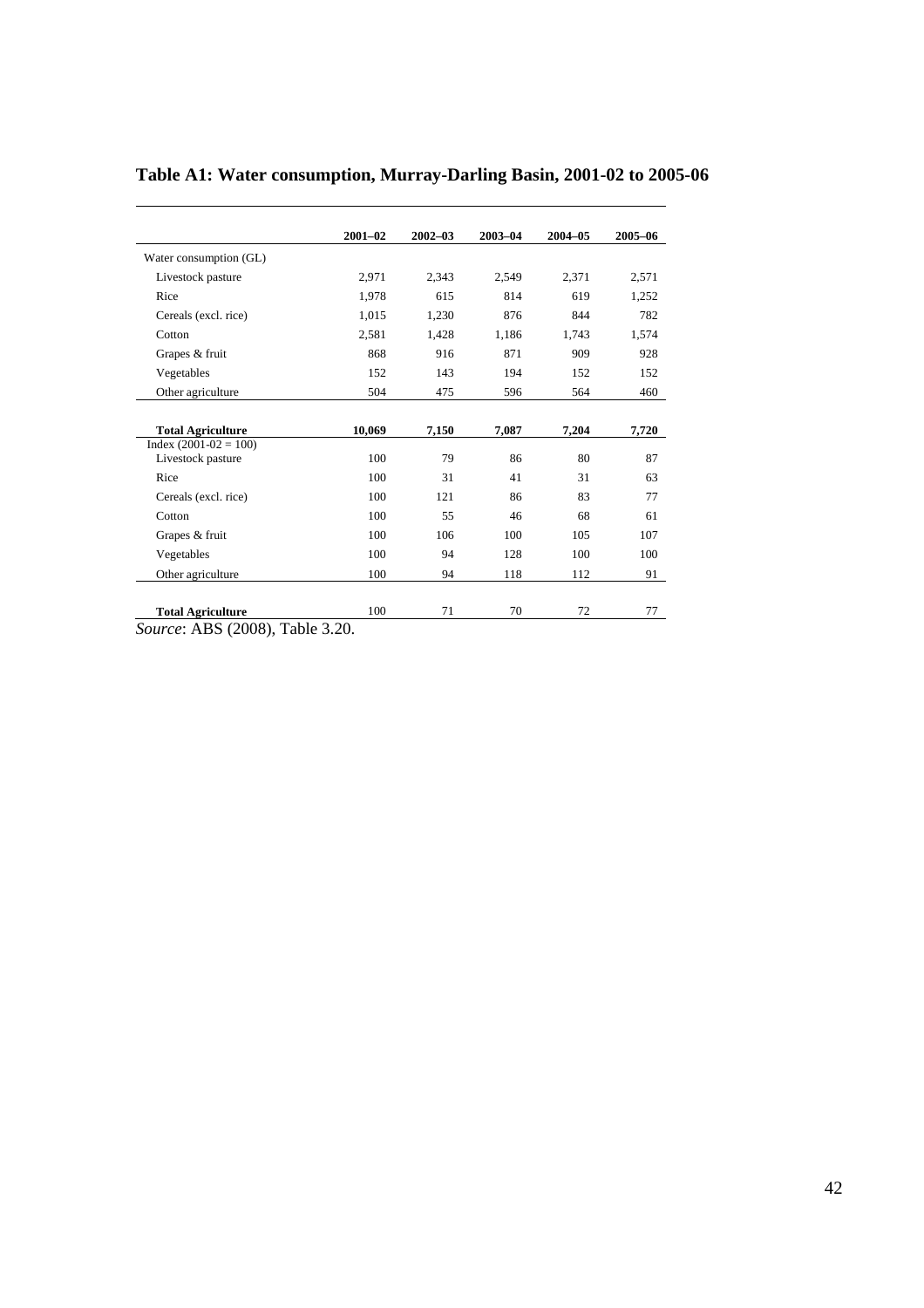

**Figure A1: Production function for farm sectors**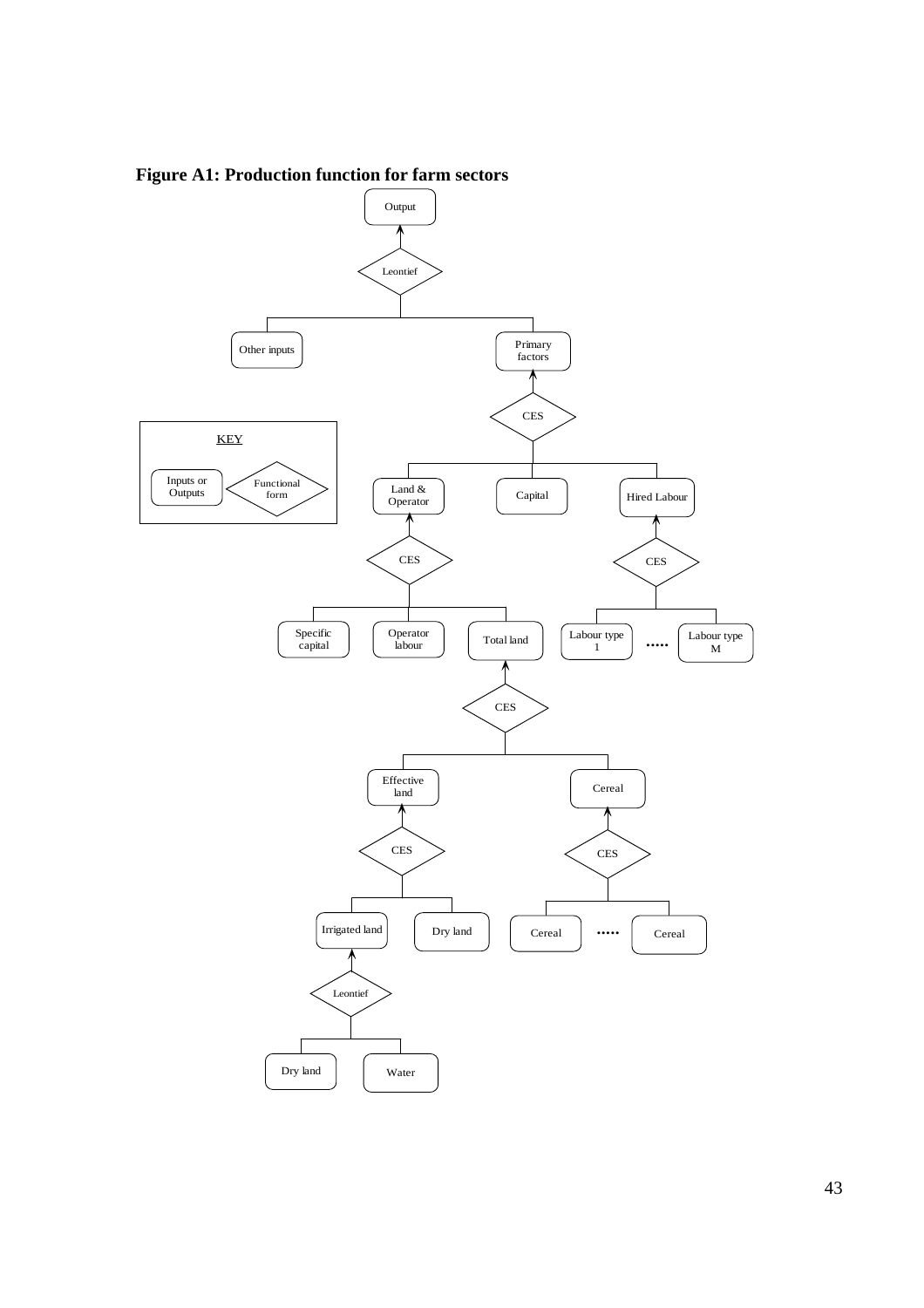Of particular interest is what happened from 2001-02 to 2002-03. Table A1 shows that water used dropped from 10,069 GL to 7,150 GL or 29 percent. In the same period, water usage in rice production fell by 69 percent, and by 21 percent in livestock pasture usage. Yet irrigated cereals usage increased by 21 percent. To explain why cereal usage rose, we need two additional details. First, dry-land production of cereals fell sharply in 2002-03 due to a national drought. Second, the cuts in water allocations at least in the southern part of the basin were concentrated in the Goulburn region, in which irrigation activities are dominated by dairy production.

Irrigators appear to have responded to cereal prices, which rose due to the impact of drought on dry-land production, by switching to cereal production. Some of the water used in rice production the previous year appears to have moved to cereals. The theory of TERM-H2O allows rice producers to move factors into other irrigated crops in response to changing relative output prices. In addition, rice producers may have sold part of their annual allocation to other producers as the price of water rose with worsening scarcity.

Meanwhile, dairy producers in the Goulburn may have purchased some water to compensate for shortfalls in allocations. Their water shortages may also have led to a substantial switch to dryland production, which in turn suffered from drought with a consequent substitution towards use of cereal inputs. The increased demands of Goulburn dairy producers may have contributed to rising cereal prices. This substitution possibility is included in TERM-H2O theory. An earlier version of TERM allowed such substitution, but did not have the same factor mobility in response to changing output prices and water availability (Wittwer 2003). This earlier version consequently was less responsive on the supply side and would not, for example, have been able to track the fall in water usage in rice production from 2001-02 to 2002-03.

Dixon *et al.* (2010) details the theoretical modifications unique to TERM-H2O.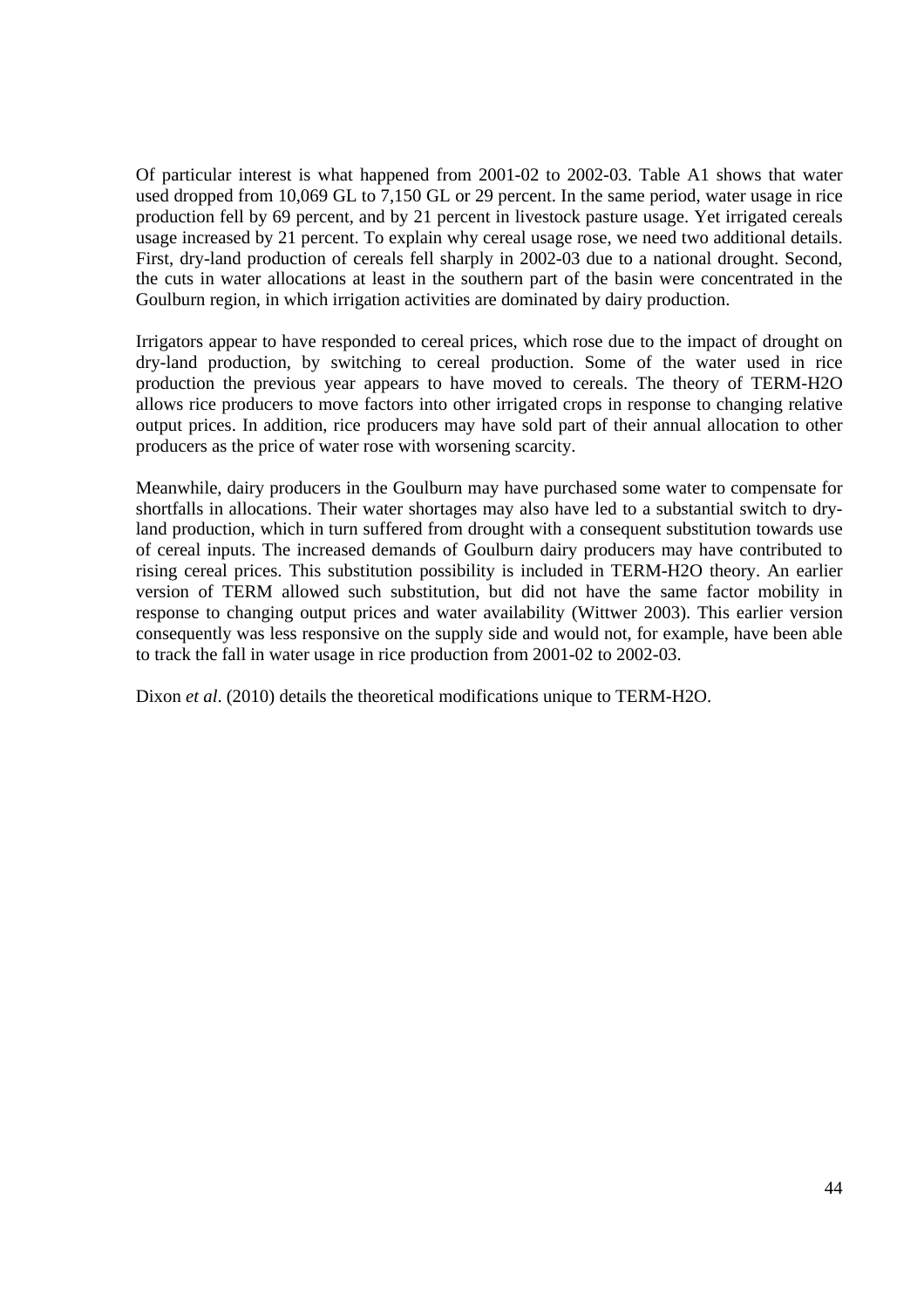### *A2: Regional representation in TERM-H2O*

In addition to modelling the 18 MDB regions in a bottom-up manner (that is, with each region having its own supply and demand equations, with prices and quantities solved independently of other regions), we map the 18 regions to 163 top-down regions. Table A2 shows a mapping of the 163 top-down regions to each of the 18 bottom-up regions in TERM-H2O. In top-down modelling, the larger region's model solution is combined with top-down database weights to calculate the impact on the smaller region.

#### **Figure A2: Bottom-up regions in this version of TERM-H2O**



- 1 TmwthNSlpNSW<br>2 NCentralNSW
- 2 NCentralNSW<br>3 MacquarieNSW
	- **MacquarieNSW**
- 4 McqrieBarNSW
- 5 UpDarlingNSW
	-
- 6 CntralWstNSW<br>7 LachlanNSW LachlanNSW
- 8 WagCntMrmNSW
- 9 LMrmbNSW
- 10 MurrayNSW
- 11 MrryDrlngNSW
- 12 MalleeVic
- 13 LoddonVic
- 14 GoulburnVic
- 15 OvnsMurryVic
- 16 DrlngDwnsQld
- 17 SouthWQld
- 18 MurrayLndsSA
- 19 RofNSW
- 20 RoVIC
- 21 RoQLD
- 22 RoSA
- 23 RoA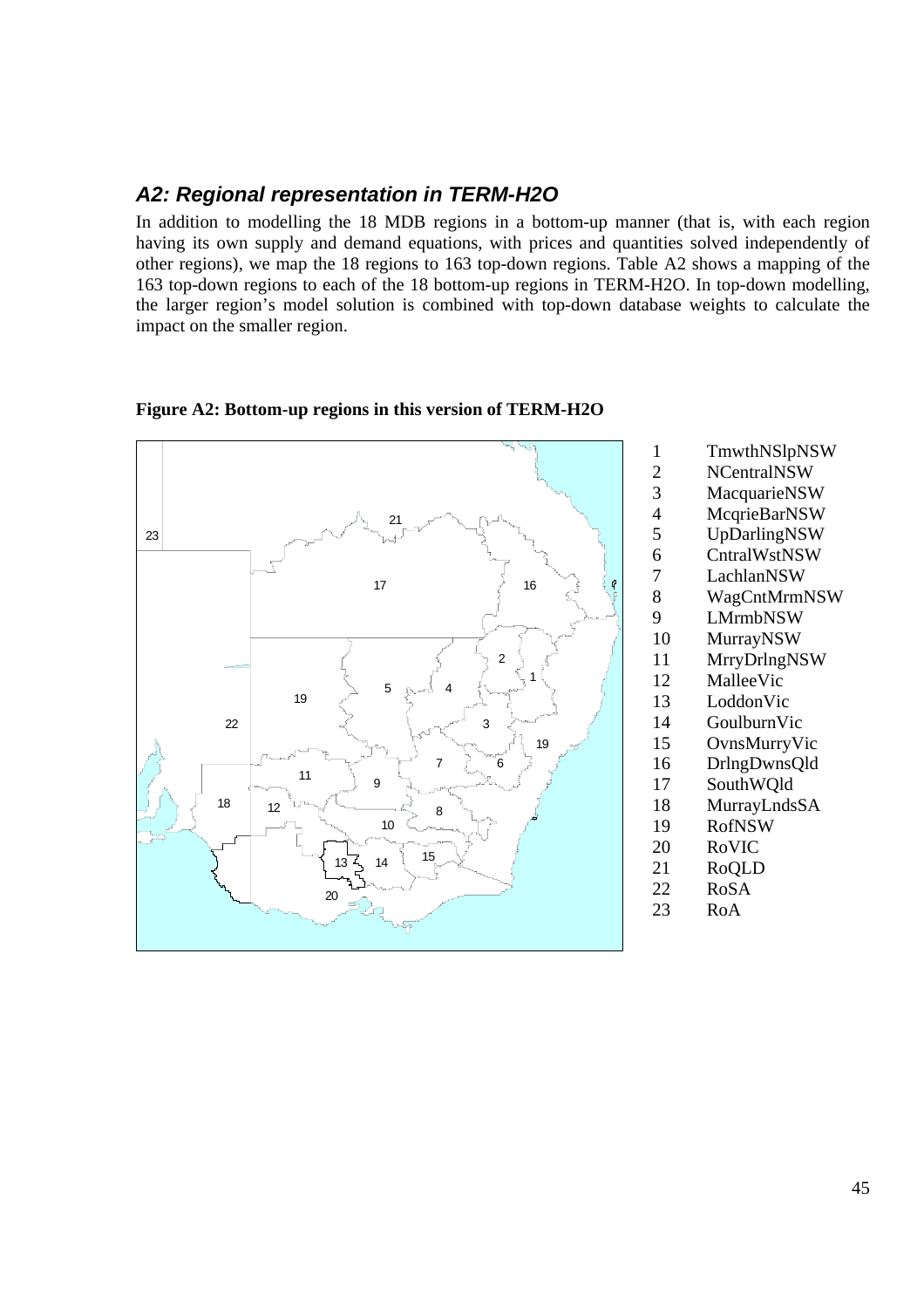| <b>SLA</b>         | <b>TERM-H2O</b><br>region              | <b>SLA</b>          | <b>TERM-H2O</b><br>region | <b>SLA</b>      | <b>TERM-H2O</b><br>region | SLA                                    | <b>TERM-H2O</b><br>region              |
|--------------------|----------------------------------------|---------------------|---------------------------|-----------------|---------------------------|----------------------------------------|----------------------------------------|
|                    | TamworthRegi TmwthNSlpNSW              | Temora              | WagCntMrmNSWMountAlexand  |                 | LoddonVic                 | DalbyT                                 | DrlngDwnsQld                           |
| Gunnedah           | TmwthNSlpNSW TumutShire                |                     | WagCntMrmNSW MountAlexan2 |                 | LoddonVic                 | GoondiwindiT                           | DrlngDwnsQld                           |
| Gwydir             | TmwthNSlpNSW                           | WaggaWaggaB         | WagCntMrmNSW MacedonRange |                 | LoddonVic                 | InglewoodS                             | DrlngDwnsQld                           |
| InverellPtA        | TmwthNSlpNSW                           | Carrathool          | <b>LMrmbNSW</b>           | MacedonRang2    | LoddonVic                 | JondaryanSP3                           | DrlngDwnsQld                           |
| LiverpoolPla       | TmwthNSlpNSW                           | Griffith            | <b>LMrmbNSW</b>           | MacedonRang3    | LoddonVic                 | MillmerranS                            | DrlngDwnsQld                           |
|                    | TamworthReg2 TmwthNSlpNSW              | Hay                 | LMrmbNSW                  | GrShepparton    | GoulburnVic               | MurillaS                               | DrlngDwnsQld                           |
| <b>MoreePlains</b> | <b>NCentralNSW</b>                     | Leeton              | <b>LMrmbNSW</b>           | CampaspeSEch    | GoulburnVic               | PittsworthS                            | DrlngDwnsQld                           |
| Narrabri           | <b>NCentralNSW</b>                     | Murrumbidgee        | MurrayNSW                 | CampaspeSKya    | GoulburnVic               | RosalieSPtB                            | DrlngDwnsQld                           |
| <b>DubboPtA</b>    | MacquarieNSW                           | Albury              | MurrayNSW                 | CampaspeSRoc    | GoulburnVic               | StanthorpeS                            | DrlngDwnsQld                           |
| <b>DubboPtB</b>    | MacquarieNSW                           | <b>GreaterHumeS</b> | MurrayNSW                 | CampaspeSSou    | GoulburnVic               | TaraS                                  | DrlngDwnsQld                           |
| Gilgandra          | MacquarieNSW                           | CorowaShire         | MurrayNSW                 | GrShepparto2    | GoulburnVic               | TaroomS                                | DrlngDwnsQld                           |
|                    | MidWesternRe MacquarieNSW              | <b>GreaterHumeB</b> | MurrayNSW                 | GrShepparto5    | GoulburnVic               | WaggambaS                              | DrlngDwnsQld                           |
| Narromine          | MacquarieNSW                           | Tumbarumba          | MurrayNSW                 | MoiraSEast      | GoulburnVic               | WamboS                                 | DrlngDwnsQld                           |
|                    | Warrumbungle MacquarieNSW              | Urana               | MurrayNSW                 | MoiraSWest      | GoulburnVic               |                                        | WarwickSCent DrlngDwnsOld              |
| Wellington         | MacquarieNSW                           | Berrigan            | MurrayNSW                 | BenallaRCBen    | GoulburnVic               |                                        | WarwickSEast DrlngDwnsQld              |
| Bogan              | McqrieBarNSW                           | Conargo             | MurrayNSW                 | BenallaRCBal    | GoulburnVic               |                                        | WarwickSNort DrlngDwnsQld              |
| Coonamble          | McqrieBarNSW                           | Deniliquin          | MurrayNSW                 | MansfieldS      | GoulburnVic               |                                        | WarwickSWest DrlngDwnsQld              |
| Walgett            | McqrieBarNSW                           | Jerilderie          | MurrayNSW                 | StrathbogieS    | GoulburnVic               | BalonneS                               | SouthWQld                              |
| Warren             | McqrieBarNSW                           | Murray              | MurrayNSW                 | MountBullerA    | GoulburnVic               | BendemereS                             | SouthWQld                              |
| Bourke             | UpDarlingNSW                           | Wakool              | MurrayNSW                 | MountStirlin    | GoulburnVic               | BooringaS                              | SouthWQld                              |
| Brewarrina         | UpDarlingNSW                           | Balranald           | MrryDrlngNSW              | MitchellSNor    | GoulburnVic               | BullooS                                | SouthWQld                              |
| Cobar              | UpDarlingNSW                           | Wentworth           | MrryDrlngNSW              | MitchellSSou    | GoulburnVic               | BungilS                                | SouthWQld                              |
| BathurstReg2       | CntralWstNSW                           | MilduraRCPtA        | MalleeVic                 | MurrindindiS    | GoulburnVic               | MurwehS                                | SouthWQld                              |
| Blayney            | CntralWstNSW                           | BulokeSNorth        | MalleeVic                 | Murrindindi2    | GoulburnVic               | ParooS                                 | SouthWQld                              |
| Cabonne            | CntralWstNSW                           | BulokeSSouth        | MalleeVic                 | LakeMountain    | GoulburnVic               | QuilpieS                               | SouthWQld                              |
| Lithgow            | CntralWstNSW                           | MilduraRCPtB        | MalleeVic                 | IndigoSPtA      | OvnsMurryVic RomaT        |                                        | SouthWQld                              |
|                    | MidWesternR2 CntralWstNSW              | GannawarraS         | MalleeVic                 | TowongSPtA      | OvnsMurryVic  WarrooS     |                                        | SouthWQld                              |
| Oberon             | CntralWstNSW                           | SwanHillRCCe        | MalleeVic                 | WodongaRC       | OvnsMurryVic BerriBarmera |                                        | MurrayLndsSA                           |
| Bland              | LachlanNSW                             | SwanHillRCRo        | MalleeVic                 | IndigoSPtB      | OvnsMurryVic BerriBarmer2 |                                        | MurrayLndsSA                           |
| Cowra              | LachlanNSW                             | <b>SwanHillRCBa</b> | MalleeVic                 | WangarattaRC    | OvnsMurryVic LoxtonWaiker |                                        | MurrayLndsSA                           |
| Forbes             | LachlanNSW                             | GrBendigoCen        | LoddonVic                 | WangarattaR2    |                           |                                        | OvnsMurryVic LoxtonWaike2 MurrayLndsSA |
| Lachlan            | LachlanNSW                             | GrBendigoEag        | LoddonVic                 | WangarattaR3    |                           |                                        | OvnsMurryVic MidMurrayDC MurrayLndsSA  |
| Parkes             | LachlanNSW                             | GrBendigoInn        | LoddonVic                 | AlpineSEast     |                           | OvnsMurryVic RenmarkParin MurrayLndsSA |                                        |
| Weddin             | LachlanNSW                             | GrBendigoIn2        | LoddonVic                 | AlpineSWest     | OvnsMurryVic RenmarkPari2 |                                        | MurrayLndsSA                           |
|                    | WaggaWaggaPt WagCntMrmNSW GrBendigoIn3 |                     | LoddonVic                 | TowongSPtB      | OvnsMurryVic UnincorpRive |                                        | MurrayLndsSA                           |
| Coolamon           | WagCntMrmNSW GrBendigoSs               |                     | LoddonVic                 | FallsCreekAl    | OvnsMurryVic KaroondaEast |                                        | MurrayLndsSA                           |
| Cootamundra        | WagCntMrmNSW CGoldfieldsS              |                     | LoddonVic                 | MountHothamA    | OvnsMurryVic MurrayBridge |                                        | MurrayLndsSA                           |
| Gundagai           | WagCntMrmNSW CGoldfields2              |                     | LoddonVic                 | CambooyaSPtB    | DrlngDwnsQld SouthernMall |                                        | MurrayLndsSA                           |
| Junee              | WagCntMrmNSW GrBendigoPtB              |                     | LoddonVic                 | ChinchillaS     |                           | DrlngDwnsQld TheCoorongDC MurrayLndsSA |                                        |
| Lockhart           | WagCntMrmNSW LoddonSNorth              |                     | LoddonVic                 | <b>CliftonS</b> |                           | DrlngDwnsQld UnincorpMurr MurrayLndsSA |                                        |
| Narrandera         | WagCntMrmNSW LoddonSSouth              |                     | LoddonVic                 | CrowsNestS3     | DrlngDwnsQld              |                                        |                                        |

**Table A2: Top-down regions in this version of TERM-H2O** 

Finally, we map the SLAs to Natural Resource Management (NRM) regions. In the northern part of the Murray-Darling Basin, there is no convenient one-to-one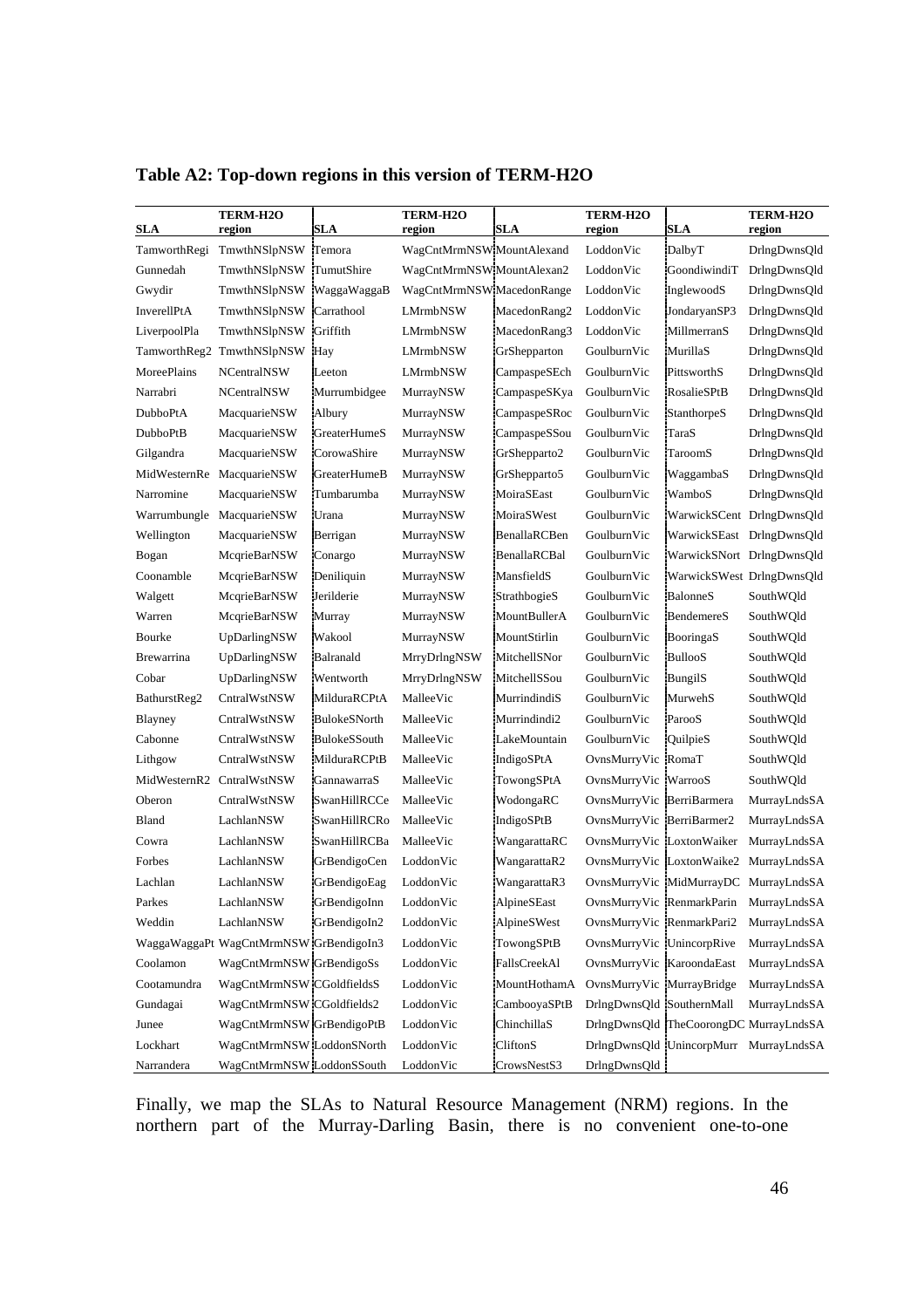correspondence between SLAs and MDBs. Rather, for those SLAs split into more than one NRM, we assign a share of SLA activity to each NRM, as shown in Table B. Given that Moonie and Wimmera-Avoca water allocations are not reduced under SDLs, results for these regions are omitted from the tables showing outcomes by NRM.

The mapping in this study between ABS statistical regions and NRMs has been devised at the Centre of Policy Studies, using available ABS maps. The TERM database relies on 2006 census data for small region detail, with the spatial detail limited to statistical local areas (SLAs). A comprehensive mapping between natural resource management (NRMs) regions and ABS regions would require data at the collection district level (20,000+ districts), for which employment details are not available as they are at the SLA level (1,400+ SLAs). Table A3 provides the mapping used in this version of TERM-H2O. It is an approximation. For example, the Lachlan NRM region is treated as being equivalent to the Lachlan statistical sub-division (SSD). In fact, the Lachlan NRM includes part or all of the SLAs of Young, Boorowa, the two Goulburn-Mulwaree SLAs and Upper Lachlan. The Southern Tablelands SSD of which they are a part was excluded from the Murray-Darling basin in earlier preparation of the TERM-H2O database.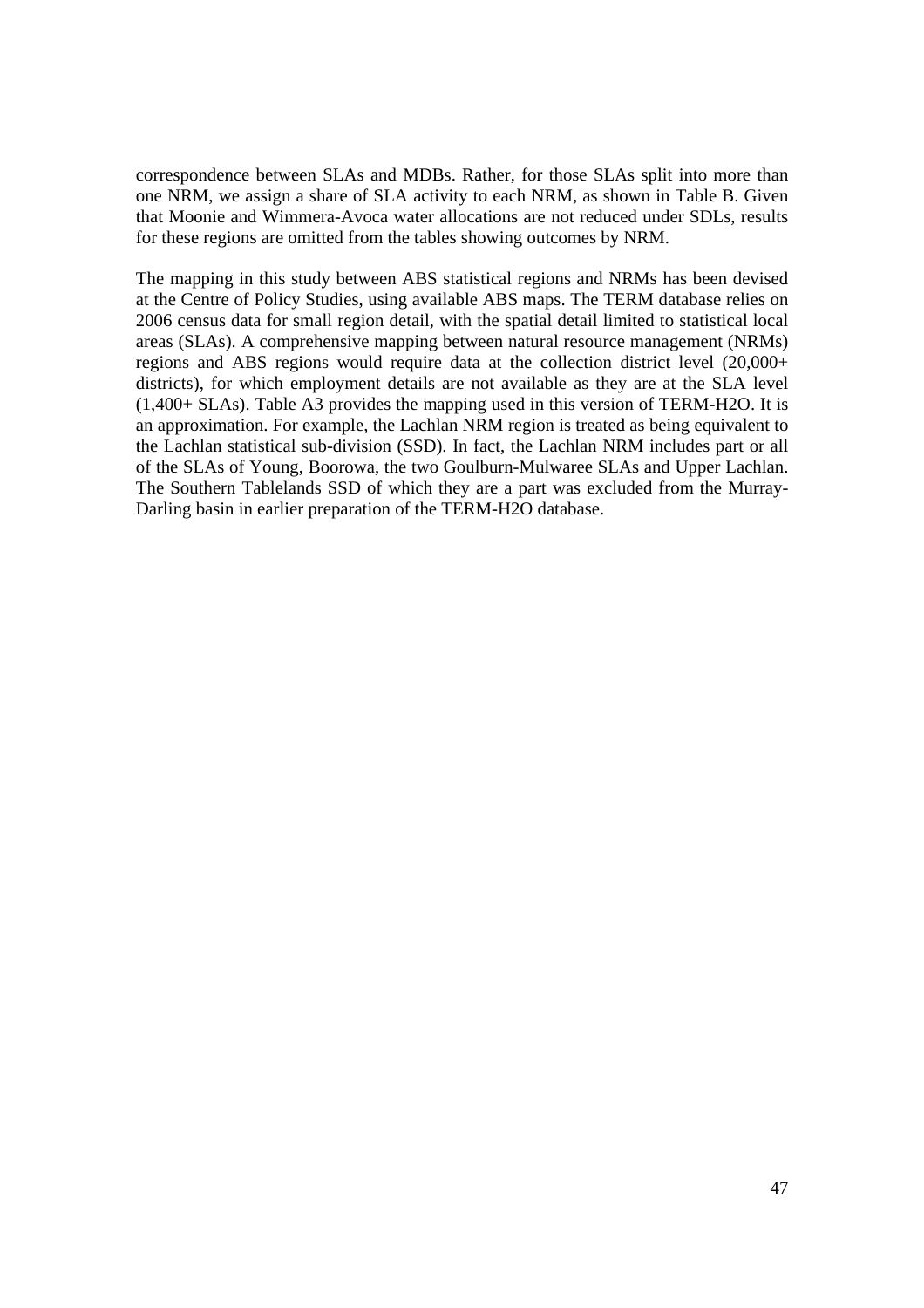### **Table A3: Mapping NRMs to SLAs**

| <b>NRM</b>   |                     |                     |                     | <b>SLAs</b>       |                            |                           |                                         |                |                          |
|--------------|---------------------|---------------------|---------------------|-------------------|----------------------------|---------------------------|-----------------------------------------|----------------|--------------------------|
| Paroo        | ParooS $(0.8)$      | BullooS $(0.5)$     | QuilpieS $(0.5)$    |                   |                            |                           |                                         |                |                          |
| Namoi        | LiverpoolPla        | TamworthReg2        | Narrabri            | Gunnedah          | TamworthRegi Walgett (0.5) |                           |                                         |                |                          |
| Gwydir       | Gwydir              | MoreePlains $(0.5)$ | InverellPtA $(0.5)$ |                   |                            |                           |                                         |                |                          |
| Border       | InglewoodS          | StanthorpeS         | GoondiwindiT        | WaggambaS $(0.8)$ | Tara $S(0.5)$              |                           | InverellPtA $(0.5)$ MoreePlains $(0.5)$ |                |                          |
| Moonie       | TaraS $(0.5)$       | WaggambaS (0.2)     |                     |                   |                            |                           |                                         |                |                          |
| CondamBalone | WarwickSCent        | WarwickSEast        | WarwickSNort        | WamboS            | RosalieSPtB                | BooringaS                 | BendemereS                              |                | MillmerranS JondaryanSP3 |
|              | BalonneS            | WarwickSWest        | CrowsNestS3         | CliftonS          | ChinchillaS                | CambooyaSPtB              | PittsworthS                             | MurillaS       |                          |
|              | Walgett $(0.5)$     | WarrooS             | RomaT               | DalbyT            | BungilS (0.5)              | BullooS $(0.5)$           | Brewarrina (0.5)                        | ParooS $(0.2)$ |                          |
| Warrego      | MurwehS             | Bourke $(0.5)$      |                     |                   |                            |                           |                                         |                |                          |
| MacCastlr    | Wellington          | Coonamble           | Warren              | MidWesternRe      | Narromine                  | Warrumbungle              | Blayney                                 | Cabonne        | Lithgow                  |
|              | BathurstReg2        | Oberon              | MidWesternR2        | Dubbo             | Gilgandra                  | <b>DubboPtB</b>           |                                         |                |                          |
| BarwonDarlng | Cobar               | Bogan $(0.5)$       | Bourke $(0.5)$      |                   |                            |                           |                                         |                |                          |
| Lachlan      | Parkes              | Lachlan             | Forbes              | Cowra             | Bland                      | Weddin                    |                                         |                |                          |
| MrmbidgeeNSW | Temora              | Narrandera          | Lockhart            | TumutShire        | WaggaWaggaB Cootamundra    |                           | Coolamon                                |                |                          |
|              | WaggaWaggaPt        | Gundagai            | Junee               | Hay               | Leeton                     | Murrumbidgee              | Carrathool                              | Griffith       |                          |
| MurrayNSW    | Balranald           | Berrigan            | Conargo             | Tumbarumba        | GreaterHumeB Wakool        |                           | Murray                                  | Jerilderie     |                          |
|              | Deniliquin          | Urana               | Albury              | CorowaShire       | GreaterHumeS               |                           |                                         |                |                          |
| LowerDarling | Wentworth           |                     |                     |                   |                            |                           |                                         |                |                          |
| MurrayVic    | SwanHillRCRo        | SwanHillRCCe        | MilduraRCPtB        | MilduraRCPtA      | SwanHillRCBa               |                           |                                         |                |                          |
| WimmAvoca    | <b>BulokeSNorth</b> | GannawarraS         | BulokeSSouth        |                   |                            |                           |                                         |                |                          |
| Loddon       | CGoldfields2        | CGoldfieldsS        | GrBendigoSs         | GrBendigoPtB      |                            | LoddonSNorth GrBendigoInn | GrBendigoEag                            | GrBendigoCen   |                          |
|              | GrBendigoIn2        | GrBendigoIn3        | MacedonRange        | LoddonSSouth      |                            | MacedonRang3 MacedonRang2 | MountAlexand                            |                |                          |
| GoulbnBroken | BenallaRCBen        | BenallaRCBal        | MansfieldS          | GrShepparto5      | MoiraSEast                 | MoiraSWest                | MitchellSSou                            | MurrindindiS   |                          |
|              | Murrindindi2        | StrathbogieS        | MountBullerA        | MitchellSNor      | GrShepparton MountStirlin  |                           | GrShepparto2                            |                |                          |
| Campaspe     | CampaspeSEch        | CampaspeSRoc        | CampaspeSKya        | CampaspeSSou      |                            |                           |                                         |                |                          |
| Ovens        | IndigoSPtB          | WangarattaR2        | WangarattaR3        | AlpineSEast       | LakeMountain IndigoSPtA    |                           | TowongSPtA                              |                |                          |
|              | WodongaRC           | FallsCreekAl        | MountHothamA        | WangarattaRC      | AlpineSWest TowongSPtB     |                           |                                         |                |                          |
| MurraySA     | LoxtonWaike2        | MidMurrayDC         | <b>RenmarkParin</b> | RenmarkPari2      | BerriBarmera               | BerriBarmer2              | LoxtonWaiker                            |                |                          |
|              | SouthernMall        | TheCoorongDC        | UnincorpMurr        | UnincorpRive      | KaroondaEast MurrayBridge  |                           |                                         |                |                          |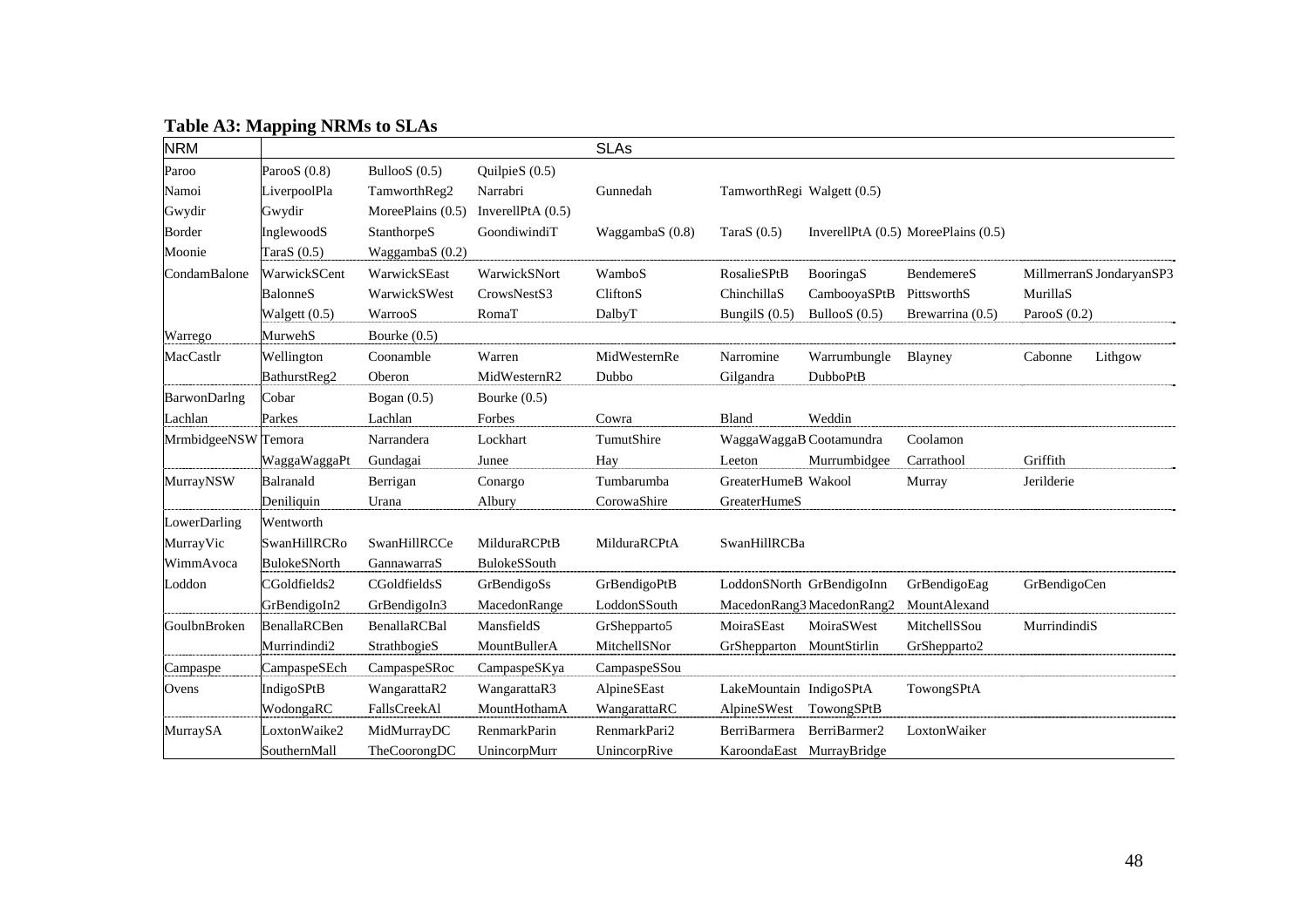#### *B: Calculating the price of a permanent right to a unit of irrigation water in the Southern Murray-Darling Basin*

The calculation of permanent water right values is based on Dixon et al. (2010). The earlier study did not assume two dry-land droughts in the simulation period. Rather, it assumed that there were three years of irrigation allocation shortfalls each decade. In the present study, we simulate with the expectation of no years of scarcity worse than 2005- 06 allocations but we include two droughts modelled for 2015 and 2021 in the expected price distribution. It would be unrealistic to model future years without taking account of at least moderate periodic droughts. Here, we calculate permanent water prices and Commonwealth costs for both median (i.e., as simulated) and dry water allocation scenarios.

#### *The methodology*

We calculate the price  $[PPerR(t)]$  that a farmer would need to receive in year t (t = 2011, …, 2022) to induce him/her to give up the permanent right to an annual allocation of one unit of irrigation water according to:

$$
PPerR(t) = \sum_{y=t}^{\infty} \frac{E[P(y)]^* E[S(y)]}{(1+d)^{y-t}} \qquad t = 2011, ..., 2022 \qquad (B1)
$$

where

E indicates expectation;

 $P(y)$  is the price of water in year y;

d is the discount rate (assumed to be 0.08 reflecting 3 per cent inflation and a 5 per cent real rate of interest); and

S(y) is the share of water rights in year y that is in fact allocated.

For 2010 to 2026 we set  $S(y)$  at one.

We assume that the expected values for  $P(y)$  and  $S(y)$  are given as follows.

| $E[P(y)] = PS(y),$                                | $y = 2010, , 2026$ | (B2) |
|---------------------------------------------------|--------------------|------|
| $E[S(y)] = S(y)$ ,                                | $y = 2010, , 2026$ | (B3) |
| $E[P(y)] = PS(2018)*1.03^{y-2018} * SF(y)$ y>2026 |                    | (B4) |

$$
E[S(y)] = S(t) \qquad y > 2026, t \in \{2010, ..., 2026\} \text{ and}
$$

 $y= t+10*n$  for n a positive integer (B5)

and

$$
SF(y) = \begin{cases} 1 & \text{if } E[S(y)] = 1 \\ 1.4 & \text{if } E[S(y)] = 0.9 \\ 1.84 & \text{if } E[S(y)] = 0.8 \\ 2.4 & \text{if } E[S(y)] = 0.7 \end{cases}
$$
 (B6)

Via (B2) we set expectations for water prices in 2010 to 2026 according to the simulated values  $[PS(y)]$  obtained in our policy simulation, that is with the SDL scheme in place.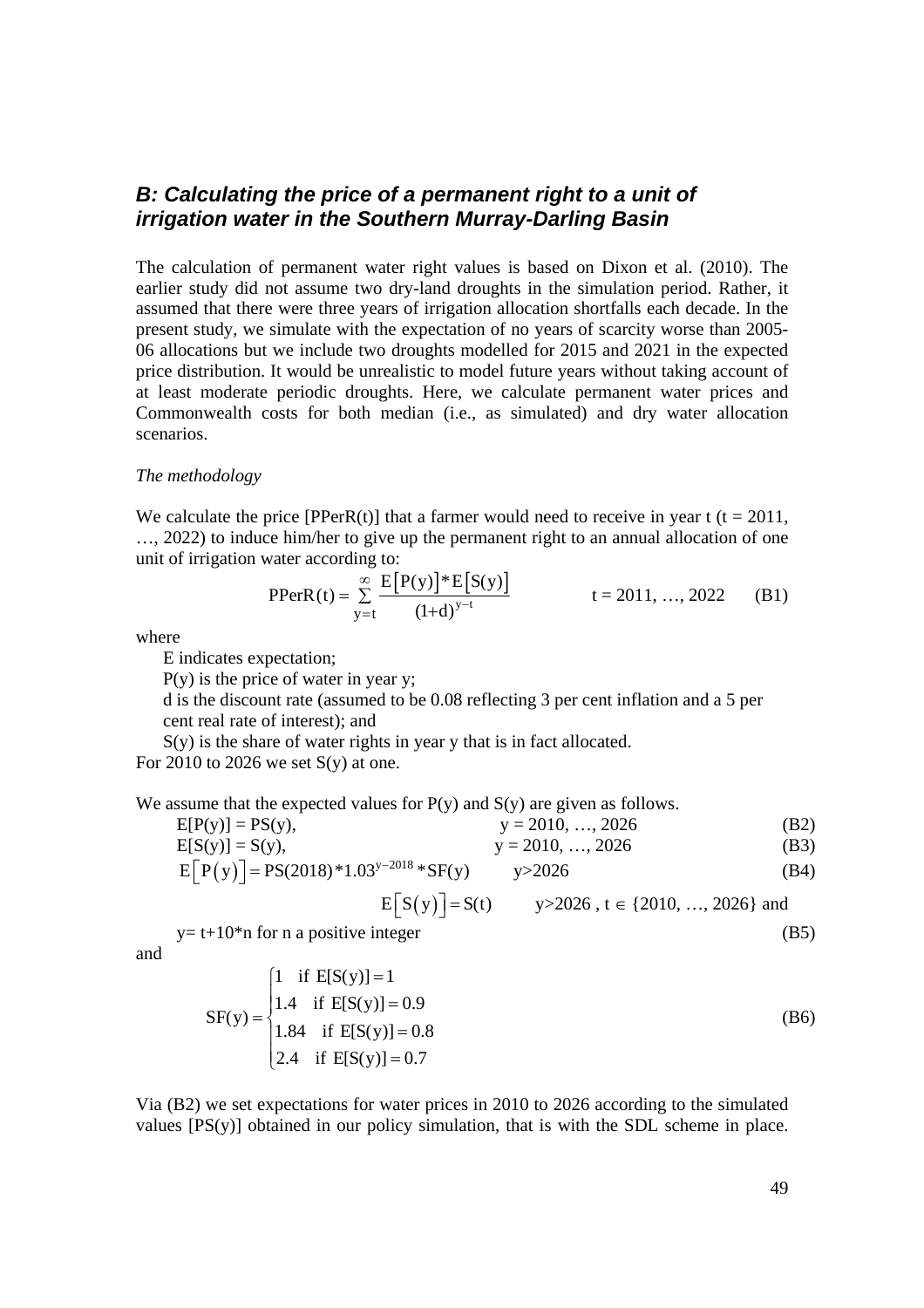Via (B3) we set the expected allocation shares in 2010 to 2026 according to the values adopted in our simulation. Via (B4) we allow for 3 per cent inflation in the determination of expected water prices for years beyond 2026. We also introduce a scarcity factor [SF(y)] to reflect periodic drought-induced allocation shortfalls worse than 2005-06 (not used in our simulations, but presented in Table B1). As shown in (B6), in years in which the expected allocation share is less than one, the scarcity factor magnifies the expected price of water. The magnifications (1.4, 1.84 and 2.4) were calculated via simulations in the Dixon et al. (2010) study showing the effects on prices of reduced allocations. Via (B5) we assume that the pattern of droughts (and hence allocation shares) in the years beyond 2026 repeats the pattern assumed for the period from 2010 to 2026. In our scenario, the scarcity factor  $SF(y)$  is set to 1.0 for all years, but there are price spikes arising from two years of moderate drought during the simulation period that raise the asset price of water.

#### **Table B1: Permanent water prices and cost to Commonwealth**  (2010 dollars)

| Water<br>availability<br>expectations |                                                                                    | 3500 GL                       |                                                  | 3000 GL                     | 4000 GL                                          |                             |  |
|---------------------------------------|------------------------------------------------------------------------------------|-------------------------------|--------------------------------------------------|-----------------------------|--------------------------------------------------|-----------------------------|--|
|                                       | $\frac{1}{2}$ Price : \$ per $\frac{1}{2}$ Cost to<br>$\frac{1}{2}$ expected<br>ML | $\therefore$ C'wealth<br>(Sm) | $\frac{1}{2}$ Price : \$ per<br>: expected<br>ML | Cost to<br>C'wealth<br>(Sm) | $\frac{1}{2}$ Price : \$ per<br>expected<br>. ML | Cost to<br>C'wealth<br>(Sm) |  |
|                                       | 2398                                                                               | 4067                          | 2201                                             | 3042                        | 2619                                             | 5263                        |  |

Table B1 shows that the larger the volume of SDLs, the higher the price of water. Therefore, if the Commonwealth compensates farmers for SDLs, the compensation price per unit rises as the volume rises. For example, in raising SDLs from 3000 GL to 3500 GL (after subtracting the 796 GL already purchased from irrigators), a 22.7% increase in volume is accompanied by a 36.7% increase in the cost of compensation. As long as the policy intent is to compensate farmers at the market price of water, rising Commonwealth budget costs will constrain the volume of water set aside for the environment.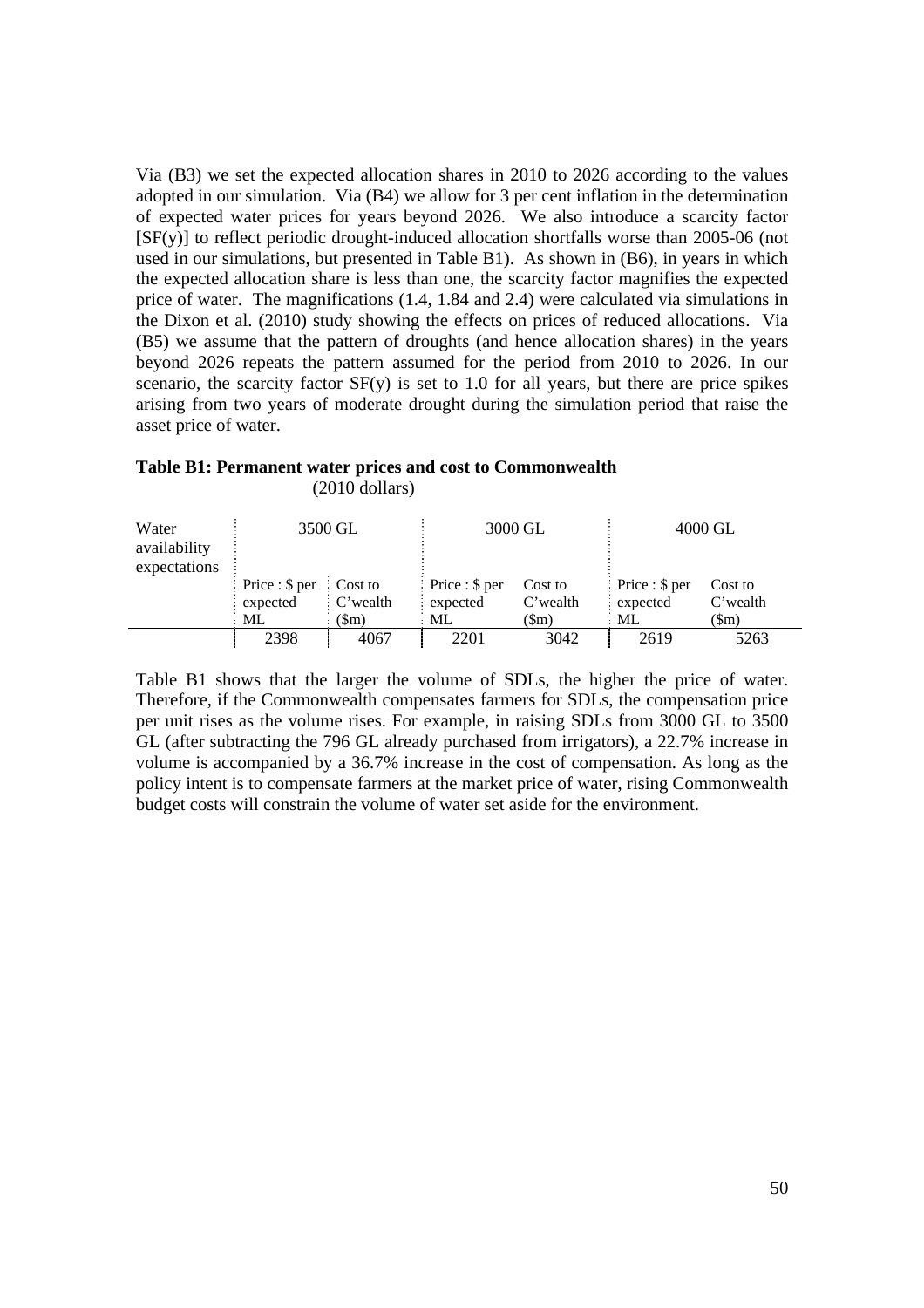## *C: Statistical local area GDP breakdown*

|                 |       | Food   |         | Mining/ | Oth      |           |          |         |
|-----------------|-------|--------|---------|---------|----------|-----------|----------|---------|
|                 | Agri. | Drinks | Textile | OthPrim | Manuf    | Utilities | Services | GDP \$m |
| TamworthRegi    | 2.2   | 6.3    | 0.3     | 0.5     | 5.4      | 2.3       | 83.0     | 1583    |
| Gunnedah        | 22.1  | 5.4    | 3.5     | 7.9     | 2.7      | 1.4       | 57.0     | 454     |
| Gwydir          | 42.1  | 3.9    | 0.3     | 0.1     | 1.7      | 1.1       | 50.7     | 201     |
| InverellPtA     | 29.6  | 4.7    | 0.1     | 0.4     | 4.9      | 2.1       | 58.4     | 162     |
| LiverpoolPla    | 25.2  | 4.2    | 0.3     | 3.3     | 1.4      | 6.2       | 59.4     | 309     |
| TamworthReg2    | 21.9  | 6.2    | $0.2\,$ | 1.4     | 3.6      | 3.9       | 62.7     | 408     |
| MoreePlains     | 31.4  | 6.2    | 1.6     | 0.0     | 1.0      | 1.0       | 58.7     | 597     |
| Narrabri        | 27.4  | 5.4    | 4.3     | 1.0     | 1.4      | 1.5       | 59.0     | 570     |
| DubboPtA        | 2.1   | 4.7    | 0.1     | 0.8     | 4.2      | 2.7       | 85.5     | 1282    |
| <b>DubboPtB</b> | 16.2  | 5.9    | $0.2\,$ | 0.3     | 3.6      | 5.3       | 68.6     | 161     |
| Gilgandra       | 34.6  | 3.2    | 0.1     | 1.2     | 1.1      | 4.7       | 55.3     | 178     |
| MidWesternRe    | 7.6   | 4.5    | 0.1     | 22.3    | 4.6      | 2.4       | 58.5     | 693     |
| Narromine       | 32.5  | 4.6    | 1.0     | 1.3     | 1.8      | 5.0       | 53.8     | 274     |
| Warrumbungle    | 30.3  | 3.8    | 0.1     | 1.4     | 1.5      | 3.6       | 59.3     | 316     |
| Wellington      | 20.6  | 3.5    | 0.0     | 1.2     | 1.5      | 4.4       | 68.7     | 259     |
| Bogan           | 25.3  | 2.8    | 0.0     | 23.4    | 0.5      | 5.2       | 42.7     | 145     |
| Coonamble       | 34.9  | 3.9    | 0.0     | 0.1     | 0.0      | 5.6       | 55.5     | 165     |
| Walgett         | 28.7  | 2.6    | 1.7     | 2.7     | 1.3      | 3.7       | 59.4     | 237     |
| Warren          | 41.1  | 4.3    | 4.3     | 1.2     | 0.4      | 6.5       | 42.2     | 132     |
| Bourke          | 23.9  | 2.6    | 1.5     | 1.0     | 0.8      | 8.0       | 62.1     | 133     |
| Brewarrina      | 21.7  | 1.4    | 0.0     | 0.8     | 0.6      | 11.2      | 64.4     | 60      |
| Cobar           | 4.4   | 2.0    | 0.0     | 65.5    | 0.2      | 1.8       | 26.0     | 410     |
| BathurstReg2    | 6.3   | 9.6    | 0.4     | 4.0     | 8.8      | 2.3       | 68.6     | 363     |
| Blayney         | 5.4   | 5.7    | 0.1     | 16.0    | 7.5      | 1.0       | 64.3     | 450     |
| Cabonne         | 11.3  | 8.4    | $0.2\,$ | 5.0     | 5.7      | 1.5       | 67.8     | 808     |
| Lithgow         | 1.0   | 6.5    | 0.2     | 20.7    | 3.7      | 16.3      | 51.6     | 1579    |
| MidWesternR2    | 7.3   | 15.3   | $0.2\,$ | 24.5    | 1.5      | 0.9       | 50.4     | 191     |
| Oberon          | 4.8   | 26.3   | 0.0     | 1.6     | 5.2      | 1.1       | 61.0     | 344     |
| <b>Bland</b>    | 28.0  | 5.7    | 0.1     | 19.8    | 0.3      | 0.6       | 45.5     | 299     |
| Cowra           | 13.8  | 10.5   | 0.2     | 1.0     | 7.2      | 1.3       | 66.0     | 408     |
| Forbes          | 17.8  | 8.5    | 0.9     | 5.0     | 3.1      | 1.7       | 63.0     | 344     |
| Lachlan         | 33.2  | 10.2   | 0.0     | 5.7     | 0.3      | 1.4       | 49.2     | 272     |
| Parkes          | 12.2  | 6.7    | 0.3     | 19.3    | 0.6      | 1.1       | 59.8     | 605     |
| Weddin          | 37.5  | 6.1    | 0.0     | 0.0     | 2.5      | 0.6       | 53.3     | 135     |
| WaggaWaggaPt    | 1.3   | 6.1    | 0.3     | 0.2     | 4.2      | 1.4       | 86.4     | 2125    |
| Coolamon        | 31.2  | 4.0    | 0.2     | 0.1     | 7.6      | 1.5       | 55.3     | 157     |
| Cootamundra     | 9.3   | 4.6    | 0.3     | 0.7     | 6.3      | 1.4       | 77.4     | 261     |
| Gundagai        | 21.2  | 4.4    | $0.1\,$ | 0.6     | 8.7      | 0.4       | 64.7     | 118     |
| Junee           | 16.1  | 2.8    | 0.3     | 0.1     | $6.0\,$  | $0.8\,$   | 73.9     | 205     |
| Lockhart        | 35.5  | 4.8    | $0.0\,$ | 0.2     | $0.8\,$  | $1.8\,$   | 56.9     | 133     |
| Narrandera      | 24.3  | 4.9    | 0.1     | $0.2\,$ | $11.0\,$ | 1.5       | 58.0     | 232     |
| Temora          | 23.3  | 3.4    | $0.4\,$ | $0.6\,$ | $1.8\,$  | $2.6\,$   | 67.9     | 216     |
| TumutShire      |       |        |         | 2.7     | $1.0\,$  | 5.9       | 61.3     | 398     |

**Table C1: GDP breakdown by sector – SLAs (2006, %)**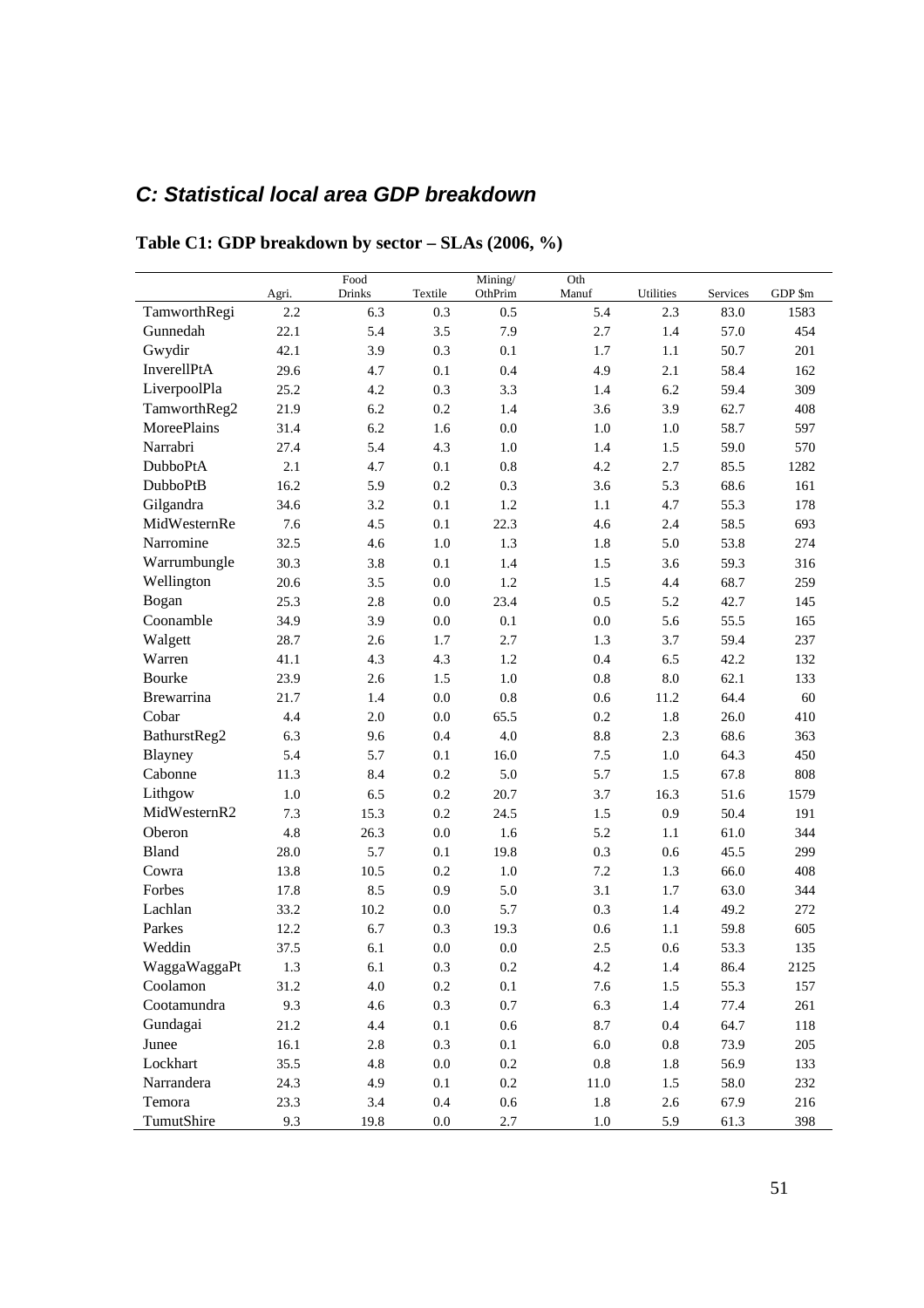|                     | Agri.   | Food<br><b>Drinks</b> | Textile | Mining/<br>OthPrim | Oth<br>Manuf | Utilities | Services | GDP \$m |
|---------------------|---------|-----------------------|---------|--------------------|--------------|-----------|----------|---------|
| WaggaWaggaB         | 31.4    | 4.8                   | 0.3     | 0.3                | 1.8          | 2.1       | 59.3     | 194     |
| Carrathool          | 71.1    | 0.4                   | 0.1     | $0.0\,$            | 0.5          | 0.9       | 27.0     | 213     |
| Griffith            | 11.5    | 4.4                   | $0.0\,$ | 0.3                | 18.0         | 2.1       | 63.7     | 996     |
| Hay                 | 43.9    | 2.0                   | 0.0     | 0.0                | 0.7          | 1.7       | 51.6     | 156     |
| Leeton              | 21.7    | 4.7                   | 0.2     | 0.4                | 17.0         | 4.1       | 52.0     | 479     |
| Murrumbidgee        | 35.8    | 3.9                   | 0.1     | 0.0                | 10.0         | 3.3       | 46.8     | 98      |
| Albury              | 0.7     | 13.4                  | 0.5     | 0.1                | 3.6          | 1.0       | 80.6     | 1766    |
| GreaterHumeS        | 16.3    | 12.0                  | 0.1     | 0.2                | 2.5          | $2.0\,$   | 66.9     | 143     |
| CorowaShire         | 15.2    | 9.4                   | 0.1     | 1.4                | 7.6          | 1.1       | 65.2     | 361     |
| GreaterHumeB        | 23.6    | 12.3                  | 0.2     | 0.3                | 0.4          | 1.7       | 61.6     | 213     |
| Tumbarumba          | 14.0    | 18.1                  | 0.0     | 2.7                | 1.9          | 13.3      | 50.0     | 134     |
| Urana               | 40.2    | 3.5                   | $0.0\,$ | 0.0                | 1.3          | $0.0\,$   | 55.0     | 45      |
| Berrigan            | 15.7    | 7.2                   | $0.0\,$ | 0.1                | 8.5          | 2.1       | 66.4     | 285     |
| Conargo             | 60.9    | 2.9                   | 0.1     | 0.1                | 1.8          | 1.1       | 33.2     | 71      |
| Deniliquin          | 5.3     | 7.3                   | 0.3     | 2.6                | 9.4          | 4.0       | 71.2     | 275     |
| Jerilderie          | 41.9    | 5.5                   | 1.3     | 0.0                | 3.4          | 1.0       | 46.8     | 60      |
| Murray              | 14.5    | 8.4                   | 0.5     | 0.2                | 6.8          | 0.9       | 68.8     | 229     |
| Wakool              | 31.7    | $7.2\,$               | $0.0\,$ | 0.3                | 1.7          | 2.6       | 56.6     | 155     |
| Balranald           | 21.6    | 7.3                   | 0.0     | 0.7                | 4.2          | 3.1       | 63.1     | 91      |
| Wentworth           | 17.3    | 4.7                   | 0.0     | 3.1                | 8.6          | 2.6       | 63.7     | 254     |
| MilduraRCPtA        | 9.1     | 5.8                   | 0.1     | 1.1                | 10.7         | 3.3       | 69.9     | 1588    |
| BulokeSNorth        | 52.4    | 2.2                   | $0.0\,$ | 0.0                | 1.5          | 3.1       | 40.8     | 162     |
| BulokeSSouth        | 41.5    | 2.5                   | 0.1     | 7.2                | 2.4          | 0.9       | 45.3     | 159     |
| MilduraRCPtB        | 58.5    | 3.8                   | $0.0\,$ | 0.2                | 2.6          | 1.4       | 33.4     | 232     |
| GannawarraS         | 31.4    | 6.1                   | 0.1     | $0.8\,$            | 6.8          | 4.9       | 49.8     | 450     |
| SwanHillRCCe        | 7.5     | 8.4                   | 0.1     | 0.0                | 2.8          | 2.0       | 79.3     | 333     |
| SwanHillRCRo        | 37.5    | 4.9                   | $0.0\,$ | 0.1                | 7.7          | 1.5       | 48.3     | 145     |
| <b>SwanHillRCBa</b> | 39.2    | 4.5                   | 0.1     | 0.1                | 4.0          | 2.3       | 49.8     | 292     |
| GrBendigoCen        | 1.2     | 8.1                   | 0.6     | 3.4                | 4.0          | 2.9       | 79.8     | 618     |
| GrBendigoEag        | 2.1     | 9.0                   | 1.0     | 3.0                | 5.9          | 1.9       | 77.0     | 267     |
| GrBendigoInn        | 1.2     | 5.9                   | 0.4     | 4.9                | 2.8          | 2.4       | 82.4     | 942     |
| GrBendigoIn2        | 3.2     | 10.1                  | 0.4     | 4.3                | 3.7          | 3.2       | 75.1     | 398     |
| GrBendigoIn3        | 2.3     | 7.1                   | 0.6     | 5.0                | 5.4          | 3.1       | 76.5     | 637     |
| GrBendigoSs         | 1.2     | 5.6                   | 0.3     | 5.0                | 2.4          | 3.5       | 82.1     | 299     |
| CGoldfieldsS        | 1.6     | 19.0                  | $0.3\,$ | $2.0\,$            | 7.8          | 2.3       | 67.0     | 203     |
| CGoldfields2        | 13.2    | 12.8                  | 0.5     | 2.6                | 6.8          | 1.5       | 62.5     | 151     |
| GrBendigoPtB        | 10.3    | $7.1\,$               | $0.6\,$ | 5.5                | 4.3          | 2.3       | 69.8     | 419     |
| LoddonSNorth        | 47.1    | 1.9                   | $0.0\,$ | $0.1\,$            | 4.6          | 3.8       | 42.5     | 128     |
| LoddonSSouth        | 31.6    | 4.9                   | $1.1\,$ | $1.4\,$            | 10.5         | $0.7\,$   | 49.8     | 154     |
| MountAlexand        | 0.7     | 8.6                   | $1.2\,$ | 2.1                | 9.3          | $0.6\,$   | 77.4     | 205     |
| MountAlexan2        | 6.7     | 7.3                   | $0.5\,$ | 2.7                | 7.3          | $2.4\,$   | 73.0     | 348     |
| MacedonRange        | 3.8     | 9.1                   | $0.1\,$ | $0.4\,$            | 5.1          | $2.2\,$   | 79.3     | 295     |
| MacedonRang2        | 2.9     | 10.4                  | 0.3     | $0.1\,$            | $2.5\,$      | 1.5       | 82.4     | 458     |
| MacedonRang3        | $1.1\,$ | 10.1                  | $0.2\,$ | 0.9                | 2.8          | $1.1\,$   | 83.8     | 816     |
| GrShepparton        | 6.1     | $8.1\,$               | $0.2\,$ | 0.1                | 7.2          | 4.5       | 73.8     | 1594    |
| CampaspeSEch        | $3.0\,$ | $8.2\,$               | 0.1     | $0.0\,$            | 10.4         | 1.6       | 76.7     | 416     |
| CampaspeSKya        | 18.8    | $7.0\,$               | $0.0\,$ | $0.0\,$            | 12.5         | 3.6       | 58.0     | 452     |
| CampaspeSRoc        | 28.0    | 5.7                   | $0.2\,$ | $\rm 0.8$          | 11.1         | 3.7       | 50.4     | 335     |
| CampaspeSSou        | 30.4    | $5.2\,$               | $0.0\,$ | 1.4                | $8.8\,$      | 3.9       | 50.3     | 146     |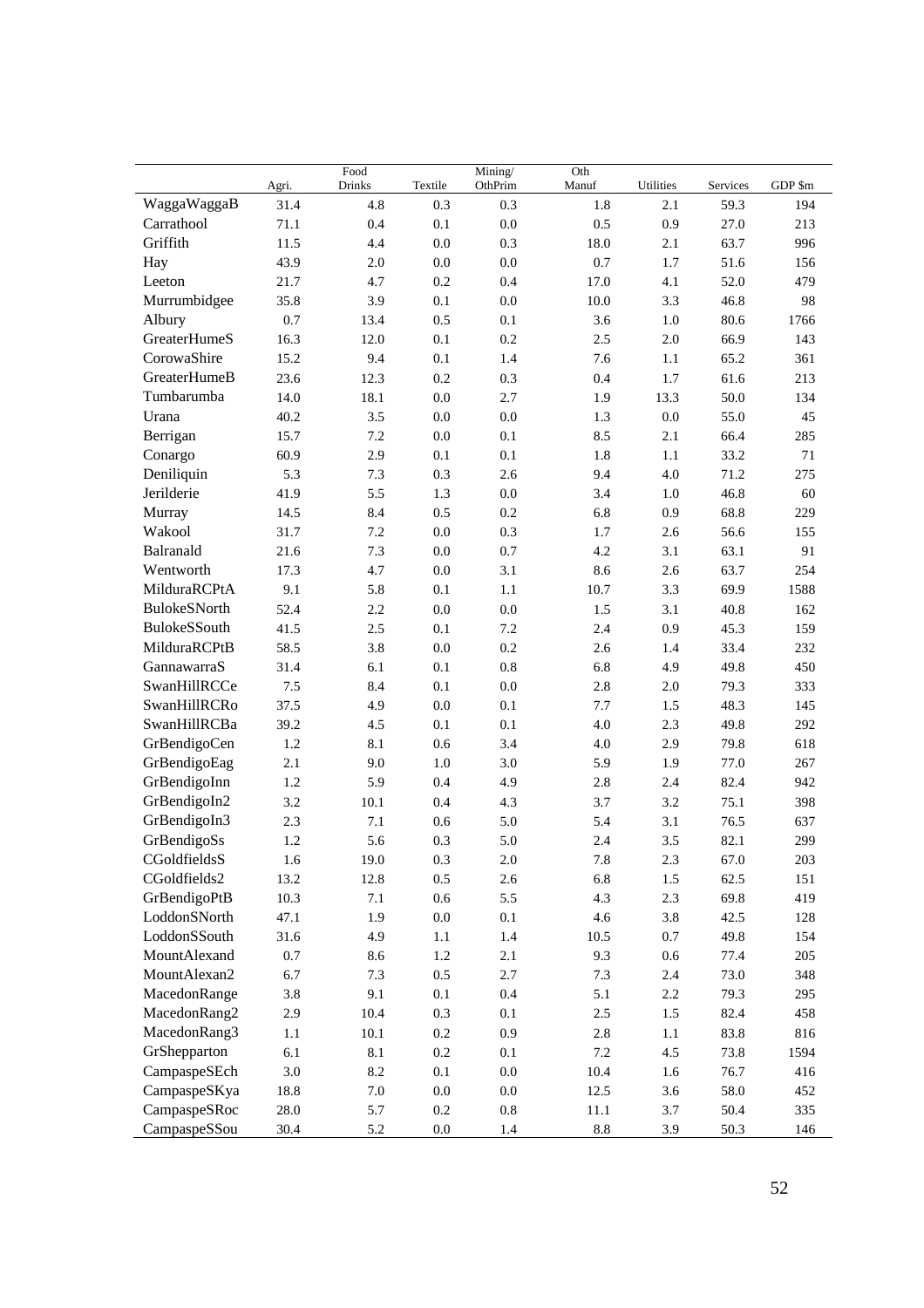|                 | Agri.   | Food<br><b>Drinks</b> | Textile | Mining/<br>OthPrim | Oth<br>Manuf | Utilities | Services | GDP \$m        |
|-----------------|---------|-----------------------|---------|--------------------|--------------|-----------|----------|----------------|
| GrShepparto2    | 28.0    | 7.6                   | 0.1     | 0.1                | 4.8          | 4.8       | 54.6     | 177            |
| GrShepparto5    | 25.6    | 5.6                   | 0.2     | 0.1                | 12.3         | 7.4       | 48.7     | 350            |
| MoiraSEast      | 16.9    | 14.6                  | 0.3     | 0.1                | 5.6          | 1.5       | 61.1     | 298            |
| MoiraSWest      | 23.6    | 6.0                   | 0.0     | 0.4                | 15.8         | 2.8       | 51.4     | 714            |
| BenallaRCBen    | 3.5     | 12.5                  | 1.8     | 0.4                | 2.2          | 3.1       | 76.5     | 280            |
| BenallaRCBal    | 27.8    | 10.0                  | 1.1     | 0.7                | 2.1          | 0.7       | 57.7     | 184            |
| MansfieldS      | 10.5    | 5.2                   | $0.0\,$ | 1.7                | 1.3          | 1.9       | 79.3     | 281            |
| StrathbogieS    | 23.2    | 7.0                   | 1.6     | 0.6                | 6.6          | 1.9       | 59.2     | 344            |
| MountBullerA    | 3.3     | 1.3                   | 0.0     | 0.0                | $0.0\,$      | 0.1       | 95.2     | 20             |
| MountStirlin    | 96.1    | 0.1                   | $0.0\,$ | 0.0                | 0.1          | 3.2       | 0.4      | 1              |
| MitchellSNor    | 7.3     | 6.4                   | 0.4     | 1.1                | 4.5          | 1.5       | 78.8     | 392            |
| MitchellSSou    | 2.1     | 13.7                  | 0.4     | 0.6                | 4.5          | 2.3       | 76.5     | 793            |
| MurrindindiS    | 11.8    | 9.1                   | 0.2     | 4.6                | 1.8          | 4.3       | 68.2     | 216            |
| Murrindindi2    | 12.6    | 10.6                  | 0.2     | 1.8                | 4.8          | $2.0\,$   | 67.9     | 302            |
| IndigoSPtA      | 8.2     | 7.8                   | 0.2     | 1.0                | 8.2          | 1.0       | 73.6     | 422            |
| TowongSPtA      | 8.8     | 9.1                   | 0.6     | 0.5                | 4.4          | 2.3       | 74.2     | 92             |
| WodongaRC       | 0.8     | 11.4                  | 0.3     | 0.2                | 7.1          | 1.3       | 78.9     | 1317           |
| IndigoSPtB      | 13.0    | 4.7                   | 0.1     | 0.0                | 20.2         | 0.6       | 61.5     | 118            |
| WangarattaRC    | 1.5     | 8.3                   | 5.0     | 0.2                | 4.6          | 2.0       | 78.4     | 546            |
| WangarattaR2    | 13.6    | 5.8                   | 0.7     | 0.1                | 6.3          | 2.3       | 71.2     | 181            |
| WangarattaR3    | 20.9    | 7.3                   | 1.5     | 0.7                | 9.9          | 1.7       | 57.9     | 232            |
| AlpineSEast     | 8.1     | 3.6                   | 0.1     | 1.2                | 6.7          | 5.9       | 74.4     | 268            |
| AlpineSWest     | 8.8     | 19.6                  | 1.7     | 2.0                | 6.6          | 1.5       | 59.9     | 164            |
| TowongSPtB      | 32.1    | 2.6                   | 0.1     | 2.3                | 2.7          | 7.5       | 52.7     | 141            |
| FallsCreekAl    | 1.6     | $0.0\,$               | 0.0     | 0.0                | $0.0\,$      | 0.2       | 98.2     | 24             |
| MountHothamA    | 2.1     | 0.0                   | 0.0     | 0.0                | 0.0          | 1.0       | 96.8     | $\overline{4}$ |
| CambooyaSPtB    | 32.7    | 8.2                   | 0.2     | 3.2                | 1.3          | 0.6       | 53.8     | 92             |
| ChinchillaS     | 25.4    | 4.8                   | 0.9     | 15.6               | 0.3          | 2.9       | 50.0     | 293            |
| CliftonS        | 48.7    | 6.0                   | 0.3     | 2.3                | 1.9          | 0.3       | 40.5     | 123            |
| CrowsNestS3     | 24.5    | 7.5                   | 0.1     | 5.9                | 1.8          | 0.5       | 59.7     | 151            |
| DalbyT          | 5.3     | 9.0                   | 2.3     | 17.2               | 0.9          | 2.9       | 62.2     | 435            |
| GoondiwindiT    | 16.9    | 10.9                  | 3.2     | 0.7                | 0.5          | 0.8       | 66.8     | 199            |
| InglewoodS      | 36.6    | 6.9                   | 0.1     | 12.6               | 0.8          | 0.7       | 42.3     | 111            |
| JondaryanSP3    | 27.3    | 6.1                   | 0.5     | 7.9                | 8.4          | 1.1       | 48.7     | 321            |
| MillmerranS     | 44.0    | 5.3                   | 5.8     | 5.5                | 0.4          | 6.9       | 32.2     | 177            |
| MurillaS        | 47.6    | 4.1                   | $0.0\,$ | 5.5                | $1.3\,$      | 1.2       | 40.4     | 141            |
| PittsworthS     | 36.8    | 6.7                   | $1.2\,$ | 8.5                | 2.4          | $2.8\,$   | 41.8     | 250            |
| RosalieSPtB     | 35.9    | 6.3                   | $0.2\,$ | 14.3               | $2.5\,$      | 3.1       | 37.6     | 207            |
| StanthorpeS     | 36.1    | 4.5                   | 0.3     | 3.4                | $4.5$        | $1.0\,$   | 50.1     | 412            |
| TaraS           | 48.8    | $3.0\,$               | $0.0\,$ | 21.4               | $0.1\,$      | 0.7       | $26.0\,$ | 225            |
| TaroomS         | 53.3    | 4.3                   | $0.0\,$ | 14.9               | $0.1\,$      | 0.7       | 26.8     | 160            |
| WaggambaS       | 65.0    | $6.2\,$               | 0.9     | $0.2\,$            | $0.1\,$      | 0.5       | 27.2     | 208            |
| WamboS          | 44.6    | 5.8                   | $1.1\,$ | 17.5               | $0.7\,$      | $0.8\,$   | 29.6     | 326            |
| WarwickSCent    | $4.0\,$ | 7.5                   | 0.0     | 1.4                | 5.8          | 1.7       | 79.6     | 330            |
| WarwickSEast    | 33.1    | 6.6                   | $0.2\,$ | 3.1                | 4.6          | $1.0\,$   | 51.5     | 179            |
| WarwickSNort    | 36.7    | 7.4                   | $0.4\,$ | $0.4\,$            | $2.5\,$      | $0.5\,$   | 52.1     | 103            |
| WarwickSWest    | 19.2    | 8.4                   | $0.2\,$ | 7.8                | 3.9          | 2.1       | 58.4     | 144            |
| <b>BalonneS</b> | 45.9    | 0.7                   | 5.6     | 9.7                | $0.7\,$      | $1.1\,$   | 36.3     | 324            |
| BendemereS      | 39.8    | 1.5                   | $0.2\,$ | 34.8               | 0.3          | 0.9       | 22.5     | $90\,$         |